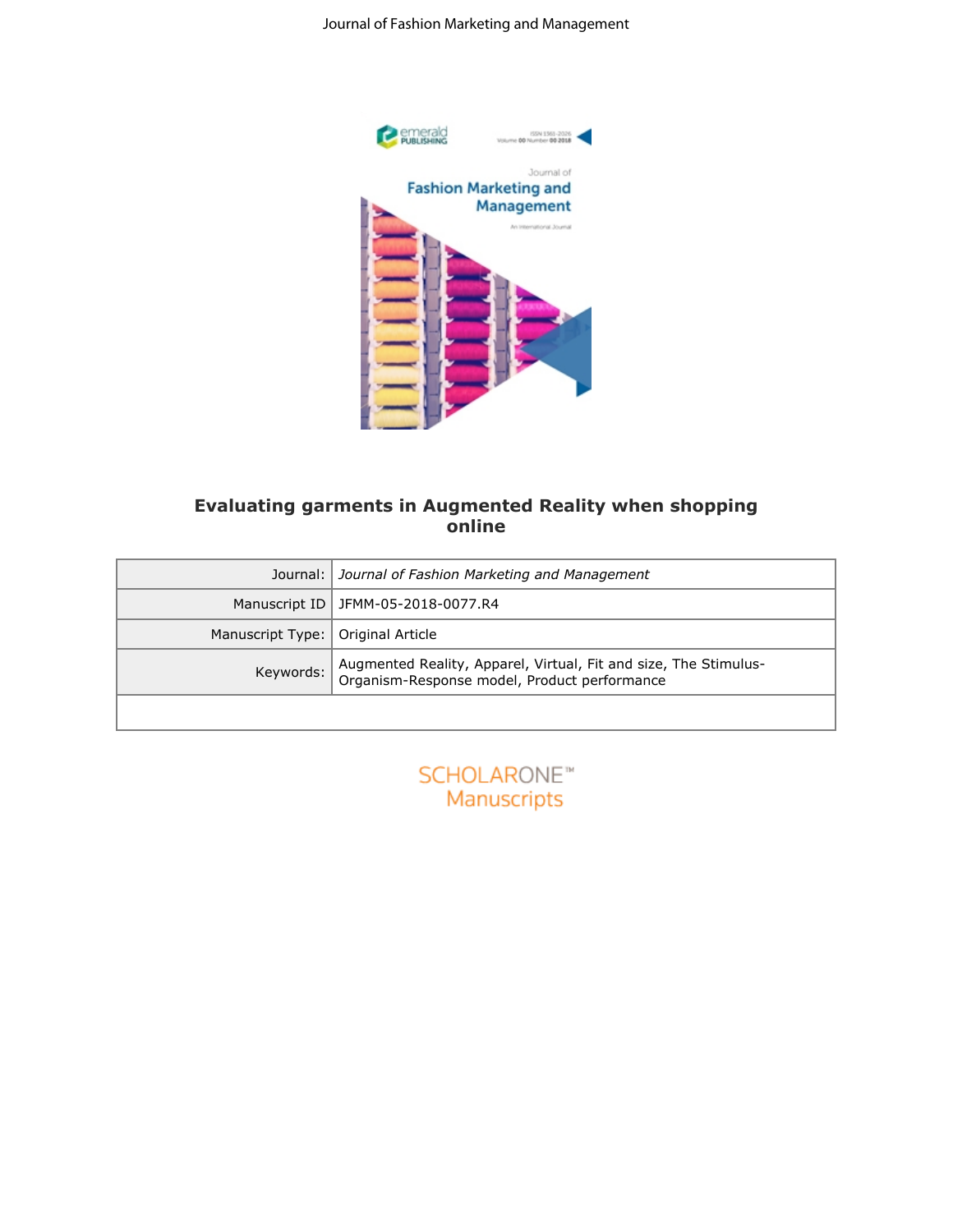#### EVALUATING GARMENTS IN AUGMENTED REALITY WHEN SHOPPING ONLINE

### **Evaluating garments in Augmented Reality when shopping online**

#### **Introduction**

Segn of Sec.<br>
EVALUATEVO GARMENTS IN AUGAIENTED REAL ITY WHEN SHOPPING ONLINE<br>
IS EVALUATENO GARMENTS IN AUGAIENTED REAL ITY WHEN SHOPPING ONLINE<br>
1 For Fashion Marketing mements in Angments Reality when shopping maline<br> 3 According to a recent report (Narvar, 2017)*,* online shoppers returned apparel more than goods 4 from any category (43%); 70% of apparel is returned due to being the wrong size or color. In 5 online shopping environments, simulated reality enables consumers to "test drive" products 6 during the pre-purchase stage and decreases product returns (Edvardsson *et al.,* 2005). Especially 7 in fashion, such simulation systems provide companies substantial opportunities by 8 compensating for the lack of experiential shopping through enriching product information with 9 interactive visual cues (Fiore and Jin, 2003). 10 Image interactive technologies (IIT) are website features designed to simulate actual 11 product experiences by enabling online shoppers to (a) view products from different angles; (b) 12 change design features; and (c) see how apparel products look on their bodies/avatars to 13 understand garment fit and appearance (Fiore and Jin, 2003; Fiore *et al.*, 2005; Merle *et al.*, 14 2012). IIT creates a feeling of presence in online environments, fully immersing shoppers in the 15 environment and enabling interaction. Immersion in an online environment is an important 16 aspect that generates a psychological condition, which is necessary for experiencing presence 17 when there are only visual clues for making purchase decisions (Steuer, 1992; Witmer and 18 Singer, 1998).

19 For online apparel shopping, there are two distinct IIT approaches for virtually trying 20 garments. One approach requires customizing virtual avatars from an existing library of 21 parametric models to represent shoppers' body measurements and shapes as closely as possible, 22 then trying digital garments on these avatars. Physical and mechanical properties of garments can 23 be modeled three-dimensionally (3D), allowing shoppers to view garments in transparent or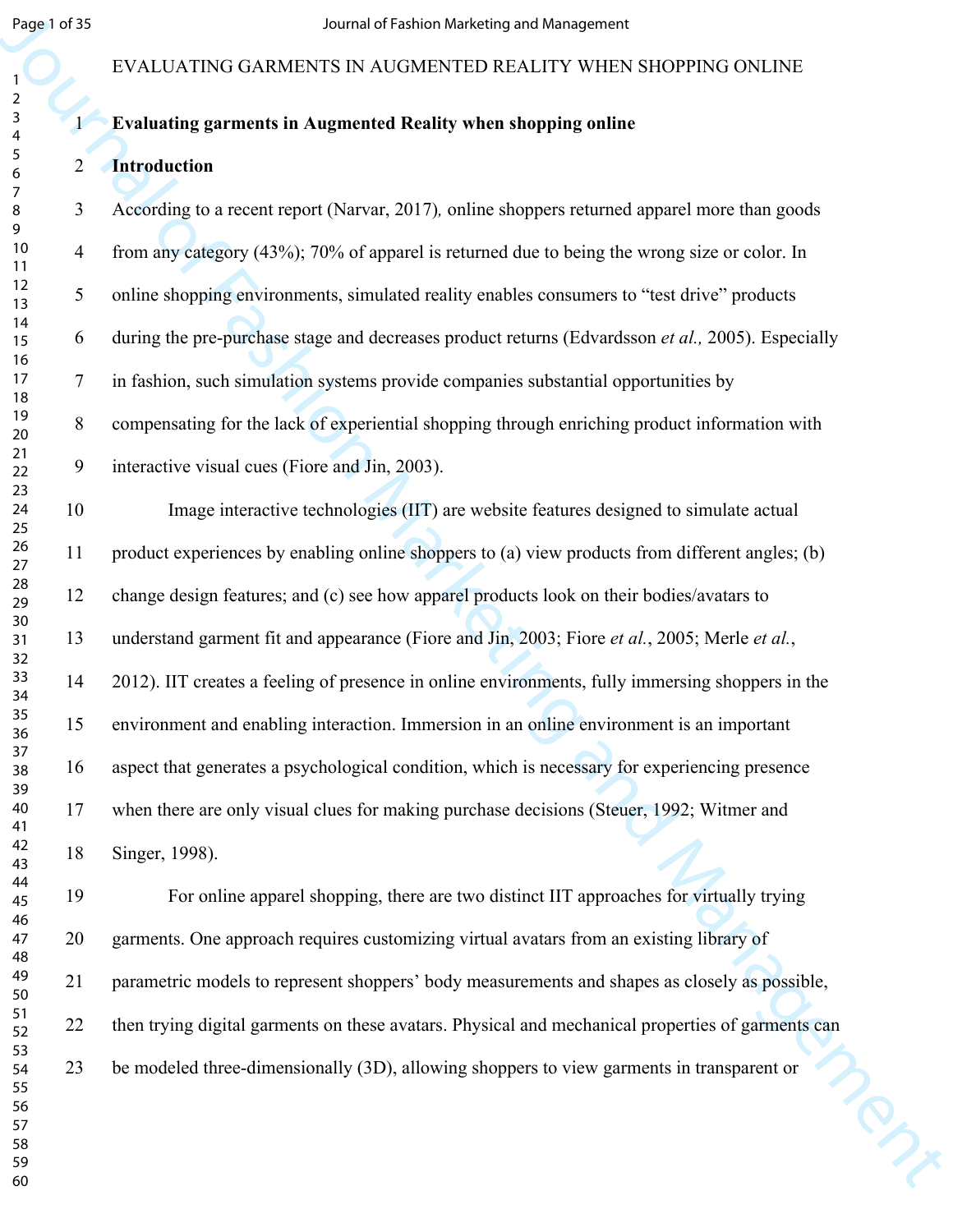|                                                           |    | Journal of Fashion Marketing and Management                                                            | Page 2 of 35 |
|-----------------------------------------------------------|----|--------------------------------------------------------------------------------------------------------|--------------|
|                                                           |    | EVALUATING GARMENTS IN AUGMENTED REALITY WHEN SHOPPING ONLINE                                          |              |
| $\overline{2}$<br>$\mathsf{3}$<br>$\overline{\mathbf{4}}$ | 24 | tension modes and visually judge where the garment is tight or loose (triMirror, n.d). 3D              |              |
| $\sqrt{5}$<br>6                                           | 25 | garments can be also generated from two-dimensional (2D) photographs for virtual try-on and            |              |
| $\overline{7}$<br>8<br>9                                  | 26 | size recommendations (Metail, n.d.). However, such environments with both virtual garments             |              |
| 10<br>11                                                  | 27 | and virtual bodies can create artificial settings and make it difficult for consumers to make real-    |              |
| 12<br>13                                                  | 28 | world connections to the product (Azuma, 1997). As Li et al. (2001) indicated, presenting              |              |
| 14<br>15                                                  | 29 | products in their environmental context is important. Consumers prefer to see products within          |              |
| 16<br>17<br>18                                            | 30 | their intended context, such as "the ring displayed on a hand or the laptop computer presented in      |              |
| 19<br>20                                                  | 31 | an office setting" (Li et al., 2001, p. 28). Therefore, using Augmented Reality (AR) for virtual       |              |
| $21$<br>22                                                | 32 | try-on is another approach gaining popularity when shopping online, as consumers can see               |              |
| 23<br>24<br>25                                            | 33 | garments or accessories on their bodies without spending time customizing avatars.                     |              |
| $26\,$<br>27                                              | 34 | AR technology integrates computer-generated sensory information with a physical                        |              |
| 28<br>29                                                  | 35 | environment in real-time. Pine and Korn (2011) described AR as using digital information "to           |              |
| 30<br>31<br>32                                            | 36 | enhance, extend, edit, or amend the way we experience the real world" (p. 36). AR systems              |              |
| 33<br>34                                                  | 37 | appear 3D and can apply to all senses (Azuma, 1997). In order to operate an AR application,            |              |
| 35<br>36                                                  | 38 | users must have access to a display device with a video camera (e.g., smartphones, tablets,            |              |
| 37<br>38                                                  | 39 | computers, or mirror-looking screens). On this display device, users can see their environment         |              |
| 39<br>40<br>41                                            | 40 | while computer-generated images of products are placed on top of the view in real-time                 |              |
| 42<br>43                                                  | 41 | (Carmigniani et al., 2011). From this perspective, AR can provide shoppers with an experience          |              |
| 44<br>45                                                  | 42 | that resembles physical interaction (Verhagen <i>et al.</i> , 2014) and can potentially compensate for |              |
| 46<br>47<br>48                                            | 43 | the lack of experiential information in online settings (Kang, 2014; Lee, 2012), thus bridging the     |              |
| 49<br>50                                                  | 44 | gap between online and offline shopping (Huang et al., 2011; Lu and Smith, 2007).                      |              |
| 51<br>52                                                  | 45 | Previously, researchers focused on the development, usability, and user acceptance of the              |              |
| 53<br>54<br>55                                            | 46 | AR technology (Chang et al., 2013; Huang et al., 2011; Kang, 2014; Lu and Smith, 2007; Rese            |              |
| 56<br>57                                                  |    |                                                                                                        |              |
| 58<br>59                                                  |    |                                                                                                        |              |
| 60                                                        |    |                                                                                                        |              |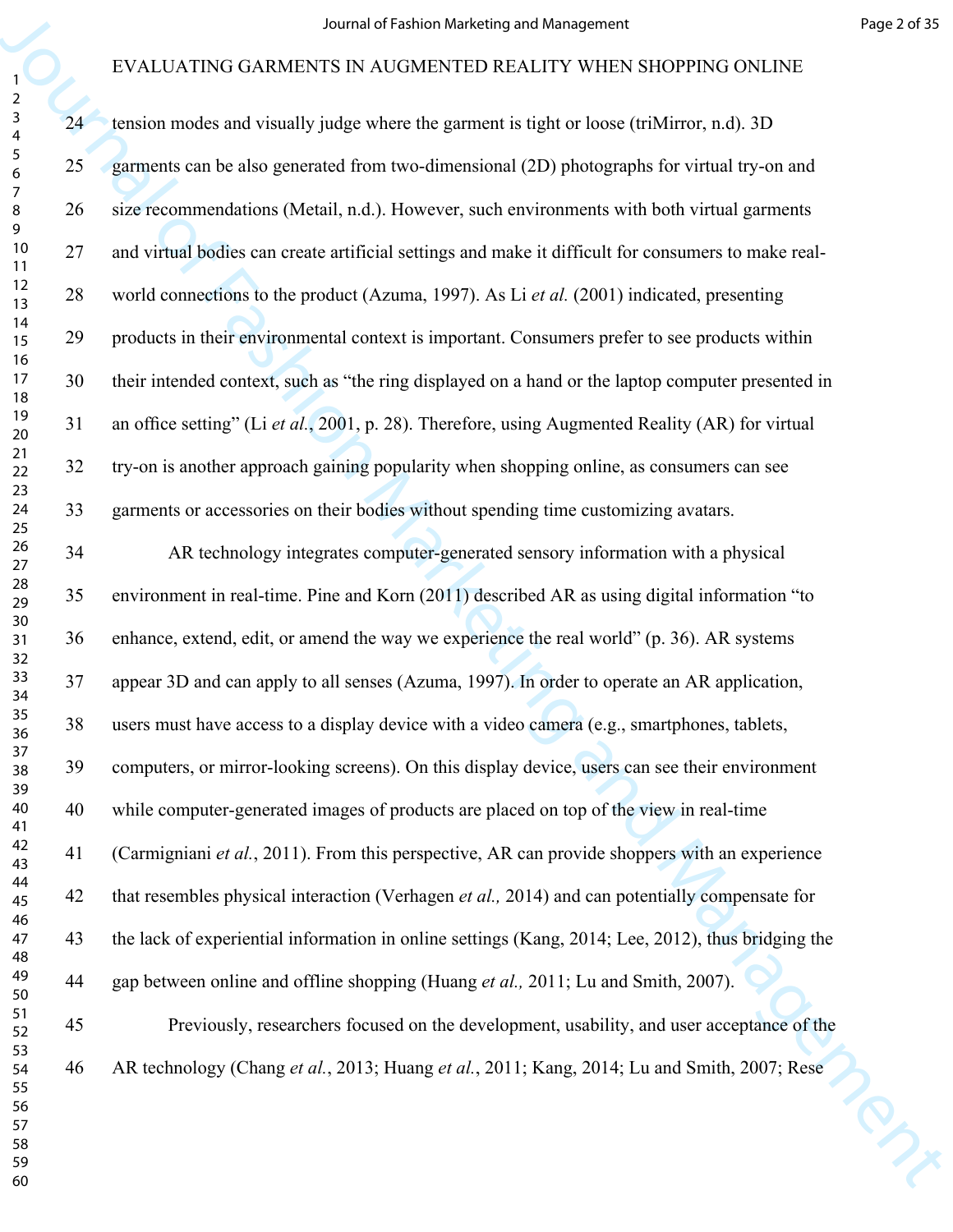#### EVALUATING GARMENTS IN AUGMENTED REALITY WHEN SHOPPING ONLINE

Segue of  $\beta$ <br>
EVALUATEN GARMENTS IN NAME and Fashion redefinitive MEN SIMPORTS (NLINE)<br>
EVALUATEN GARMENTS IN NAME and LINE and ARE singulate capture that the management of  $\beta$ <br>
43 are  $\beta$ , 2017). Although and Line, 20 *et al.*, 2017), AR's experiential value at the pre-purchase stage (Bulearca and Tamarjan, 2010; 48 Huang and Liu, 2014; Kang, 2014), and AR's impact on purchase intentions (Beck and Crié, 49 2018; Huang and Liu, 2014; Rese *et al.*, 2017). However, no researcher, to our knowledge, has 50 specifically developed a study to compare consumers' perceptions of using AR for evaluating 51 garment sizes, fit, and product attributes when shopping online with their responses towards the 52 physical garments once they were "ordered and received." Therefore, the purpose of the present 53 study was to examine consumers' perceptions of a garment's size, fit, product performance, 54 attitudes towards the product, and purchase intentions when using AR virtual try-on in an online 55 shopping context as compared to when physically trying on the real garment. The focus of the 56 present research was women. Specifically, we aimed to understand whether AR virtual try-on 57 could provide a comparable representation of physically trying on a garment in terms of fit, size 58 and product performance, and if there would be a difference between AR virtual try-on and 59 physical try-on regarding their impact on attitudes towards the apparel product and purchase 60 intentions.

**Literature Review**

*A brief overview of AR apparel applications in online environments*

63 In AR environments, apparel applications range from overlaying 2D static front images 64 of garments on the real-time static image of the viewer's body (e.g., Webcam Social Shopper by 65 Zugara) to 3D, which is simultaneous rendering or dynamic fitting of the garment around the 66 viewer's body to simulate garment drape as the viewer moves (e.g., Magic Mirror). In both cases, 67 AR imagery allows viewers to see immediately how clothes would look on them (Batista, 2013; 68 Huang and Liu, 2014; Pachoulakis and Kapetanaki, 2012). The experience with an AR garment 69 is very similar to holding a garment up to oneself in front of a mirror (Schwartz, 2011). AR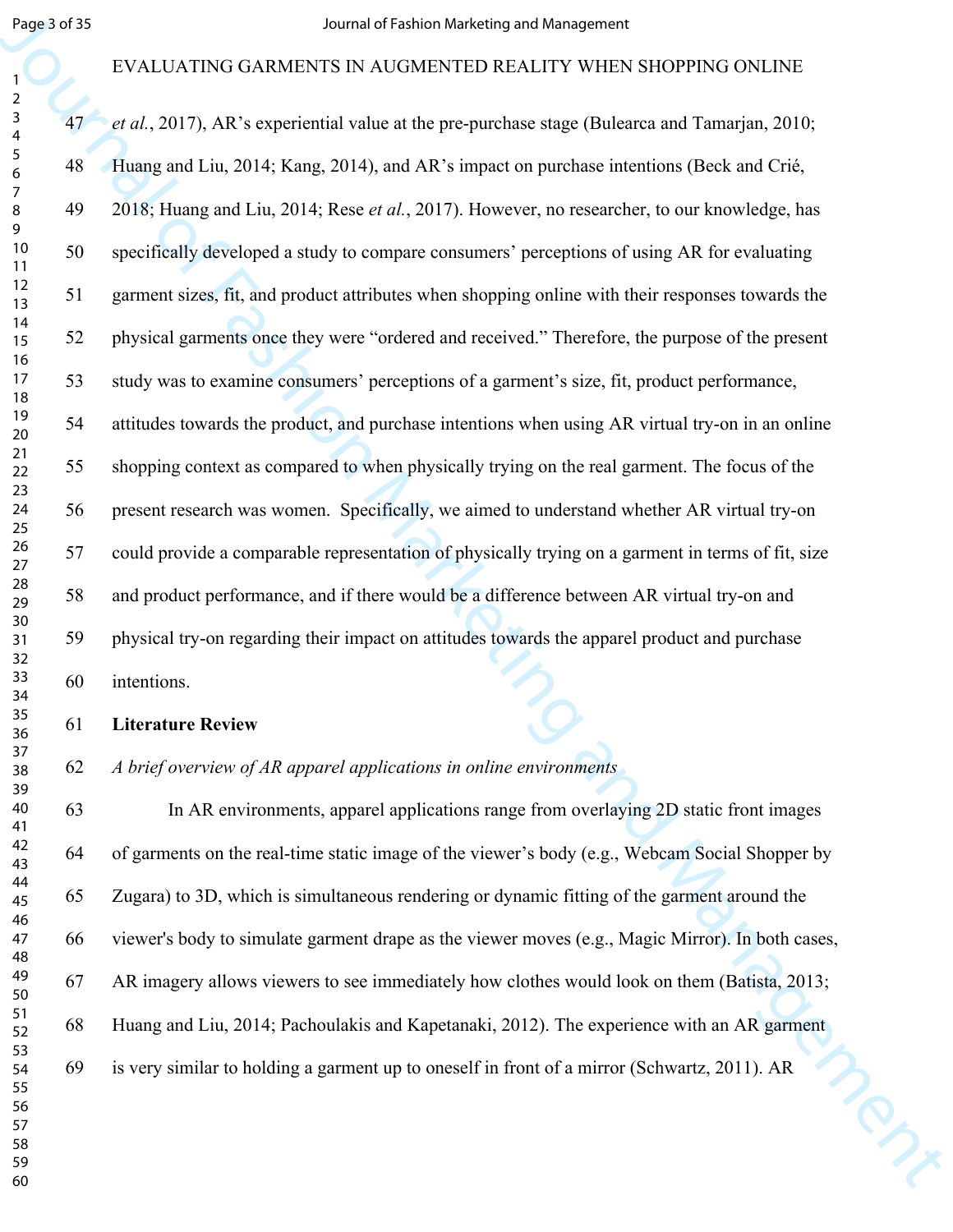|                                                           |        | Journal of Fashion Marketing and Management                                                        | Page 4 of 35 |
|-----------------------------------------------------------|--------|----------------------------------------------------------------------------------------------------|--------------|
|                                                           |        | EVALUATING GARMENTS IN AUGMENTED REALITY WHEN SHOPPING ONLINE                                      |              |
| $\overline{2}$<br>$\mathsf{3}$<br>$\overline{\mathbf{4}}$ | 70     | applications in the apparel industry are usually developed for websites and mobile devices so that |              |
| $\sqrt{5}$<br>$\boldsymbol{6}$                            | 71     | customers can virtually try on clothing and accessories (Carmigniani et al., 2011; Pachoulakis     |              |
| $\overline{7}$<br>8                                       | 72     | and Kapetanaki, 2012). Zugara, FittingBox, MemoryMirror, and Magic Mirror are some of the          |              |
| 9<br>10<br>11                                             | 73     | developers that provide AR applications to fashion brands. In 2017, Gap collaborated with San      |              |
| 12<br>13                                                  | 74     | Francisco-based start-up Avametric and launched a digital dressing room with AR, where             |              |
| 14<br>15                                                  | 75     | shoppers can create their avatars and try garments on (Avametric, n.d.). In 2018, Amazon           |              |
| 16<br>$17$<br>18                                          | 76     | patented a magic mirror that uses AR to superimpose garment images to users' reflections in the    |              |
| 19<br>20                                                  | 77     | mirror in real-time, which can help with an AR-enabled shopping experience on Amazon.com           |              |
| $21$<br>22                                                | 78     | (Boyle, 2018).                                                                                     |              |
| 23<br>24<br>25                                            | 79     | Although only a few apparel retailers have experimented with AR in their online stores,            |              |
| 26<br>27                                                  | 80     | more should consider using the potential of AR technologies to support consumers' online           |              |
| 28<br>29                                                  | 81     | shopping (Pantano et al., 2017). Benefits of using AR include (a) providing shoppers with digital  |              |
| 30<br>31                                                  | 82     | help and increased likelihood of exploring more garments, (b) suggesting clothing based on user    |              |
| 32<br>33<br>34                                            | 83     | preferences or fashion trends, (c) reducing the number of returned items, and (d) low technology   |              |
| 35<br>36                                                  | 84     | barriers (Chitrakorn, 2018). Challenges of using AR in online shopping are related to whether      |              |
| 37<br>38                                                  | 85     | these tools can assist shoppers with understanding product performance when making purchase        |              |
| 39<br>40<br>41                                            | 86     | decisions (Pantano et al., 2017).                                                                  |              |
| 42<br>43                                                  | 87     | Conceptual framework                                                                               |              |
| 44<br>45                                                  | $88\,$ | To explore how consumer perception of apparel products and behavioral intentions                   |              |
| 46<br>47<br>48                                            | 89     | would be impacted by AR in online apparel shopping, the Stimulus–Organism–Response (S–O–           |              |
| 49<br>50                                                  | 90     | R) model (Mehrabian and Russell, 1974) was selected. The model proposes that environmental         |              |
| 51<br>52                                                  | 91     | stimuli are associated with behavioral responses, and that environmental stimuli (S) affect        |              |
| 53<br>54                                                  | 92     | organisms (O). Response (R) is the result of the internal (cognitive or emotional) process of the  |              |
| 55<br>56<br>57                                            |        |                                                                                                    |              |
| 58<br>59                                                  |        |                                                                                                    |              |
| 60                                                        |        |                                                                                                    |              |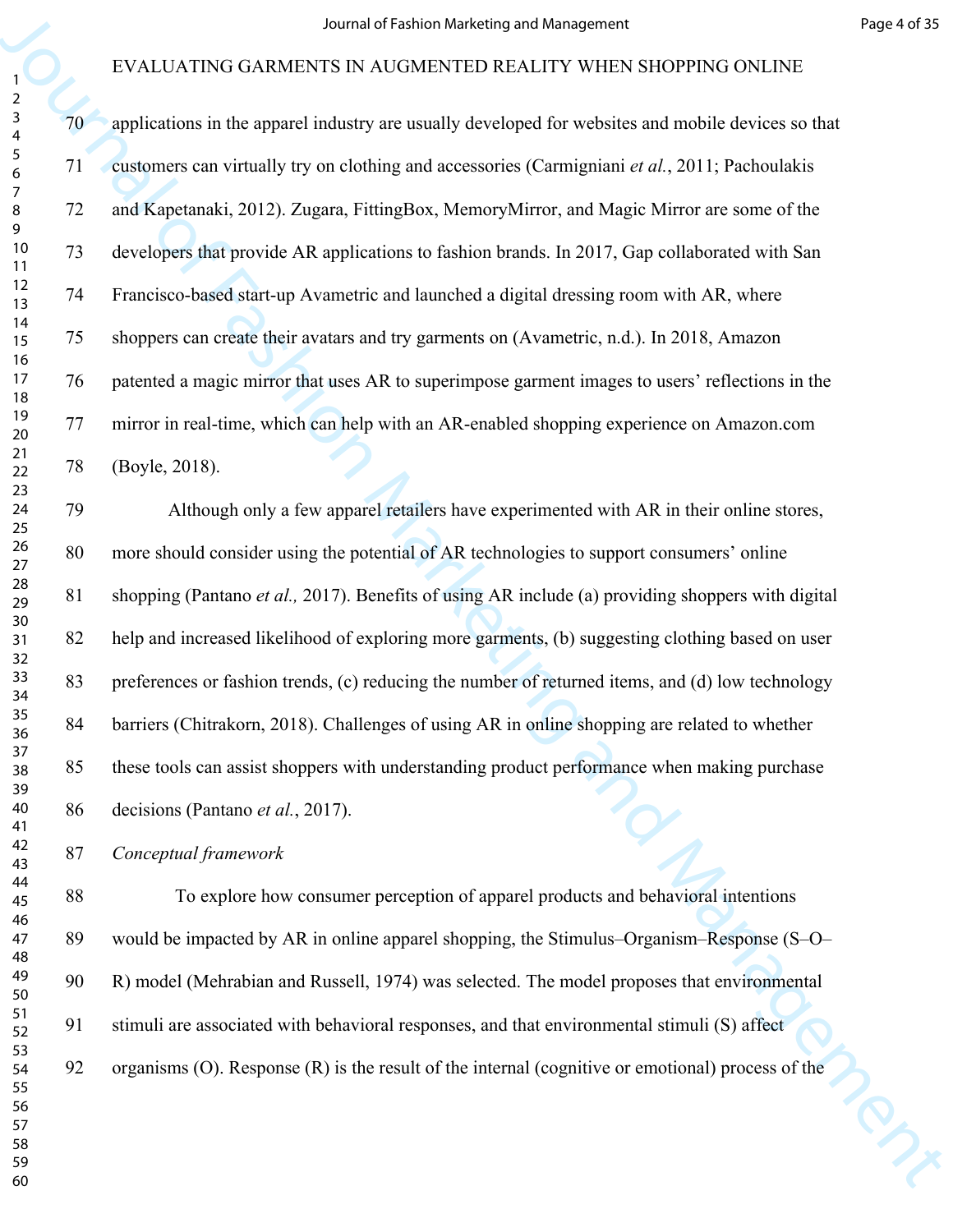# EVALUATING GARMENTS IN AUGMENTED REALITY WHEN SHOPPING ONLINE

| Page 5 of 35                                              |     | Journal of Fashion Marketing and Management                                                          |
|-----------------------------------------------------------|-----|------------------------------------------------------------------------------------------------------|
|                                                           |     | EVALUATING GARMENTS IN AUGMENTED REALITY WHEN SHOPPING ONLINE                                        |
| $\overline{a}$<br>$\mathbf{3}$<br>$\overline{\mathbf{4}}$ | 93  | organism in the form of approach or avoidance behaviors (Eroglu et al., 2003; Fiore and Kim,         |
| $\sqrt{5}$<br>6                                           | 94  | 2007; Mehrabian and Russell, 1974; Prashar, Sai, and Parsad, 2017; Watson, Alexander, and            |
| $\overline{7}$<br>8                                       | 95  | Salavati, 2018). The S-O-R was applied by numerous researchers to understand the influence of        |
| 9<br>10<br>11                                             | 96  | new retail technologies on consumers' affective and behavioral responses when shopping online        |
| 12<br>13                                                  | 97  | (Eroglu et al., 2001; Fiore and Kim, 2007; Prashar et al., 2017; Watson, et al., 2018; Wu et al.,    |
| 14<br>15                                                  | 98  | 2013) and is considered as a robust model (Watson et al., 2018). Past studies found that AR          |
| 16<br>17<br>18                                            | 99  | creates rich sensory experiences and influences mental imagery, resulting in positive emotional      |
| 19<br>20                                                  | 100 | and behavioral responses (Park and Yoo, 2020; Watson et al., 2018). In the present study, the S-     |
| 21<br>22                                                  | 101 | O-R model was used as a foundation to examine hypotheses. The hypotheses were developed              |
| 23<br>24<br>25                                            | 102 | based on the elements in the model: stimuli (i.e., AR and physical try-on), organism (i.e.,          |
| $26\,$<br>27                                              | 103 | telepresence as an internal state) and responses to the stimuli (i.e., attitudes towards the product |
| 28<br>29                                                  | 104 | and purchase intentions)                                                                             |
| 30<br>31                                                  | 105 | Understanding Stimulus: Perception of apparel products in online AR environments                     |
| 32<br>33<br>34                                            | 106 | There are only a few studies investigated how garments and fashion accessories would                 |
| 35<br>36                                                  | 107 | be perceived in online AR environments. In a study conducted by Chang et al. (2013), a real-         |
| 37<br>38                                                  | 108 | time 3D dynamic fitting room was developed by using AR and Microsoft Kinect, through which           |
| 39<br>40<br>41                                            | 109 | sensors were used to automatically measure participants' sizes. Findings showed that sizes based     |
| 42<br>43                                                  | 110 | on the Kinect measurements were close to participants' claimed sizes, indicating the potential of    |
| 44<br>45                                                  | 111 | using AR for online apparel shopping. Verhagen et al. (2014) examined the differences among          |
| 46<br>47<br>48                                            | 112 | three different eyeglass presentation formats (picture, 360-spin application, and AR try-on) on      |
| 49<br>50                                                  | 113 | the Ray-Ban website. They found that AR can make users feel significantly more "locally              |
| 51<br>52                                                  | 114 | present" as compared to seeing pictures or 360-spin formats of the products, suggesting that         |
| 53<br>54                                                  | 115 | retailers who sell products that consumers need to try on before buying can use AR technologies.     |
| 55<br>56<br>57                                            |     |                                                                                                      |
| 58<br>59                                                  |     |                                                                                                      |
| 60                                                        |     |                                                                                                      |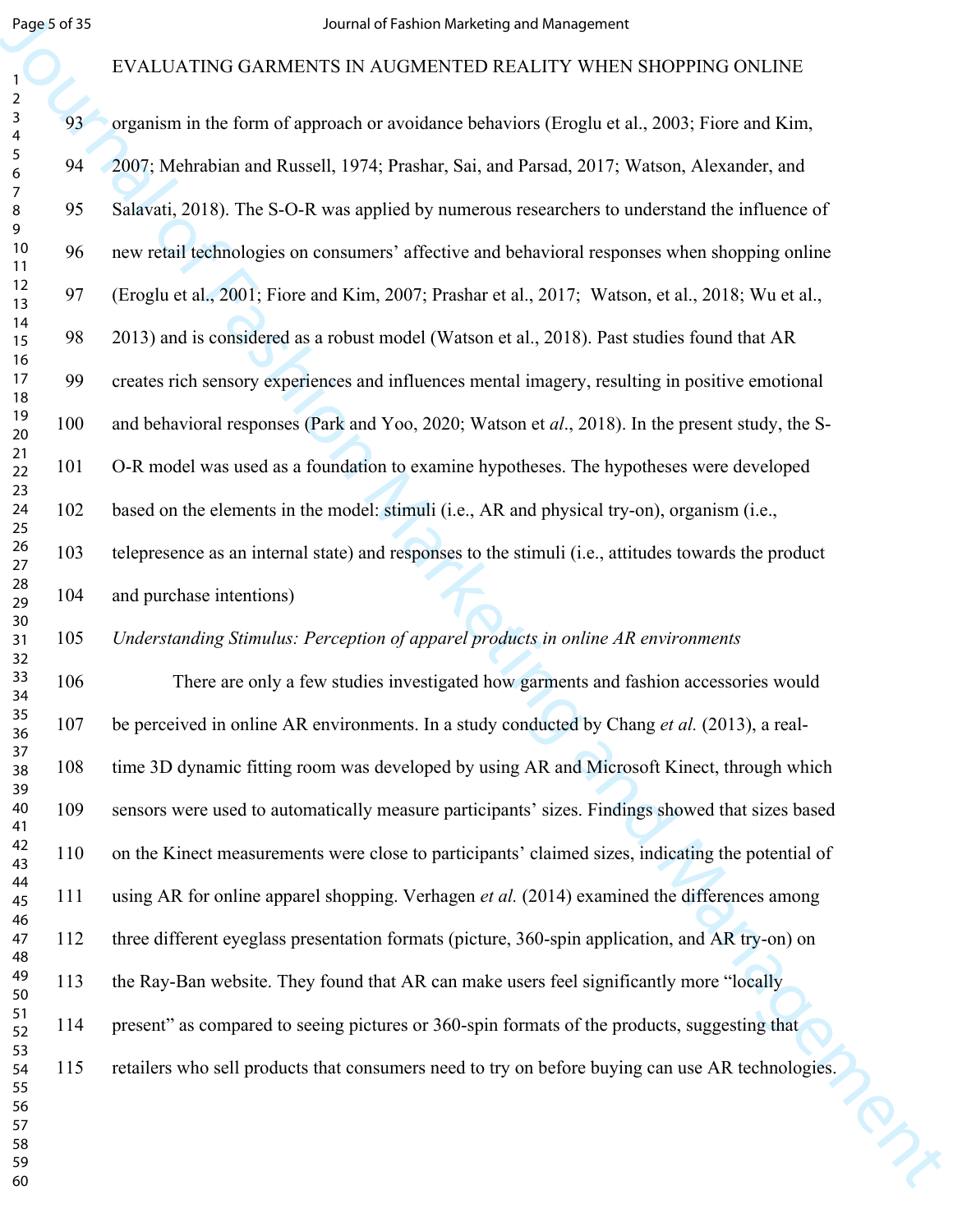|                                                                              |     | Journal of Fashion Marketing and Management                                                          | Page 6 of 35 |
|------------------------------------------------------------------------------|-----|------------------------------------------------------------------------------------------------------|--------------|
|                                                                              |     | EVALUATING GARMENTS IN AUGMENTED REALITY WHEN SHOPPING ONLINE                                        |              |
| $\overline{a}$<br>$\mathsf{3}$<br>$\overline{\mathbf{4}}$<br>$\sqrt{5}$<br>6 | 116 | Online shoppers tend to perceive that products they see on a website may not look, feel,             |              |
|                                                                              | 117 | or fit the same as the products they find in a brick-and-mortar store (Yu et al., 2012). For apparel |              |
| 7<br>8<br>9                                                                  | 118 | products, these perceptions manifest themselves as risks related to product performance based on     |              |
| 10<br>11<br>12<br>13                                                         | 119 | three main attributes: visual, tactile, and trial (Yu et al., 2012). Therefore, it is important to   |              |
|                                                                              | 120 | measure whether apparel products received after using an AR application for online shopping are      |              |
| 14<br>15                                                                     | 121 | close to shoppers' expectations. Suh and Chang (2006) argued that online shopping                    |              |
| 16<br>17<br>18                                                               | 122 | environments lead to a discrepancy between online products (pre-purchase) and physical               |              |
| 19<br>20                                                                     | 123 | products (post-purchase) as consumers can not touch or try-on the online products. According to      |              |
| 21<br>22                                                                     | 124 | the authors, this would result in either finding physical products more satisfactory (i.e., positive |              |
| 23<br>24<br>25                                                               | 125 | disconfirmation), or the opposite (i.e., negative disconfirmation).                                  |              |
| $26\,$<br>27                                                                 | 126 | Previous AR studies examined size selections (Chang et al., 2013), technology                        |              |
| 28<br>29                                                                     | 127 | acceptance (Pantano et al., 2017), telepresence (Verhagen et al., 2014), interactivity and           |              |
| 30<br>31<br>32                                                               | 128 | vividness (Yim et al., 2017), and perceived tactile sensations (Overmars and Poels, 2015) in         |              |
| 33<br>34<br>35<br>36                                                         | 129 | various AR settings. However, none of these studies specifically addressed if and how shoppers       |              |
|                                                                              | 130 | fit into the sizes selected by using an AR application, and if AR products' expected performance     |              |
| 37<br>38<br>39                                                               | 131 | matches actual products' performance once the online order is received. Therefore, the present       |              |
| 40<br>41                                                                     | 132 | study's results would be beneficial for the researchers when examining AR in online shopping,        |              |
| 42<br>43                                                                     | 133 | and help retailers increase benefits and overcome challenges by providing them with                  |              |
| 44<br>45                                                                     | 134 | experimental data. In light of these needs, the following hypothesis was examined:                   |              |
| 46<br>47<br>48                                                               | 135 | H1: AR virtual try-on will provide a comparable representation of physical try-on in                 |              |
| 49<br>50                                                                     | 136 | terms of (a) finding the right size, (b) evaluating fit, and (c) evaluating product performance.     |              |
| 51<br>52                                                                     | 137 | Organism: Telepresence                                                                               |              |
| 53<br>54<br>55                                                               |     |                                                                                                      |              |
| 56<br>57                                                                     |     |                                                                                                      | <b>PARA</b>  |
| 58<br>59                                                                     |     |                                                                                                      |              |
| 60                                                                           |     |                                                                                                      |              |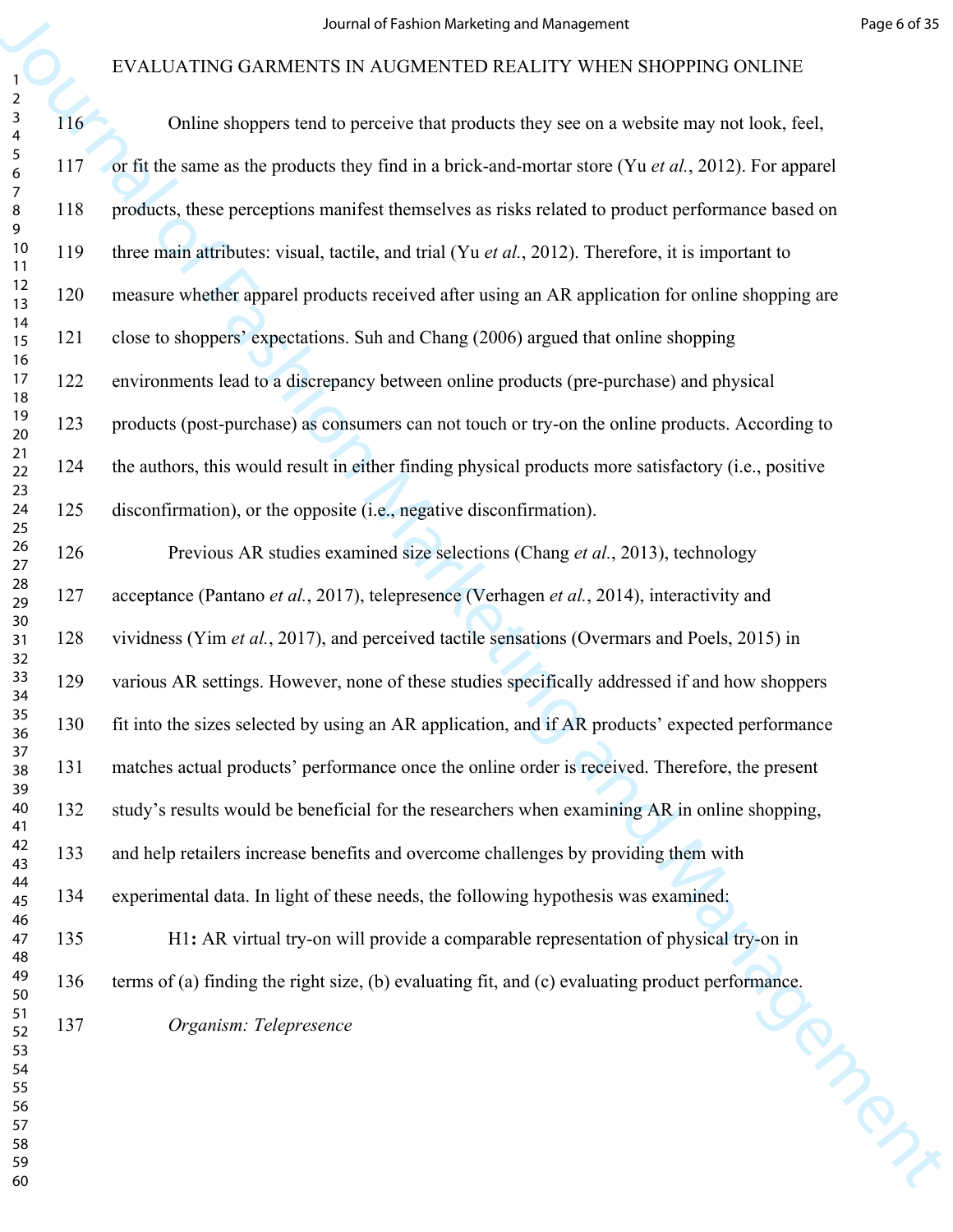#### EVALUATING GARMENTS IN AUGMENTED REALITY WHEN SHOPPING ONLINE

| Page 7 of 35                                              |     | Journal of Fashion Marketing and Management                                                          |
|-----------------------------------------------------------|-----|------------------------------------------------------------------------------------------------------|
| 1                                                         |     | EVALUATING GARMENTS IN AUGMENTED REALITY WHEN SHOPPING ONLINE                                        |
| $\overline{a}$<br>$\mathsf{3}$<br>$\overline{\mathbf{4}}$ | 138 | Research on IIT-supported environments shows that shoppers can see digital product                   |
| $\sqrt{5}$<br>6                                           | 139 | attributes through a variety of rich visual cues, using their gestures to control the environment    |
| $\overline{7}$<br>8<br>9                                  | 140 | (Huang and Lui, 2014; Merle et al., 2012). Because of this increased interaction, products are       |
| 10<br>11                                                  | 141 | experienced in "the mind's eye," which can potentially provide accurate sensory information          |
| 12<br>13                                                  | 142 | (e.g., touch, taste, and smell) based on real-world experiences with similar products (Schlosser,    |
| 14<br>15                                                  | 143 | 2003). Telepresence is defined as a consumer's sense of being present in a virtual environment,      |
| 16<br>17<br>18                                            | 144 | such as an online store, where consumers could browse and shop as they would in a brick-and-         |
| 19<br>20                                                  | 145 | mortar location (Mollen and Wilson, 2010; Shih, 1998). Lim and Ayyagari (2018) described it as       |
| 21<br>22                                                  | 146 | "the perception of direct product experience simulated through a medium" (p.361). Telepresence       |
| 23<br>24<br>25                                            | 147 | provides a good basis to understand consumers' immersion and information processing in the           |
| $26\,$<br>27                                              | 148 | online AR context, as literature has found that telepresence is crucial for consumer immersion in    |
| 28<br>29                                                  | 149 | virtual environments (Steuer, 1992). Sense of telepresence is created by the quality and quantity    |
| 30<br>31<br>32                                            | 150 | of simulated sensory information in the virtual space (Fiore et al., 2005), particularly the         |
| 33<br>34                                                  | 151 | perceived interactivity and virtuality, both characteristics that set AR apart from more traditional |
| 35<br>36                                                  | 152 | forms of online shopping (Javornik, 2016). Coming into contact with digital products in AR can       |
| 37<br>38<br>39                                            | 153 | enrich product experiences. Additionally, consumers perceive AR products as tangible and             |
| 40<br>41                                                  | 154 | attractive (Verhagen et al., 2014).                                                                  |
| 42<br>43                                                  | 155 | Response: Attitudes towards apparel products and purchase intentions                                 |
| 44<br>45                                                  | 156 | AR online shopping experiences can result in positive attitudes toward products and                  |
| 46<br>47<br>48                                            | 157 | increased purchase intentions (Verhagen et al., 2014). Yim et al. (2017) found that AR-based         |
| 49<br>50                                                  | 158 | product presentations were superior to conventional web-based product presentations since they       |
| 51<br>52                                                  | 159 | offer higher immersion, media novelty, and media enjoyment, and increase attitude toward             |
| 53<br>54<br>55                                            | 160 | medium and purchase intention. If a website utilizes AR, consumers become more curious about         |
| 56<br>57                                                  |     |                                                                                                      |
| 58<br>59                                                  |     |                                                                                                      |
| 60                                                        |     |                                                                                                      |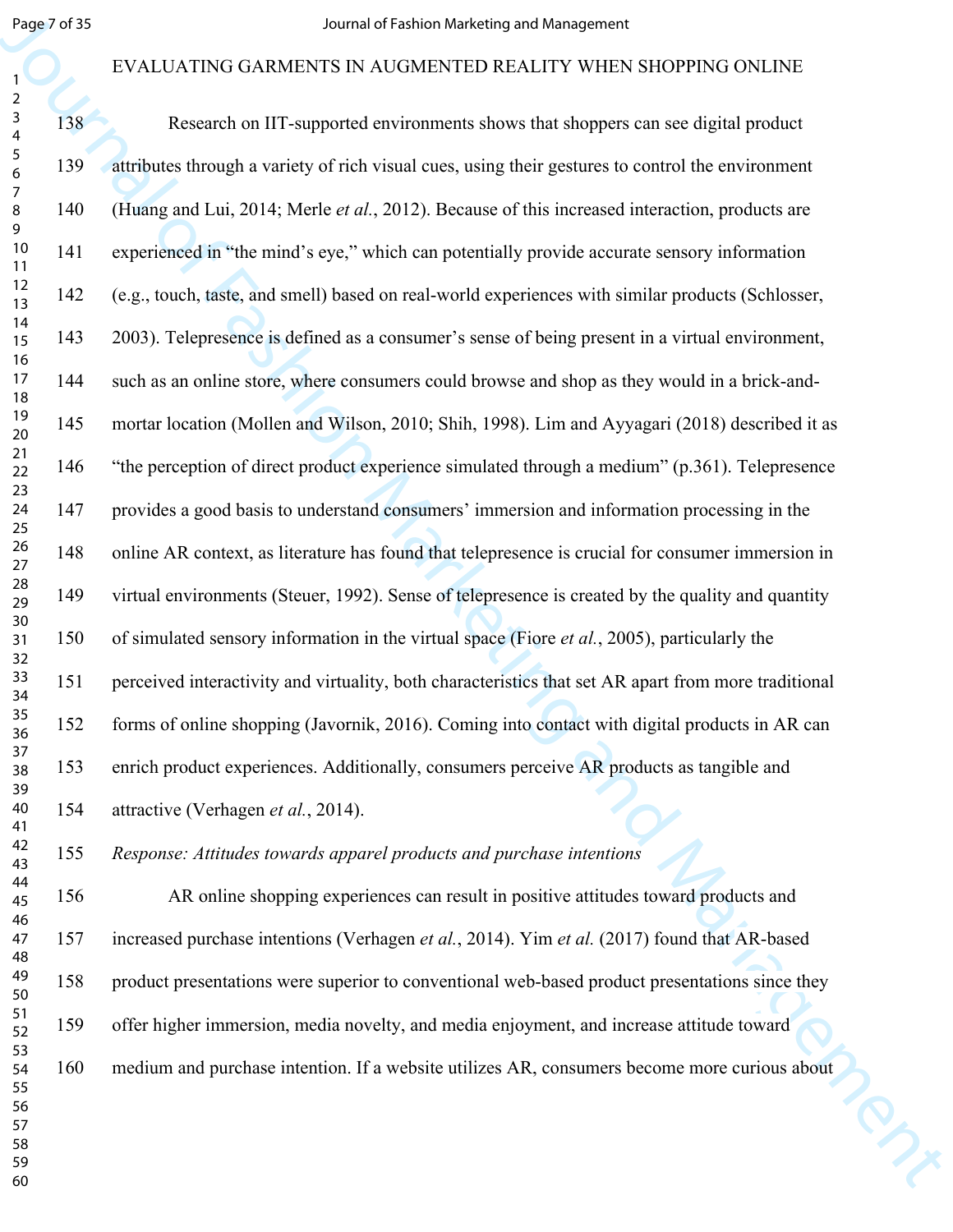|                                                           |     | Journal of Fashion Marketing and Management                                                        | Page 8 of 35 |
|-----------------------------------------------------------|-----|----------------------------------------------------------------------------------------------------|--------------|
|                                                           |     | EVALUATING GARMENTS IN AUGMENTED REALITY WHEN SHOPPING ONLINE                                      |              |
| $\overline{a}$<br>$\mathbf{3}$<br>$\overline{\mathbf{4}}$ | 161 | the products, tend to patronize the website, and eventually purchase the products (Beck and Crié,  |              |
| $\sqrt{5}$<br>6                                           | 162 | 2018). Beck and Crié (2018) validated their findings by conducting tests with two products         |              |
| $\overline{7}$<br>8<br>9                                  | 163 | (garments and eyeglasses) with both student and consumer samples. However, their study was an      |              |
| 10<br>11                                                  | 164 | online study and not set in a laboratory environment where participants could use the same         |              |
| 12<br>13                                                  | 165 | system and try-on the physical garment and accessory. To our knowledge, no studies empirically     |              |
| 14<br>15                                                  | 166 | compared consumers' attitudes towards the product and purchase intentions between AR and           |              |
| 16<br>17<br>18                                            | 167 | real-world conditions. Therefore, we proposed the following hypothesis:                            |              |
| 19<br>20                                                  | 168 | H2: AR virtual try-on will have a comparable effect to physical try-on in terms of users'          |              |
| 21<br>22                                                  | 169 | (a) attitudes towards the apparel product and (b) purchase intentions.                             |              |
| 23<br>24<br>25                                            | 170 | A recent study by Kim et al. (2017) found that the use of AR is positively related to              |              |
| $26\,$<br>27                                              | 171 | enhanced telepresence, which in turn contributes to attitude toward the technology, and purchase   |              |
| 28<br>29                                                  | 172 | intention of products. In the study, researchers suggested that in comparison to virtual reality   |              |
| 30<br>31<br>32                                            | 173 | (VR)-based presentations (i.e., wearing sunglasses on a 3D virtual model), AR-based                |              |
| 33<br>34                                                  | 174 | presentations (i.e., using a webcam to see themselves wearing sunglasses) were more likely to      |              |
| 35<br>36                                                  | 175 | stimulate presence, thus leading to stronger purchase intentions. Other researchers also supported |              |
| 37<br>38<br>39                                            | 176 | that telepresence increases attitudes towards products (Debbabi et al., 2013) and purchase         |              |
| 40<br>41                                                  | 177 | intentions (Song et al., 2007; Watson et al., 2018). When comparing a VR interface to 2D photos    |              |
| 42<br>43                                                  | 178 | and a video interface, Suh and Chang (2006) found that higher levels of telepresence (i.e.,        |              |
| 44<br>45                                                  | 179 | manipulated as VR in their study) increased positive attitudes toward the product, which was a     |              |
| 46<br>47<br>48                                            | 180 | computer desk. However, they did not find any direct association of purchase intentions with       |              |
| 49<br>50                                                  | 181 | telepresence. Similar to previous studies which examined a variety of products from accessories    |              |
| 51<br>52                                                  | 182 | to make-up in both VR and AR settings (Park and Yoo, 2020; Yim et al., 2017; Watson et al.,        |              |
| 53<br>54<br>55                                            | 183 | 2018), telepresence in AR apparel virtual try-on may increase attitudes and purchase intentions    |              |
| 56<br>57                                                  |     |                                                                                                    |              |
| 58<br>59                                                  |     |                                                                                                    |              |
| 60                                                        |     |                                                                                                    |              |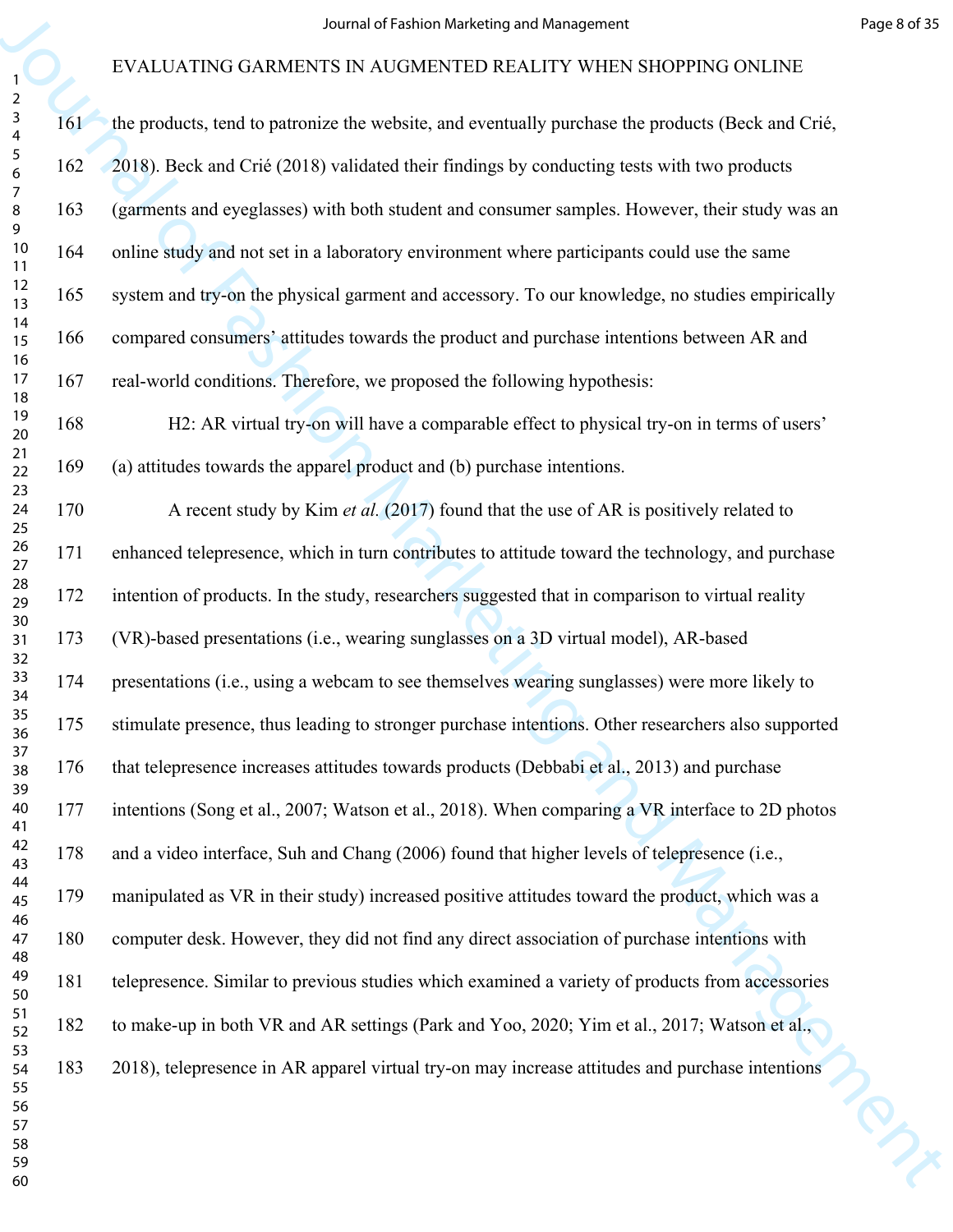#### EVALUATING GARMENTS IN AUGMENTED REALITY WHEN SHOPPING ONLINE

184 toward the product. Thus, to understand the impact of telepresence on attitudes towards the 185 apparel product and purchase intentions, we proposed the hypothesis presented below:

186 H3*:* When using AR virtual try-on, individuals who have a higher telepresence will have 187 greater (a) attitudes towards the apparel product and (b) purchase intentions than those who have 188 a lower telepresence.

#### **Methods**

Segue of S<br>
FVALUATING GARMENTS IN ANGAMENTS COMPRIGENT STAND (FOR THE TRANSPORTS ON EVALUATIES CONTRACT STAND INTO THE TRANSPORT ON THE SAME INTO  $\frac{1}{4}$  To  $\frac{1}{4}$  To  $\frac{1}{4}$  To  $\frac{1}{4}$  To  $\frac{1}{4}$  To  $\frac{1}{4}$ 190 Data were collected with a one-factor (i.e., garment) within-subject quasi-experimental 191 study using repeated measures in two conditions: virtually trying-on condition using the AR 192 technology vs. physically trying-on condition. Within-subject design was selected because it 193 allowed researchers to remove subject-to-subject variation from the analysis of the relative 194 effects of different treatments (Seltman, 2015). It is important to "consider the context" when 195 deciding whether a between or within subject design should be selected (Charness, Gneezy and 196 Kuhn, 2012, p.2). Therefore, to be able to create conditions similar to the real-world, and not 197 conflict with the practice of online shopping (i.e., evaluating a garment on a website first and 198 ordering it for physical try-on), we let the participants try on the same dress in AR first and did 199 not reverse the order.

200 In this study, variance in participants' body shapes and sizes is controlled with the within-201 subject research design. Each participant was asked to try on the virtual dress using the AR 202 technology (Treatment 1); rate the perceived product performance, fit and size, attitudes and 203 purchase intentions towards the dress; and then physically try on the same dress (Treatment 2) in 204 a dressing room in the research lab after "ordering it online and receiving it via mail." In a 205 similar vein, after viewing the product (a computer table) in an online store by using three 206 different viewing formats, Suh and Chang's (2006) instructed their study participants to go to a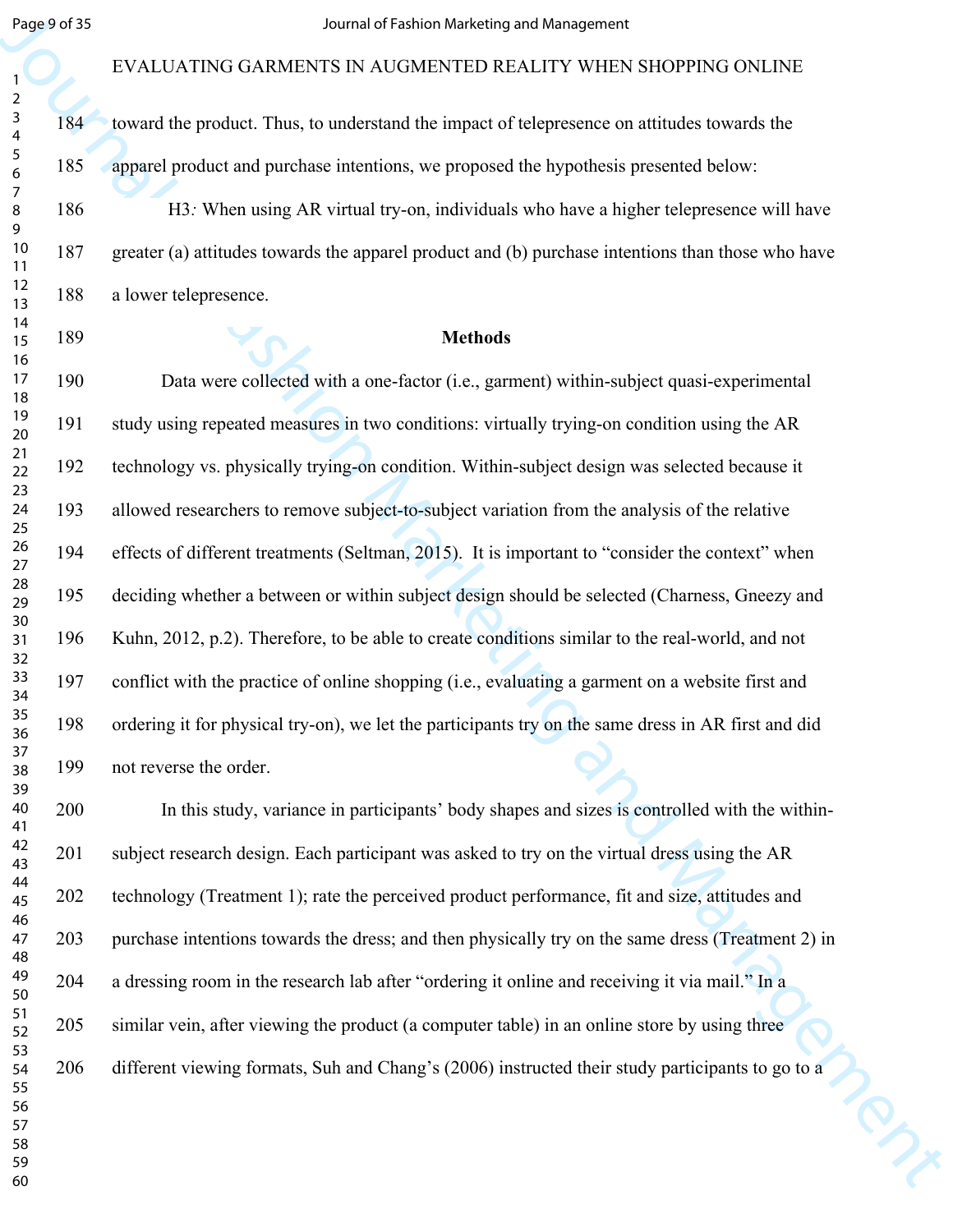|                                                        |     | Journal of Fashion Marketing and Management                                                                            | Page 10 of 35 |
|--------------------------------------------------------|-----|------------------------------------------------------------------------------------------------------------------------|---------------|
|                                                        |     | EVALUATING GARMENTS IN AUGMENTED REALITY WHEN SHOPPING ONLINE                                                          |               |
| $\overline{a}$<br>$\mathbf{3}$<br>4<br>$\sqrt{5}$<br>6 | 207 | separate room to view the physical product and compare it to the online product. After Treatment                       |               |
|                                                        | 208 | 2 in our study, participants answered the same set of questions that they did after Treatment 1.                       |               |
| 7<br>8                                                 | 209 | The two treatments in this study design were fundamentally different, as Treatment 1 required                          |               |
| 9<br>10<br>11                                          | 210 | participants to evaluate the garment solely based on the visual images presented by the AR                             |               |
| 12<br>13                                               | 211 | technology, whereas Treatment 2 allowed participants to evaluate the garment by seeing,                                |               |
| 14<br>15                                               | 212 | touching, and wearing it. More details of the experiment procedure are discussed in the following                      |               |
| 16<br>$17$<br>18                                       | 213 | sections.                                                                                                              |               |
| 19<br>20                                               | 214 | Participants                                                                                                           |               |
| 21<br>22                                               | 215 | Female college students age 18 and above were targeted as participants as they use the                                 |               |
| 23<br>24<br>25                                         | 216 | Internet for apparel shopping, are technology-savvy, and adopt new product visualization                               |               |
| 26<br>27                                               | 217 | technologies easily (Yu et al., 2012). Compared to men, women examine garments in more detail                          |               |
| 28<br>29                                               | 218 | and tend to have more difficulty in selecting clothing items for themselves when shopping online                       |               |
| 30<br>31<br>32                                         | 219 | (Hansen and Jensen, 2008). After receiving approval from the Institutional Review Board (IRB),                         |               |
| 33<br>34                                               | 220 | undergraduate and graduate female participants were recruited via a large Midwestern                                   |               |
| 35<br>36                                               | 221 | university's mass-emailing service. A total of 87 participants from a variety of majors voluntarily                    |               |
| 37<br>38<br>39                                         | 222 | participated in the study. Participants' mean age was 25.6 years old (SD = $6.08$ ). The majority of                   |               |
| 40<br>41                                               | 223 | the participants were European-American ( $n = 65$ , 74.7%), followed by Asian/Asian-American                          |               |
| 42<br>43                                               | 224 | $(n = 9, 10.3\%)$ , other $(n = 6, 6.9\%)$ , Latino/Hispanic $(n = 4, 4.6\%)$ , and African-American $(n = 3, 10.3\%)$ |               |
| 44<br>45                                               | 225 | 3.4%). Most participants (89.7%) indicated that they had bought apparel online. To increase                            |               |
| 46<br>47<br>48                                         | 226 | participation, each participant was offered a \$5 gift card as incentive.                                              |               |
| 49<br>50                                               | 227 | <b>Stimulus</b>                                                                                                        |               |
| 51<br>52                                               | 228 | In this study, a dress was used to develop the treatments. For Treatment 1, the dress                                  |               |
| 53<br>54<br>55                                         | 229 | image was used in the AR technology for virtual try-on; for Treatment 2, the real dress was used                       |               |
| 56<br>57                                               |     |                                                                                                                        |               |
| 58<br>59                                               |     |                                                                                                                        |               |
| 60                                                     |     |                                                                                                                        |               |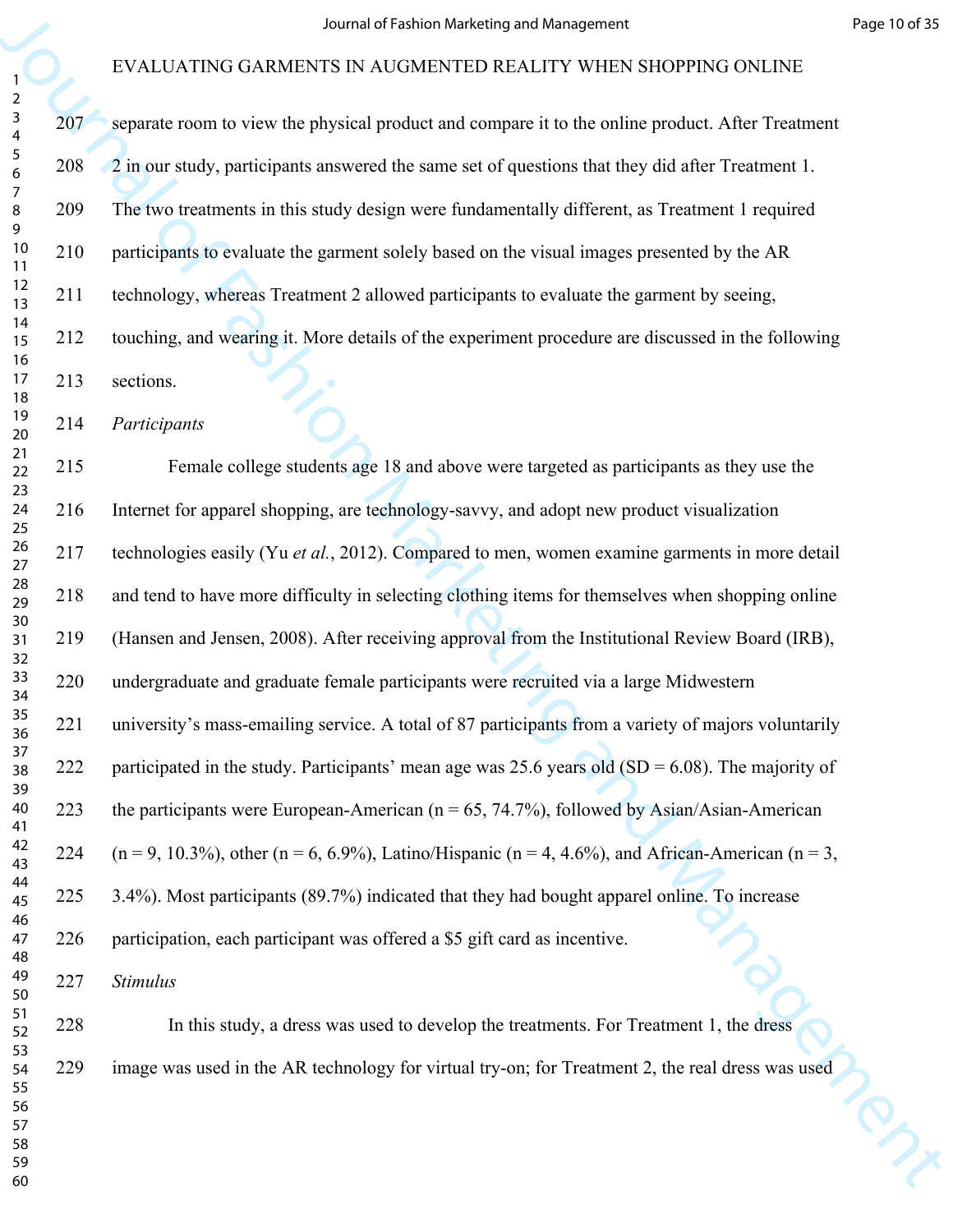#### EVALUATING GARMENTS IN AUGMENTED REALITY WHEN SHOPPING ONLINE

230 for physical try-on. Based on their pilot study finding using a convenience sample of 52 female 231 undergraduate students, Kim and Damhorst (2010) suggested dresses as the most frequently 232 purchased garment type among students. Huang and Liu (2014) also found that dresses were 233 among the top-three garments to be tried-on in AR; women spent the longest time on dresses 234 when using AR for virtual try-ons. Considering computer monitor limitations, full-length dresses 235 and pants are usually not easily seen with an online AR application. Also, full-length sleeves add 236 an extra variable to control the believability of the AR simulation.

Begall of St. EVALUATING GARMENTS IN NUGALIZED and Management<br>
FVALUATING GARMENTS IN NUGALIZED INTO WELFARED AS CONFIGURE CONTINUES (SEE STEVING SUPPORTS ON THE STEVING ARE CONTINUES (SEE STEVING AND THE STEVING AND INTO 237 In order to select the stimulus, six dress images of various knee-length, short-238 sleeved/sleeveless dress styles were evaluated by five women in a pre-test. The pre-test 239 examined the garment style's attractiveness, fashionability, and likeability, using a 7-point 240 Likert-type scale adapted from Park (2009). The average ratings of the six dresses were as 241 follows: 4.47 (short-sleeved fitted dress), 3.53 (sleeveless fitted dress), 5.33 (short-sleeved 242 shift/A-line dress), 3.60 (sleeveless shift/A-line dress), 5.20 (sleeveless fit-and-flare dress), and 243 4.13 (short-sleeved fit-and-flare dress). Following suggestions from Kim and Lennon (2008) and 244 Park (2009), the short-sleeved fit-and-flare dress with a neutral rating was chosen to limit the 245 garment style's potential effect on the variables. The dress was purchased from a mass-retailer in 246 sizes from XS (0-2) to XL (16-18). To eliminate the confounding effect of brand name, brand 247 labels were removed from the dresses.

248 To create the dress image for Treatment 1, a photo of the dress in size medium was taken 249 on an appropriate dress form. The dress form and background components were then erased in 250 Adobe Photoshop. The final image was uploaded in PNG format to the AR developer's (Zugara) 251 server (Figure 1). In the online AR application, the computer's webcam captured participants' 252 body images, and the front-view of the stimulus was displayed on their body in 2D. Participants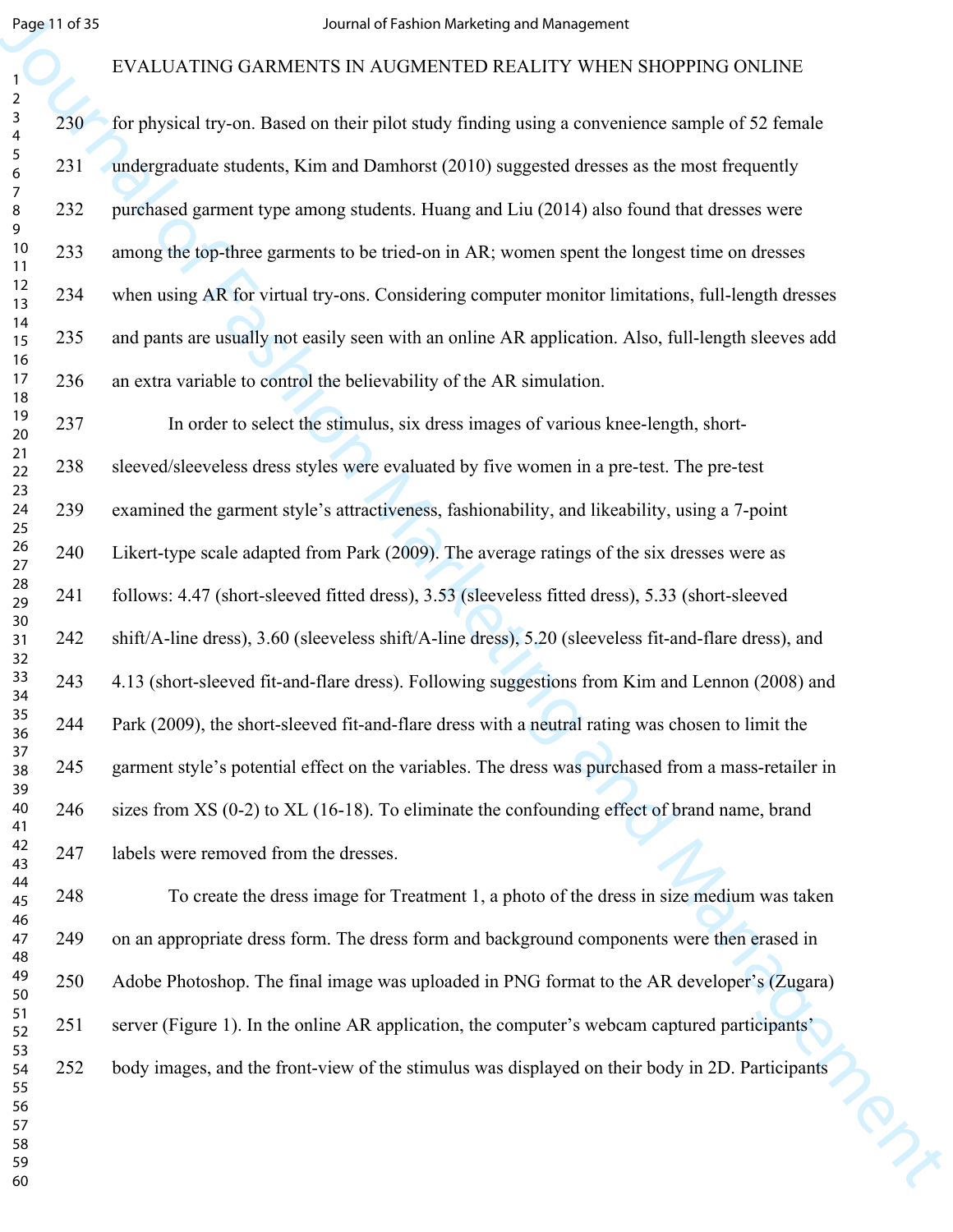253 were able to adjust the size and placement of the AR dress by moving their hands in the air and 254 "clicking" the control buttons shown on the screen without needing a mouse or a keyboard. This 255 way, the computer screen became an interactive mirror without necessitating a high-tech kiosk 256 (Figure 1).

#### Insert Figure 1 here

258 Since Treatment 2 was the real dress for physical try-on and should remain exactly the 259 same as the Treatment 1 dress to avoid any variations other than the AR versus physical try-on 260 conditions, the researchers intentionally made no adjustment to the dress. The researchers 261 nonetheless made sure that all sizes of the dress were available in the lab for Treatment 2.

#### *Experimental procedures*

For EVALUATING GARMENTS IN NATURE ART (1978) Were the set of Fash of Fashion CoNDINEERS CONDINEERS IN NATURE SCONDING THE NATURE METAL WARRENT SURVEY WAS ARREST UNIT WAS ARREST UNIT WHEN SHOPPING ONLINE  $\frac{2}{\sqrt{2}}$  were 263 Participants were invited to our research laboratory and received instructions about the 264 task and the procedures. Informed consent forms were filled out at the beginning. Participants 265 were instructed to use an iMac on which the AR application website specifically developed for 266 this study was available. To virtually try on the AR dress (Treatment 1), participants stood 4-5 267 steps in front of the computer screen with a built-in video camera, so they could see their bodies 268 at least from head to calf. After the virtual try-on experience, participants were asked to complete 269 an online questionnaire on a separate laptop. The questionnaire measured fit and size perceptions 270 of the dress, product performance perceptions, telepresence, attitudes towards the dress, and 271 purchase intentions. The respondents also indicated the size of the dress that would fit them. 272 Next, participants physically tried on the real dress in the sizes they indicated previously 273 (Treatment 2), then answered a second online questionnaire regarding the real dress with the 274 same measurement instruments, except telepresence, as the previous questionnaire. We 275 implemented "time-off" in two ways to minimize potential confounding effects of the within-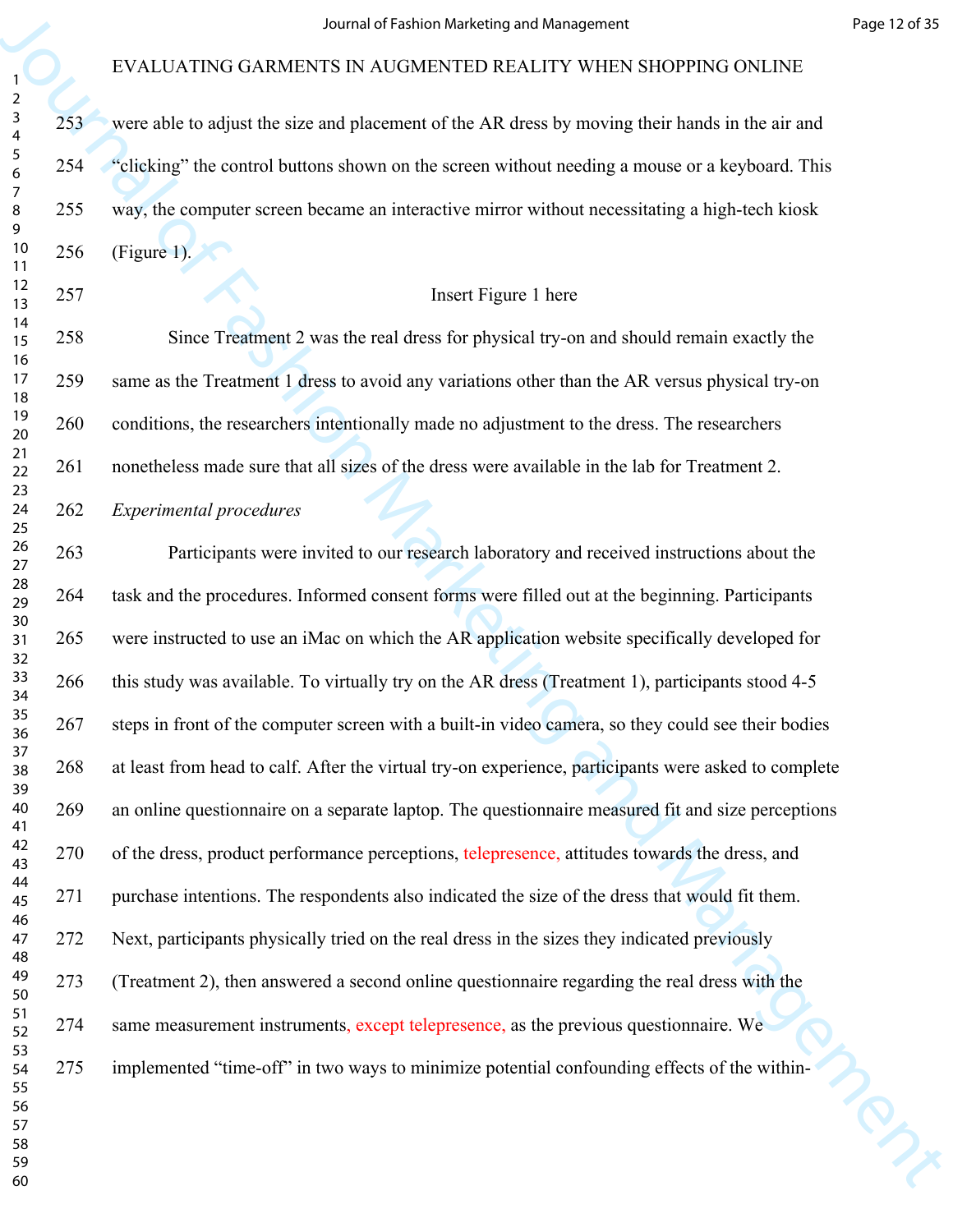# EVALUATING GARMENTS IN AUGMENTED REALITY WHEN SHOPPING ONLINE

| Page 13 of 35                                             |     | Journal of Fashion Marketing and Management                                                                            |
|-----------------------------------------------------------|-----|------------------------------------------------------------------------------------------------------------------------|
| 1                                                         |     | EVALUATING GARMENTS IN AUGMENTED REALITY WHEN SHOPPING ONLINE                                                          |
| $\overline{2}$<br>$\mathbf{3}$<br>$\overline{\mathbf{4}}$ | 276 | subjects design: (1) after the first questionnaire, participants went to the changing room to try on                   |
| $\sqrt{5}$<br>6                                           | 277 | the real dress and (2) we added three open-ended questions about participant reflections on AR                         |
| $\overline{7}$<br>8<br>9                                  | 278 | (not included to the present study) between the questionnaires to make it hard to remember                             |
| 10<br>11                                                  | 279 | repeated questions between Treatment 1 and Treatment 2.                                                                |
| 12<br>13                                                  | 280 | Survey instruments and data analysis procedures                                                                        |
| 14<br>15                                                  | 281 | Items used to assess dress fit involving thirteen areas (e.g., neck, busk, waist) except                               |
| 16<br>17<br>18                                            | 282 | buttocks were adapted from the fit scales developed by Song and Ashdown (2012) using a 5-                              |
| 19<br>$20\,$                                              | 283 | point scale that was anchored at too loose/long/wide (1), excellent fit (3), and too                                   |
| 21<br>22                                                  | 284 | tight/short/narrow (5). Product performance in regards to both treatments was measured with the                        |
| 23<br>24<br>25                                            | 285 | product performance risk scale adapted from Yu et al. (2012) using a 7-point Likert-type scale,                        |
| $26\,$<br>$27\,$                                          | 286 | which was anchored at <i>not sure at all</i> (1) and <i>very sure</i> (7). A question, " <i>How sure are you about</i> |
| 28<br>29                                                  | 287 | the apparel product's attributes to perform satisfactorily to your needs?", was asked to measure                       |
| 30<br>31<br>32                                            | 288 | three dimensions (visual, tactile, and trial) at ten sub-dimensions (visual: style, fabric, color,                     |
| 33<br>34                                                  | 289 | details, coordination with other items; tactile: touch and feel, weight of garment; and trial: fit,                    |
| 35<br>36                                                  | 290 | comfort, and appearance on body) (Yu et al., 2012). Telepresence was measured using the scale                          |
| 37<br>38<br>39                                            | 291 | adapted from Song et al.'s (2007) five-item, 7-point Likert-type scale, which was anchored at                          |
| 40<br>41                                                  | 292 | strongly disagree (1) and strongly agree (7). The items asked if the application "lets me easily                       |
| 42<br>43                                                  | 293 | visualize what the real dress is like," "gives me as much sensory information about the dresses                        |
| 44<br>45                                                  | 294 | as I would experience in a store," "creates a product experience similar to the one I would                            |
| 46<br>47<br>48                                            | 295 | have when shopping in a store," "allows me to interact with the dresses as I would in the                              |
| 49<br>50                                                  | 296 | store," and "provides accurate sensory information about the dresses."                                                 |
| 51<br>52                                                  | 297 | Attitudes toward the AR and real dresses were evaluated using six items with a 7-point                                 |
| 53<br>54<br>55                                            | 298 | Likert-type scale from Holbrook and Batra (1987) and Bruner (1998) for the following question:                         |
| 56<br>57                                                  |     |                                                                                                                        |
| 58<br>59                                                  |     |                                                                                                                        |
| 60                                                        |     |                                                                                                                        |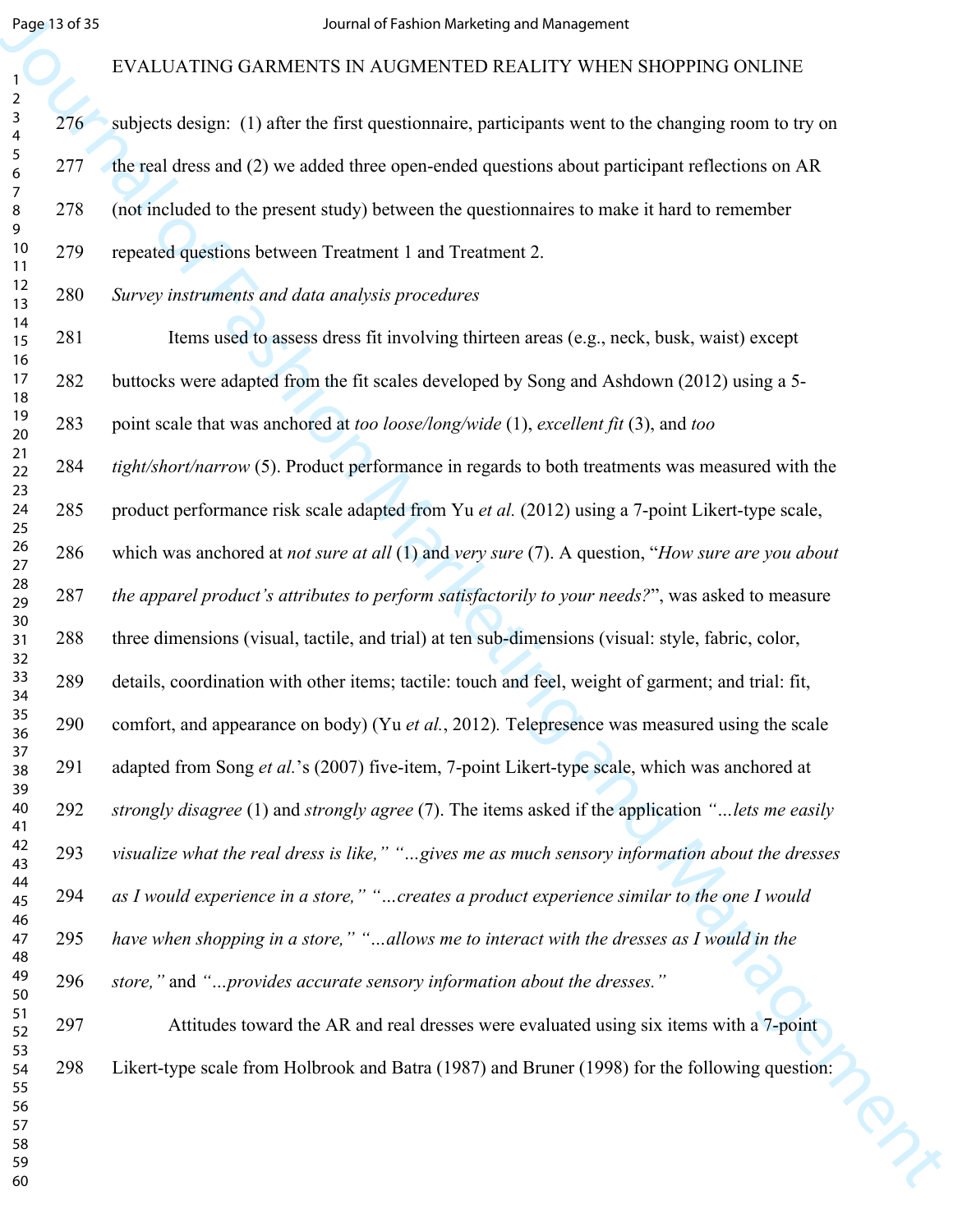|                                     |     | Journal of Fashion Marketing and Management                                                                            | Page 14 of 35 |
|-------------------------------------|-----|------------------------------------------------------------------------------------------------------------------------|---------------|
|                                     |     | EVALUATING GARMENTS IN AUGMENTED REALITY WHEN SHOPPING ONLINE                                                          |               |
| $\overline{a}$<br>$\mathbf{3}$<br>4 | 299 | "Please tell us about your overall thoughts and feelings about the dress: The dress is" The                            |               |
| $\sqrt{5}$<br>6                     | 300 | items were anchored at very dislikable $(1)$ /very likeable $(7)$ , very unattractive $(1)$ /very attractive           |               |
| 7<br>8<br>9                         | 301 | $(7)$ , very bad $(1)$ /very good $(7)$ , very unfavorable $(1)$ /very favorable $(7)$ , very unpleasant $(1)$ /very   |               |
| 10<br>11                            | 302 | pleasant $(7)$ , very unappealing $(1)$ /very appealing $(7)$ . Purchase intention was measured by a                   |               |
| 12<br>13                            | 303 | scale originated from MacKenzie et al. (1986) and used by Yu et al. (2012): very improbable                            |               |
| 14<br>15<br>16                      | 304 | $(1)/$ very probable $(7)$ ; very unlikely $(1)/$ very likely $(7)$ ; and very impossible $(1)/$ very possible $(7)$ . |               |
| 17<br>18                            | 305 | The instrument was pilot tested with five students. Some phrases in the instructions and the                           |               |
| 19<br>20                            | 306 | questionnaire were further edited for clarity. Cronbach's alphas of all scales were greater than                       |               |
| 21<br>22                            | 307 | 0.8. Table 1 shows the constructs, their items, and the reliability scores. To examine hypotheses,                     |               |
| 23<br>24<br>25                      | 308 | paired-sample t-tests and multivariate analysis of variance (MANOVA) were conducted in SPSS                            |               |
| 26<br>27                            | 309 | 26.                                                                                                                    |               |
| 28<br>29                            | 310 | Insert Table 1 about here                                                                                              |               |
| 30<br>31<br>32                      | 311 | <b>Results</b>                                                                                                         |               |
| 33<br>34                            | 312 | Results for H1                                                                                                         |               |
| 35<br>36                            | 313 | Finding the right size. No statistical difference was found between the virtually tried-on AR                          |               |
| 37<br>38<br>39                      | 314 | dress sizes ( $M = 2.69$ ; SD = 1.16) and physically tried-on dress sizes ( $M = 2.65$ ; SD = 1.23)                    |               |
| 40<br>41                            | 315 | $(t(86) = -1.75; p = .41)$ . Therefore Hypothesis 1a was supported. Table 2 shows the distribution                     |               |
| 42<br>43                            | 316 | of best-fitting dress sizes for AR (Treatment 1) and real (Treatment 2) dresses.                                       |               |
| 44<br>45                            | 317 | Insert Table 2 about here                                                                                              |               |
| 46<br>47<br>48                      | 318 | Evaluating Fit. Before analyzing the overall fit of the dress using the product performance                            |               |
| 49<br>50                            | 319 | construct, fit was evaluated in more detail by looking at thirteen locations on both AR and real                       |               |
| 51<br>52                            | 320 | dresses. In general, all areas evaluated were perceived to be close to 3 (excellent fit). As shown                     |               |
| 53<br>54<br>55                      | 321 | in Table 3, there were no significant differences in fit at four areas (neck, shoulder width, sleeve                   |               |
| 56<br>57                            |     |                                                                                                                        |               |
| 58<br>59                            |     |                                                                                                                        |               |
| 60                                  |     |                                                                                                                        |               |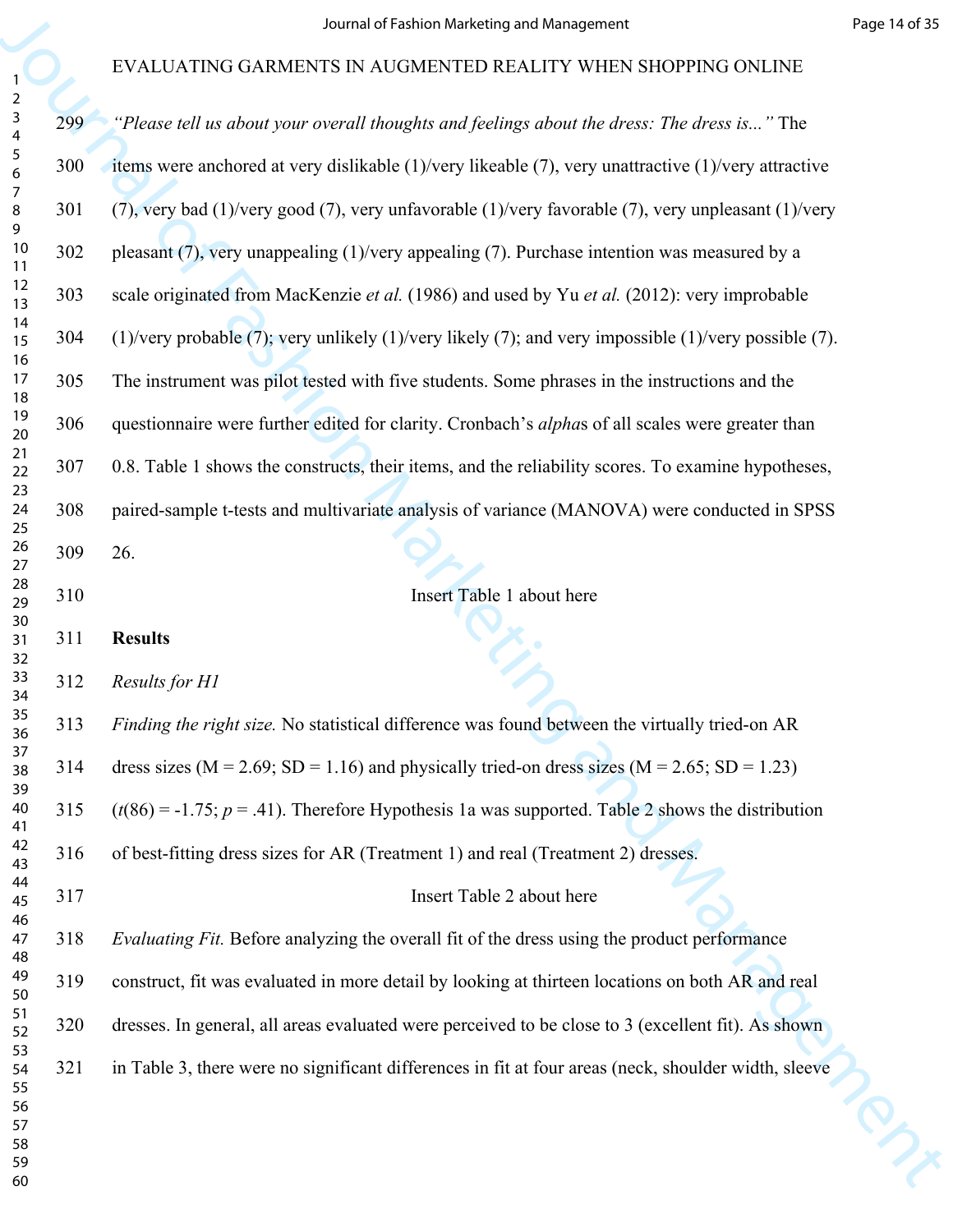# EVALUATING GARMENTS IN AUGMENTED REALITY WHEN SHOPPING ONLINE

|                                                           | Page 15 of 35 | Journal of Fashion Marketing and Management                                                                                     |
|-----------------------------------------------------------|---------------|---------------------------------------------------------------------------------------------------------------------------------|
| 1                                                         |               | EVALUATING GARMENTS IN AUGMENTED REALITY WHEN SHOPPING ONLINE                                                                   |
| $\overline{2}$<br>$\mathsf{3}$<br>$\overline{\mathbf{4}}$ | 322           | opening, and volume/fullness in skirt) between AR and real dresses. However, results showed                                     |
| $\sqrt{5}$<br>6                                           | 323           | significant differences between these two conditions in nine areas out of thirteen. Participants                                |
| $\overline{7}$<br>8<br>9                                  | 324           | perceived looser fit around bust ( $\Delta M = 28$ , SD= 1.00, $t(84) = 2.58$ , $p < .05$ ) and wider shoulder                  |
| 10<br>11                                                  | 325           | $(\Delta M = 22, SD = 0.93, t(86) = 2.18, p < 0.05)$ when virtually trying on the AR dress. However, areas                      |
| 12<br>13                                                  | 326           | such as waist ( $\Delta M = -0.39$ , SD = .97, t(86) = -3.76, p < .001), abdomen ( $\Delta M = -0.26$ , SD=.88, t(83)           |
| 14<br>15                                                  | 327           | =-2.37, $p < .01$ ), and hip ( $\Delta M = .43$ , SD=.83, $t(85) = .4.79$ , $p < .001$ ) were perceived tighter when            |
| 16<br>17<br>18                                            | 328           | using AR. When using AR, lengths were perceived to be longer at the following areas: sleeve                                     |
| 19<br>20                                                  | 329           | $(\Delta M = .29, SD = .85, t(85) = 3.16, p < .01)$ , torso $(\Delta M = .26, SD = .92, t(86) = 2.68, p < .01)$ , skirt         |
| 21<br>22                                                  | 330           | $(\Delta M = 37, SD = 94, t(86) = 3.64, p < .001)$ , and overall dress length $(\Delta M = 42, SD = .76, t(84))$                |
| 23<br>24<br>25                                            | 331           | =5.13, $p < .001$ ). Therefore Hypothesis 1b was partially supported.                                                           |
| $26\,$<br>27                                              | 332           | Insert Table 3 about here                                                                                                       |
| 28<br>29                                                  | 333           | Evaluating product performance. Out of ten attributes that investigated participants' perceived                                 |
| 30<br>31<br>32                                            | 334           | AR dress performance and real dress performance, nine items were found to be significantly                                      |
| 33<br>34                                                  | 335           | different. Average ratings for the attributes related to tactile properties (i.e., touch and feel:                              |
| 35<br>36                                                  | 336           | M=2.55, weight: M=2.81) were lower than neutral (4) for the AR dress (see Table 1). When                                        |
| 37<br>38<br>39                                            | 337           | wearing the real dress, participants thought that nine dress attributes performed significantly                                 |
| 40<br>41                                                  | 338           | better than when using AR: style ( $\Delta M = .60$ ; SD = 1.69; $t(86) = 3.30$ ; $p < .01$ ), fabric ( $\Delta M = 2.01$ ;     |
| 42<br>43                                                  | 339           | SD = 2.15; $t(85) = 8.68$ ; $p < .001$ ), coordination with other items ( $\Delta M = .48$ ; SD = 1.45; $t(85) =$               |
| 44<br>45                                                  | 340           | 3.04; $p < .001$ ), details ( $\Delta M = .96$ ; SD = 1.64; $t(86) = 5.50$ ; $p < .001$ ), touch and feel ( $\Delta M = 3.34$ ; |
| 46<br>47<br>48                                            | 341           | SD = 2.17; $t(86) = 14.32$ ; $p < .001$ ), weight ( $\Delta M = 3.21$ ; SD = 2.05; $t(84) = 14.42$ ; $p < .001$ ), fit          |
| 49<br>50                                                  | 342           | $(\Delta M = 1.16; SD = 1.85; t(85) = 5.82; p < .001)$ , comfort $(\Delta M = 2.53; SD = 2.17; t(84) = 10.75; p$                |
| 51<br>52                                                  | 343           | < .001), and appearance on the body ( $\Delta M = .46$ ; SD = 2.09; $t(85) = 2.06$ ; $p < .05$ ). Color ( $\Delta M$            |
| 53<br>54<br>55                                            |               |                                                                                                                                 |
| 56<br>57                                                  |               |                                                                                                                                 |
| 58<br>59                                                  |               |                                                                                                                                 |
| 60                                                        |               |                                                                                                                                 |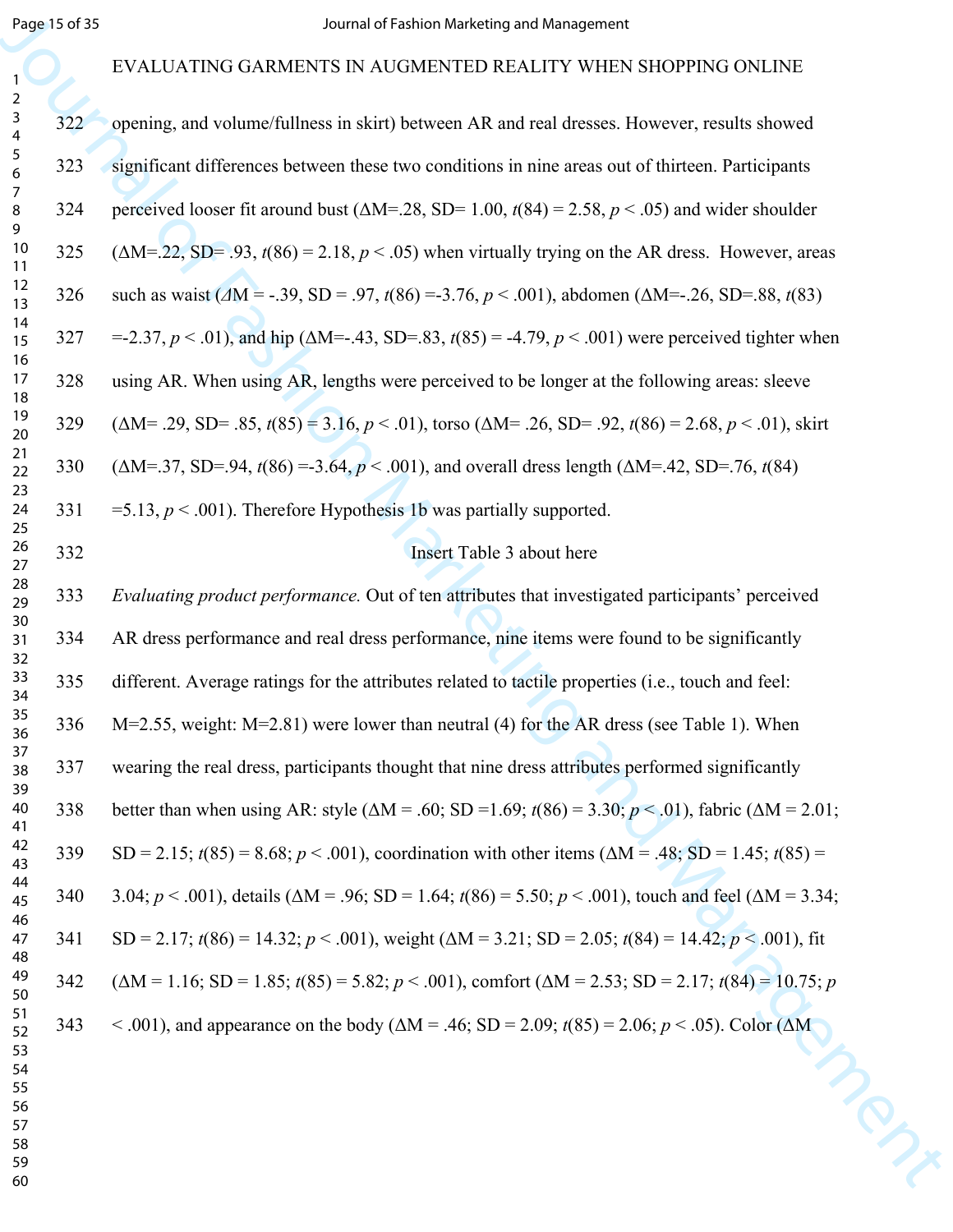|     | 344 = .41; SD = 1.93; $t(85)$ = 1.12; $p > .05$ ) was not significantly different between the two conditions |
|-----|--------------------------------------------------------------------------------------------------------------|
| 345 | (Table 4). Therefore Hypothesis 1c was partially supported.                                                  |

Insert Table 4 about here

*Results for H2*

348 A paired-sample t-test was conducted to test Hypotheses 2a (H2a) and 2b (H2b). 349 Attitudes towards both AR and real dress were favorable and above 5. Purchase intentions were 350 moderately positive in both conditions as well (Table 1). Participants had significantly more 351 favorable attitudes towards the real dress  $(M = 5.60, SD = 1.14)$  than the AR dress  $(M = 5.25,$ 352 SD = 1.00) (∆M = .35, SD = 1.15, *t*(85) = 2.62, *p* < .05). Participants indicated greater purchase 353 intentions during physical try-on  $(M = 4.74, SD = 1.71)$  as compared to AR try-on  $(M = 4.27, SD)$  $354 = 1.70$ ) ( $\Delta M = .47$ ,  $SD = 1.94$ ,  $t(85)=2.32$ ,  $p < .05$ ). Thus, H2a and H2b were not supported.

*Results for H3*

For EVALUATENG GARMENTS IN ALVOAMERT STATISTY WHERE SHOPPING ONLINE<br>
Year = -41, SO = -19.1, 4053 = 11/2, p.s. 5 % (so more algorithm) different interest the two conditions<br>  $\frac{1}{2}$  = -44 = -41, SO = -19.1, 4053 = 11/2, In order to examine Hypothesis 3, participants were split into two groups based on the mean value of telepresence (M=3.70). Participants who indicated telepresence 3.70 and higher on average were assigned to the high telepresence group (n=39), whereas participants who had telepresence level lower than 3.70 were placed in the low telepresence group (n=48). Results of 360 MANOVA showed that the high telepresence group tended to have more positive attitudes (M 361 Low Telepresence= 5.04 (SD = .14), M  $_{High}$  Telepresence= 5.50 (SD = .16)) and greater purchase intentions 362 to the apparel product when using AR (M Low Telepresence= 3.88 (SD = .24), M High Telepresence= 4.77 363 (SD =.27)) than the low telepresence group [F (1, 83) = 3.15; *p* <.05, partial η2= .071]. Thus,<br>Hypothesis 3a and 3b were supported.

364 Hypothesis 3a and 3b were supported.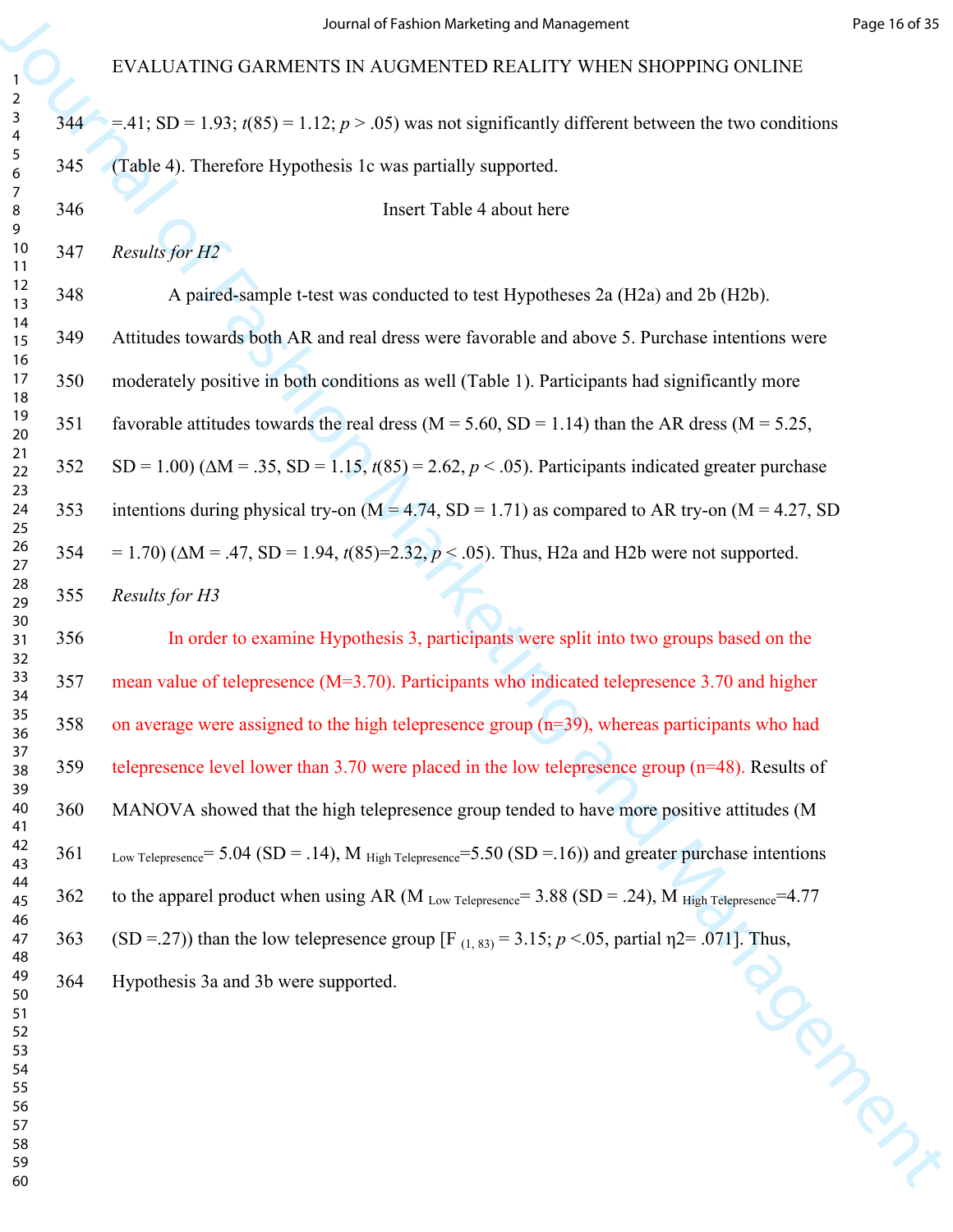#### EVALUATING GARMENTS IN AUGMENTED REALITY WHEN SHOPPING ONLINE

| 2                                |  |
|----------------------------------|--|
|                                  |  |
| 3                                |  |
| 4                                |  |
| 5                                |  |
|                                  |  |
| 6                                |  |
|                                  |  |
| 8                                |  |
|                                  |  |
| 9                                |  |
| 10                               |  |
| $\mathbf{1}$<br>1                |  |
|                                  |  |
| 1.<br>$\overline{2}$             |  |
| 13                               |  |
|                                  |  |
| 14                               |  |
| 15                               |  |
| 16                               |  |
|                                  |  |
| 1                                |  |
| 18                               |  |
| 19                               |  |
|                                  |  |
| 20                               |  |
| $\overline{21}$                  |  |
| $\overline{2}$<br>$\overline{2}$ |  |
|                                  |  |
| 23                               |  |
| 24                               |  |
| 25                               |  |
|                                  |  |
| 26                               |  |
| 27                               |  |
| 28                               |  |
|                                  |  |
| 29                               |  |
| 30                               |  |
| 31                               |  |
|                                  |  |
| 3<br>$\overline{2}$              |  |
| 33                               |  |
| 34                               |  |
|                                  |  |
| 35                               |  |
| 36                               |  |
| 37                               |  |
|                                  |  |
| 38                               |  |
| $\overline{\mathbf{3}}$<br>J     |  |
| 40                               |  |
|                                  |  |
| 41                               |  |
| 42                               |  |
| 43                               |  |
|                                  |  |
| 44                               |  |
| 45                               |  |
| 46                               |  |
|                                  |  |
| $\overline{4}$                   |  |
| 48                               |  |
| 49                               |  |
|                                  |  |
| 50                               |  |
| 51                               |  |
| 5.<br>フ                          |  |
|                                  |  |
| 53                               |  |
| 54                               |  |
| 55                               |  |
|                                  |  |
| 56                               |  |
| $\overline{5}$                   |  |
| 58                               |  |
|                                  |  |
| 59                               |  |
| 60                               |  |
|                                  |  |

#### **Discussion**

Begave of B S<br>
EVALUATING GARMENTS IN AUGAREMENT SURFAINS WELFORT WHEN SHOPPING ONLINE<br>
EVALUATING GARMENTS IN AUGAREMENT SURFAINS WELFORT MEAN ONE ONLY A<br>
1968 Marketing and Archivesis of Fashion Marketing and Management 366 In this present study, we investigated if AR can help online apparel shoppers order the 367 right size, obtain clues about fit and product performance by judging visual clues, and determine 368 if virtually trying on an AR garment is the same as physically trying it on in regard to attitudes 369 towards the garment and purchase intentions. Additionally, we examined how high and low 370 telepresence levels of the participants in the AR condition impact their attitudes and purchase 371 intentions. Understanding how online AR technologies affect consumers' perceptions of 372 garments can help brands develop new ways to reduce consumers' regret caused by post-373 purchase expectation disconfirmation. In our study, the majority of the participants were able to 374 select their sizes correctly and did not need to try on a different size once they "received" the 375 garment "via mail" after "ordering it online." Narvar's (2017) survey shows that online apparel 376 shoppers make bracket purchases, which means buying multiple versions of an item (size-, color-377 and style-wise) to see which they prefer, with the intention of returning the rest. In this regard, 378 using AR would be very beneficial for retailers to implement as it gives shoppers more 379 confidence in the sizes they want to try at home and reduces bracket purchases that increase re-380 shelving and shipping costs. Implications also include using this technology in a physical store 381 environment to help shoppers quickly sort through styles to find what they like.

382 In regard to perceiving fit, our study found that participants were able to approximate 383 how garment parts would fit (loose, tight, or right) when using an AR application. Therefore, our 384 results imply that AR virtual try-on can give shoppers visual clues on the garment fit. However, 385 the type of AR technology (3D overlay vs. 2D overlay), interactivity speed, and quality of the 386 AR images impacts the level of visual information (realistic vs. graphic) that shoppers receive 387 (Yim *et al.*, 2017). In our study, when compared to the real dress, fit of the AR dress was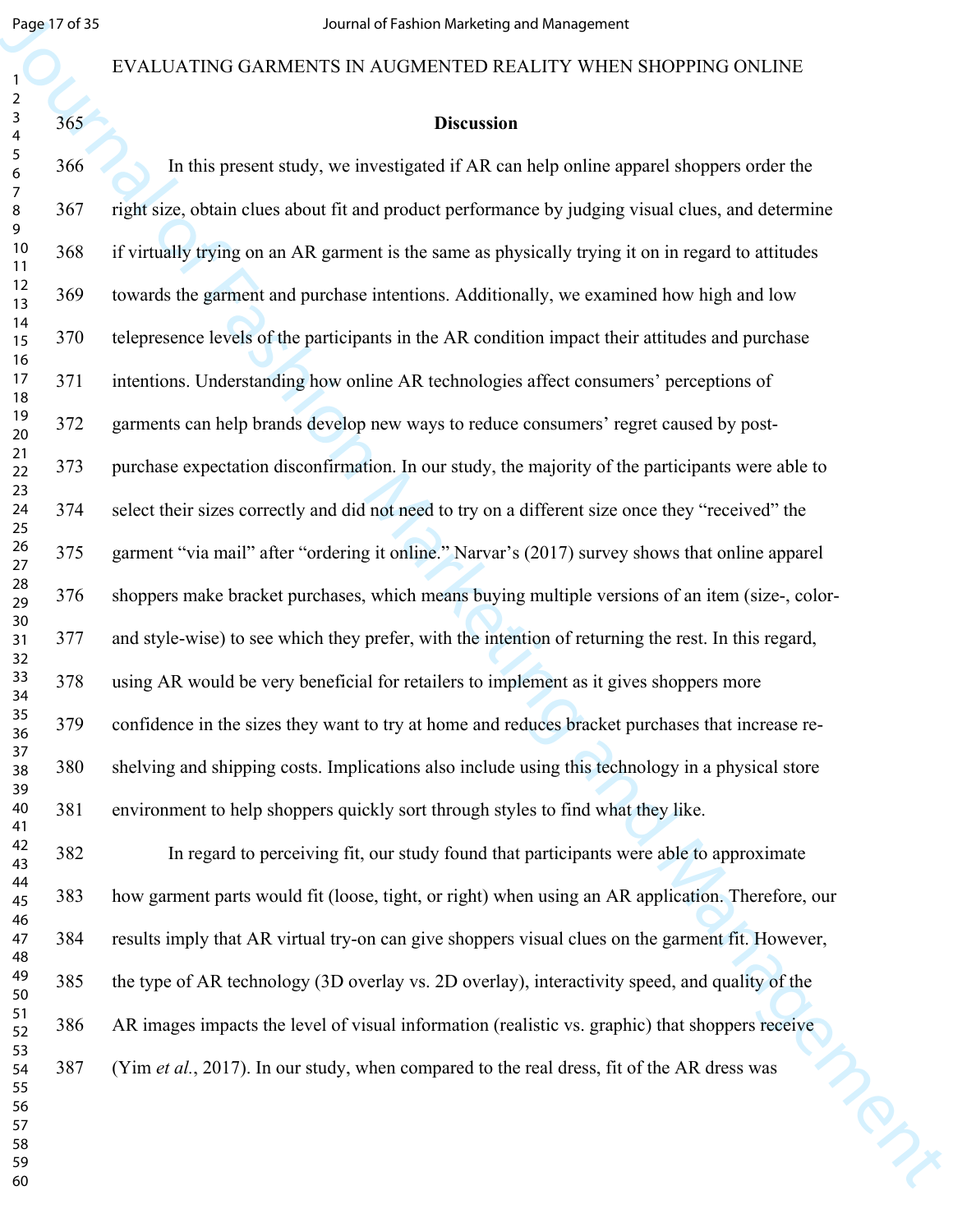For EVALUATEND GARMENTS IN NATIONAL INTERFERITS AND EXPRESS THE VEH AND THE SECTION TO SECTION THE SECTION ON THE SECTION OF THE SECTION OF THE SECTION OF THE SECTION OF THE SECTION OF THE SECTION OF A discussion of Fashi 388 perceived to be significantly looser at the bust and tighter at the waist, abdomen, and hip. The 389 discrepancies found around the waist, abdomen, and hip are considered plausible because the AR 390 dress was a superimposed, static 2D image on the body, not stretching at these areas. Our finding 391 on the fit perception at bust was unexpected. This result may have arisen from a possible 392 difference between the bust measurements of the dress form, which was used to create the AR 393 dress stimuli, and study participants. Moreover, lengths of sleeve, torso, skirt, and overall dress 394 were perceived to be significantly longer in AR. Holding a garment up to oneself and assessing 395 its length may be different than wearing it. After wearing the garment, the third dimension 396 (depth) adjusts the garment length on the body and the garment becomes shorter than its flat 397 form against the body.

398 Although in our study only one type of stimulus (dress) was used, the findings may 399 inform improvement of AR applications to help consumers evaluate fit. For example, garment 400 pictures may be improved by taking several pictures of the same product depending on different 401 body types or sizes (petite, regular, tall, and plus) to reduce the discrepancy. The images can be 402 adapted to each user's body shape, to the extent that the materials' elasticity allows. While 403 retailers do not have much control over how AR technology improves, the findings can help 404 inform consumers of possible discrepancies, allowing for more accurate decisions regarding fit.

405 Almost all of the product-performance-related items, except color, were perceived 406 significantly different in two conditions. Attributes such as style, fabric, coordination with other 407 items, details, touch and feel, weight, overall fit, comfort, and appearance on body were 408 perceived to perform better for the real dress. The average ratings for tactile attributes (e.g., 409 touch and feel, comfort, and weight) were closer to the unsatisfactory side of the scale when 410 using AR. In AR, users cannot account for tactile attributes such as touch and feel, comfort and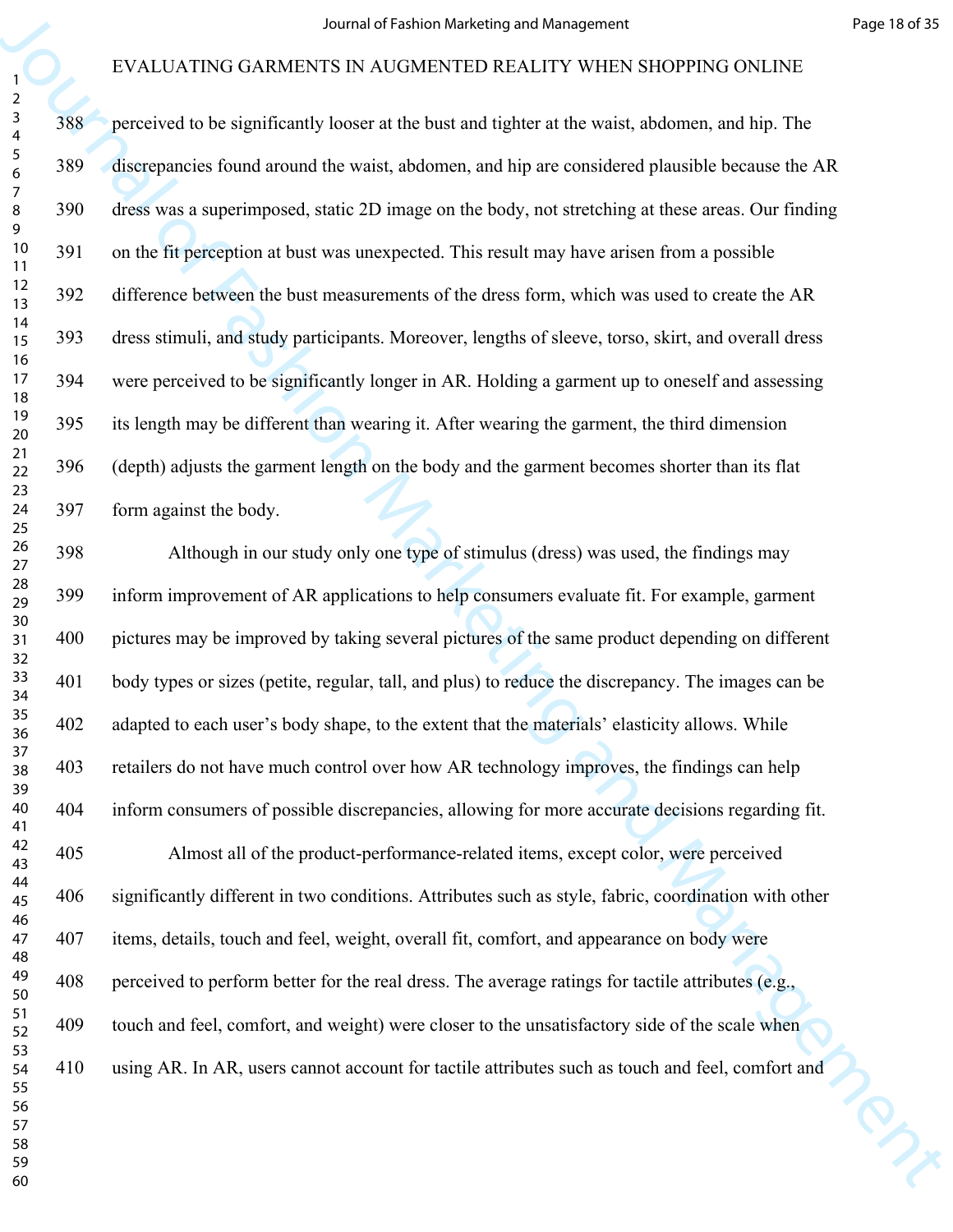#### EVALUATING GARMENTS IN AUGMENTED REALITY WHEN SHOPPING ONLINE

|                                                           | Page 19 of 35 | Journal of Fashion Marketing and Management                                                           |
|-----------------------------------------------------------|---------------|-------------------------------------------------------------------------------------------------------|
|                                                           |               | EVALUATING GARMENTS IN AUGMENTED REALITY WHEN SHOPPING ONLINE                                         |
| $\overline{a}$<br>$\mathbf{3}$<br>$\overline{\mathbf{4}}$ | 411           | weight. Nonetheless, results related to specific visual characteristics (i.e., style, detail, and     |
| $\sqrt{5}$<br>6                                           | 412           | coordination with other items), were above the neutral level when using AR, showing that AR           |
| $\overline{7}$<br>8<br>9                                  | 413           | visuals were satisfactory to help participants understand these attributes when shopping online.      |
| 10<br>11                                                  | 414           | The findings showed that physical try-on condition affected consumers to have higher                  |
| 12<br>13                                                  | 415           | attitudes and purchase intentions compared to AR try-on condition. An explanation could be that       |
| 14<br>15<br>16                                            | 416           | consumers still prefer and make decisions based on the actual tactile experience they gained from     |
| 17<br>18                                                  | 417           | physical try-on. However, it does not mean that AR is useless to consumers. As the findings           |
| 19<br>20                                                  | 418           | from H1 indicated, AR does provide good visual information that can increase consumers'               |
| 21<br>22<br>23                                            | 419           | attitudes and purchase intentions. Furthermore, participants with higher telepresence level were      |
| 24<br>25                                                  | 420           | found to have more positive attitudes towards the dress and greater purchase intentions when          |
| $26\,$<br>27                                              | 421           | using AR as compared to the participants with low telepresence level. This finding adds to the        |
| 28<br>29                                                  | 422           | existing literature (Debbabi et al. 2013; Kim et al, 2017; Suh and Chang, 2006) of how varying        |
| 30<br>31<br>32                                            | 423           | levels of telepresence affect attitudes towards the product and purchase intentions from the          |
| 33<br>34                                                  | 424           | apparel field's point-of-view.                                                                        |
| 35<br>36                                                  | 425           | Conclusion                                                                                            |
| 37<br>38<br>39                                            | 426           | In the present study, the S-O-R model was used as a theoretical framework to investigate              |
| 40<br>41                                                  | 427           | how AR products, most specifically a dress, and AR try-on would be perceived by consumers in          |
| 42<br>43                                                  | 428           | comparison to physical interaction with the dress. For this purpose, we used an online shopping       |
| 44<br>45<br>46                                            | 429           | scenario that allowed our participants to experience the AR product, "order it" to see the physical   |
| 47<br>48                                                  | 430           | dress, and decide if they want to keep it after physical try-on (i.e., purchase intention of the real |
| 49<br>50                                                  | 431           | dress). In addition to contributing to the academic field of AR product presentation in online        |
| 51<br>52                                                  | 432           | shopping, our findings offer several implications for research and society/practice. Theoretical      |
| 53<br>54<br>55                                            | 433           | contributions of this research imply that although physical try-on plays an important role in         |
| 56<br>57                                                  |               |                                                                                                       |
| 58<br>59<br>60                                            |               |                                                                                                       |
|                                                           |               |                                                                                                       |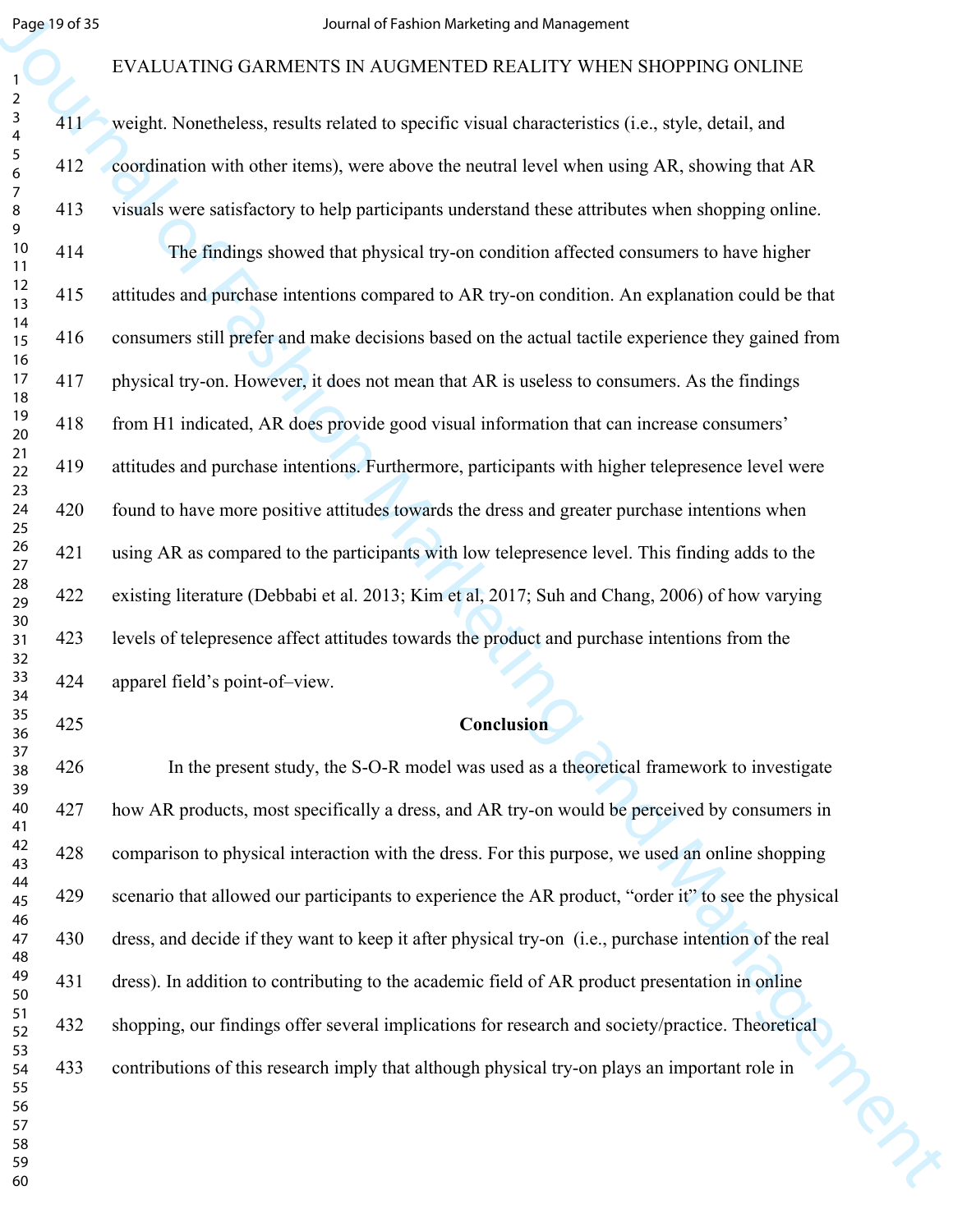|                                     |     | Journal of Fashion Marketing and Management                                                       | Page 20 of 35 |
|-------------------------------------|-----|---------------------------------------------------------------------------------------------------|---------------|
|                                     |     | EVALUATING GARMENTS IN AUGMENTED REALITY WHEN SHOPPING ONLINE                                     |               |
| $\overline{a}$<br>$\mathbf{3}$<br>4 | 434 | apparel purchase decisions, AR stimulus can provide information that helps consumers make         |               |
| $\sqrt{5}$<br>6                     | 435 | accurate decisions particularly regarding apparel sizes and visual characteristics when shopping  |               |
| $\overline{7}$<br>8<br>9            | 436 | online. Therefore AR can supplement, rather than replace, the physical try-on experience.         |               |
| 10<br>11                            | 437 | Attitudes towards the dress and intentions to purchase the dress when using the AR technology     |               |
| 12<br>13                            | 438 | were above the mid-point, and close to the attitudes and intentions measured in the physical try- |               |
| 14<br>15                            | 439 | on condition. Additionally, participants with higher telepresence levels were likely to have      |               |
| 16<br>17<br>18                      | 440 | higher attitudes and purchase intentions as compared to the participants with low telepresence.   |               |
| 19<br>$20\,$                        | 441 | These findings suggest that AR can be instrumental in introducing a certain style, building       |               |
| 21<br>22                            | 442 | positive attitudes towards products, and driving sales when the consumers perceive a certain      |               |
| 23<br>24<br>25                      | 443 | level of telepresence.                                                                            |               |
| 26<br>27                            | 444 | Although adopting AR to provide more information about the product on an e-commerce               |               |
| 28<br>29                            | 445 | environment would be an expensive investment (Plotkina and Saurel, 2019), our findings imply      |               |
| 30<br>31<br>32                      | 446 | that retailers can benefit from using AR technology to increase consumer interest in their        |               |
| 33<br>34                            | 447 | products. Retailers need to understand the potentials of AR technologies and work with            |               |
| 35<br>36                            | 448 | technology developers to push the limits to enhance shopper experiences. As suggested by          |               |
| 37<br>38<br>39                      | 449 | Pantano et al. (2017), fashion retailers who want to implement AR systems should be aware of      |               |
| 40<br>41                            | 450 | the recent progresses as well as drawbacks in technology, taking part in the innovation process   |               |
| 42<br>43                            | 451 | rather than passively adopting the offered technology. AR technology is an untapped area in       |               |
| 44<br>45                            | 452 | apparel, and its potential in conveying reliable information when shopping online needs to be     |               |
| 46<br>47<br>48                      | 453 | examined more closely.                                                                            |               |
| 49<br>50                            | 454 | Some limitations of the present study must be addressed. First, the use of a student              |               |
| 51<br>52                            | 455 | population reduces the generalizability of the study findings. Additionally, the vast majority of |               |
| 53<br>54<br>55                      | 456 | these women were in the XS-M category with very few women in the larger sizes. The product        |               |
| 56<br>57                            |     |                                                                                                   |               |
| 58<br>59                            |     |                                                                                                   |               |
| 60                                  |     |                                                                                                   |               |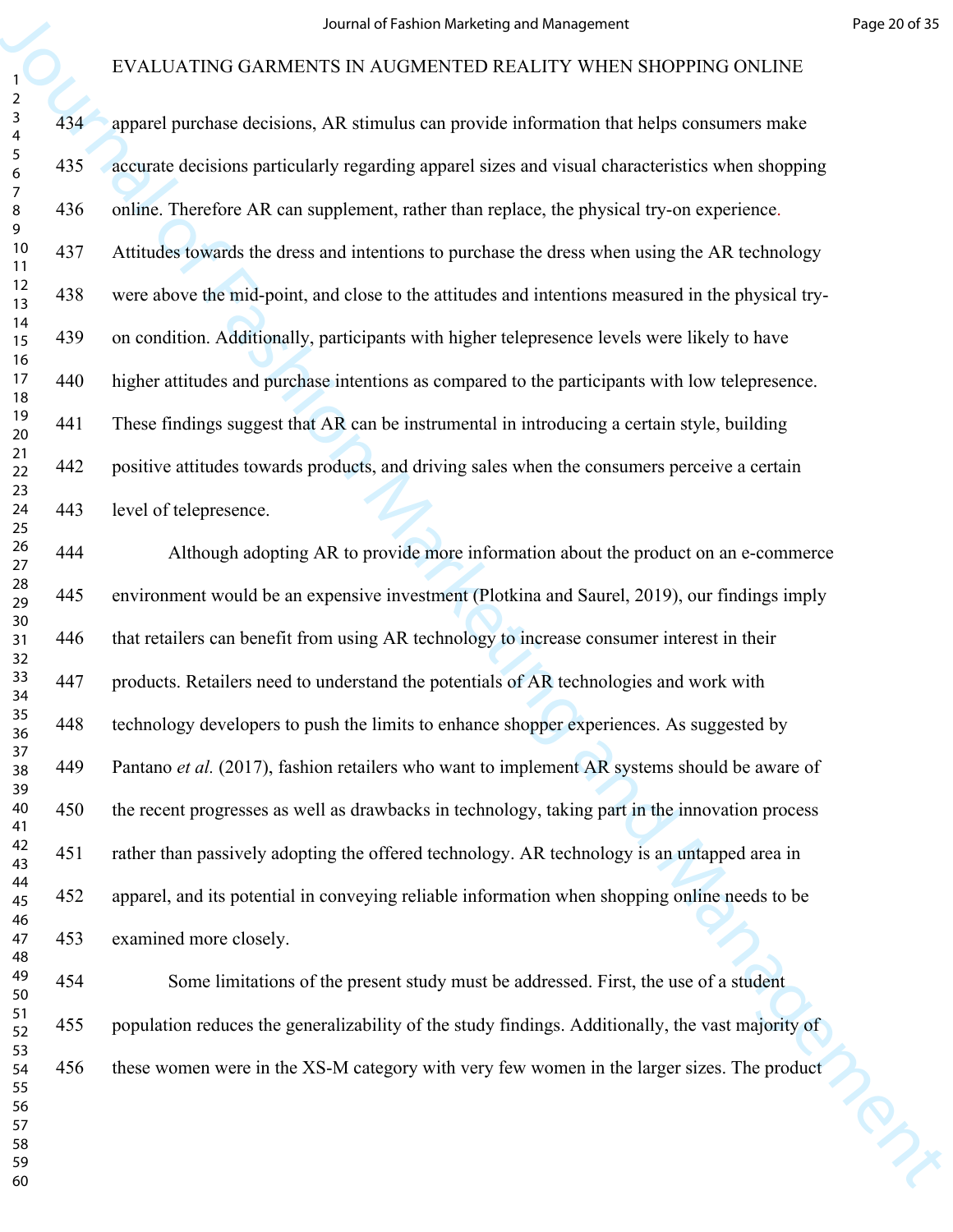#### EVALUATING GARMENTS IN AUGMENTED REALITY WHEN SHOPPING ONLINE

|                                     | Page 21 of 35 | Journal of Fashion Marketing and Management                                                          |
|-------------------------------------|---------------|------------------------------------------------------------------------------------------------------|
|                                     |               | EVALUATING GARMENTS IN AUGMENTED REALITY WHEN SHOPPING ONLINE                                        |
| $\overline{a}$<br>$\mathbf{3}$<br>4 | 457           | chosen for this experiment is another limitation. As Kim and Lennon (2008) indicated, when a         |
| $\sqrt{5}$<br>6                     | 458           | single stimulus is used, the results cannot be generalized to other stimuli. Different garment types |
| $\overline{7}$<br>8<br>9            | 459           | in varying silhouettes and fit must be considered for further study. Future studies should apply     |
| 10<br>11                            | 460           | our methodology to other product categories and compare the results. Technology accounts for a       |
| 12<br>13                            | 461           | third limitation. The AR garments were 2D and did not wrap around the body. Lu and Smith             |
| 14<br>15                            | 462           | (2007) mentioned that AR system rendering should be improved to merge digital and real               |
| 16<br>17<br>18                      | 463           | environments in a realistic way. This would improve vividness, i.e., "the ability of a technology    |
| 19<br>$20\,$                        | 464           | to produce a sensorially rich mediated environment" (Steuer 1992, p. 80). As Suh and Chang           |
| 21<br>22                            | 465           | (2006) suggested, focus should be on improving IIT interfaces to generate higher telepresence        |
| 23<br>24<br>25                      | 466           | levels, so that consumers' perceptions of products in online stores can be improved. Plotkina and    |
| $26\,$<br>27                        | 467           | Saurel (2019) argue that AR-based tools for trying on garments virtually are not "sufficiently       |
| 28<br>29                            | 468           | technologically advanced" yet. Their study compared a mobile application with AR try-on to a         |
| 30<br>31<br>32                      | 469           | mobile commerce interface that presented fashion models similar to the consumers. Plotkina and       |
| 33<br>34                            | 470           | Saurel (2019) found that their female participants preferred traditional pictures. The present       |
| 35<br>36                            | 471           | study used the AR provider's server; therefore, fiber, fabric information, and price were not        |
| 37<br>38                            | 472           | included on the website. Participants did not get clues on whether the fabric would stretch when     |
| 39<br>40<br>41                      | 473           | wearing the dress, or if the dress was affordable. Written explanations would encompass the          |
| 42<br>43                            | 474           | limitations and overcome picture-related misconceptions. As Kim and Lennon (2008) suggested,         |
| 44<br>45                            | 475           | detailed verbal descriptions are important to enhance consumer understanding of the product and      |
| 46<br>47<br>48                      | 476           | positively influence their purchase decisions. Additionally, collecting information from males       |
| 49<br>50                            | 477           | would be a good idea, as they have different preferences and were reported to be less confident      |
| 51<br>52                            | 478           | when selecting clothes without advice from a knowledgeable person (Hansen and Jensen, 2009;          |
| 53<br>54<br>55                      | 479           | O'Cass, 2004). The present study examined the influence of AR, which was developed by a              |
| 56<br>57                            |               |                                                                                                      |
| 58<br>59                            |               |                                                                                                      |
| 60                                  |               |                                                                                                      |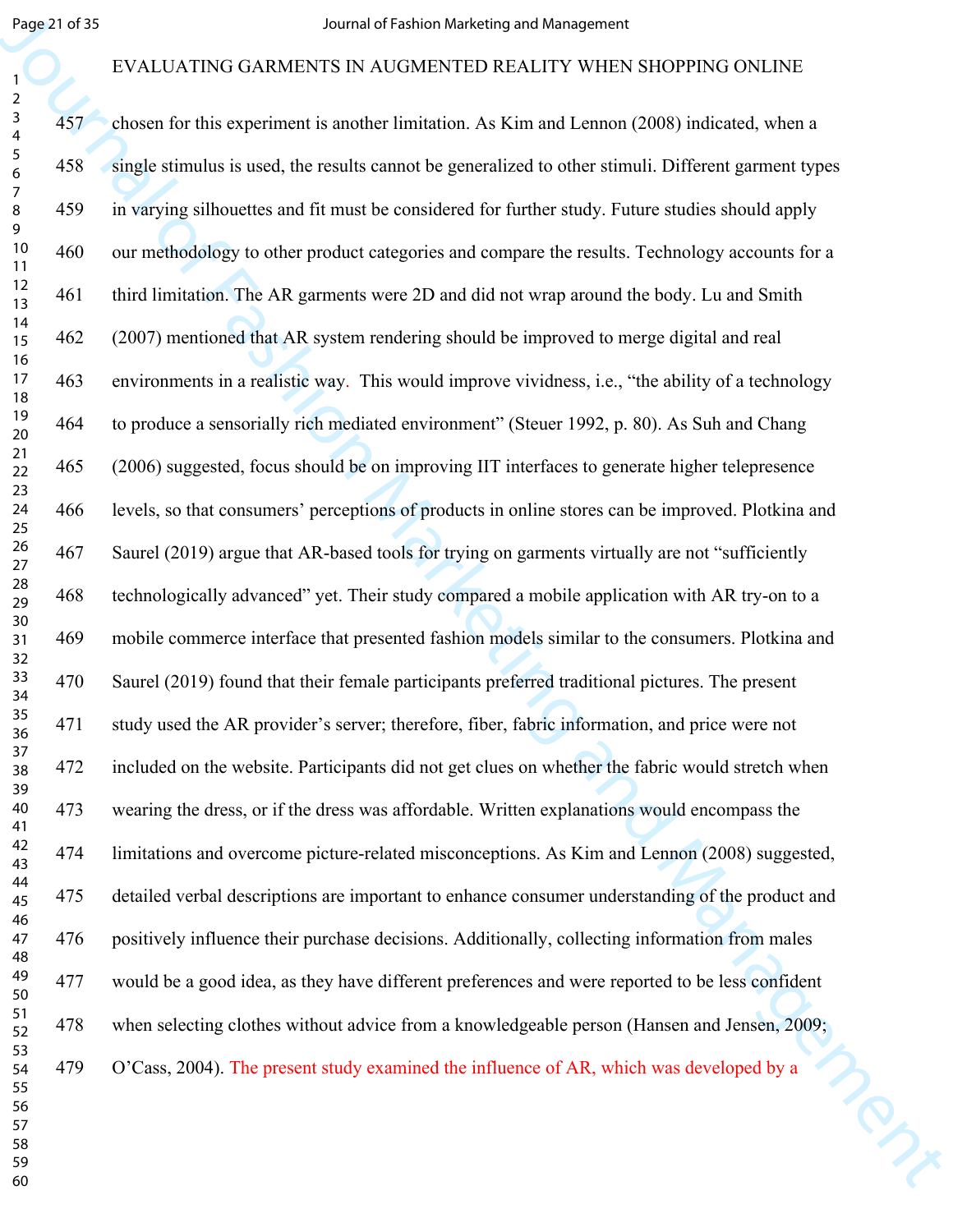specific technology provider, on telepresence based on the S-O-R model. Future studies should consider other providers as well as advancing AR functions, and using additional theoretical models to compare the effects of different AR try-on conditions on telepresence.

For EVALUATENG GARMerican end Management<br>
Französische Schwarter (\* 1986)<br>
1992 - Application Marketting Schwarter Excelses (\* 1987)<br>
1993 - Application Marketting and Management Inner Control Marketting Astronometric<br>
19 483 Another limitation was the experimental design. Because a within-subject experimental 484 design was selected, with a possible carry-over effect, it is possible that attitudes and purchase 485 intentions were higher in the physical try-on condition due to the participants' learning of the 486 product, which might have been reinforced by experiencing the same product twice, first 487 virtually and second physically. Future research should look at conducting a between-subject 488 experiential design. Future studies should also investigate factors such as visual imagery on AR 489 fitting experience to better differentiate its competitive advantage as compared to virtual try-on 490 based on parametric models. Finally, future researchers should examine the perceived value of 491 AR fitting systems and their influence on consumer experience. Although AR fitting has 492 limitations on providing accurate fit information, based on our study, the unique interactive 493 features may contribute to consumers' perceived value of the shopping experience. **References**

495 Avametric. (2018), available at: https://www.avametric.com/

496 Azuma, R. (1997), "A survey of augmented reality", *Presence-Teleoperators and Virtual Environments,* Vol. 6, No. 4, pp. 355-85.

498 Beck, M., and Crié, D. (2018), "I virtually try it … I want it! Virtual fitting room: a tool to

- 499 increase on-line and off-line exploratory behavior, patronage and purchase intentions",<br> *Journal of Retailing and Consumer Services*. Vol. 40, pp. 279-86.
	- *Journal of Retailing and Consumer Services*. Vol. 40, pp. 279-86.
-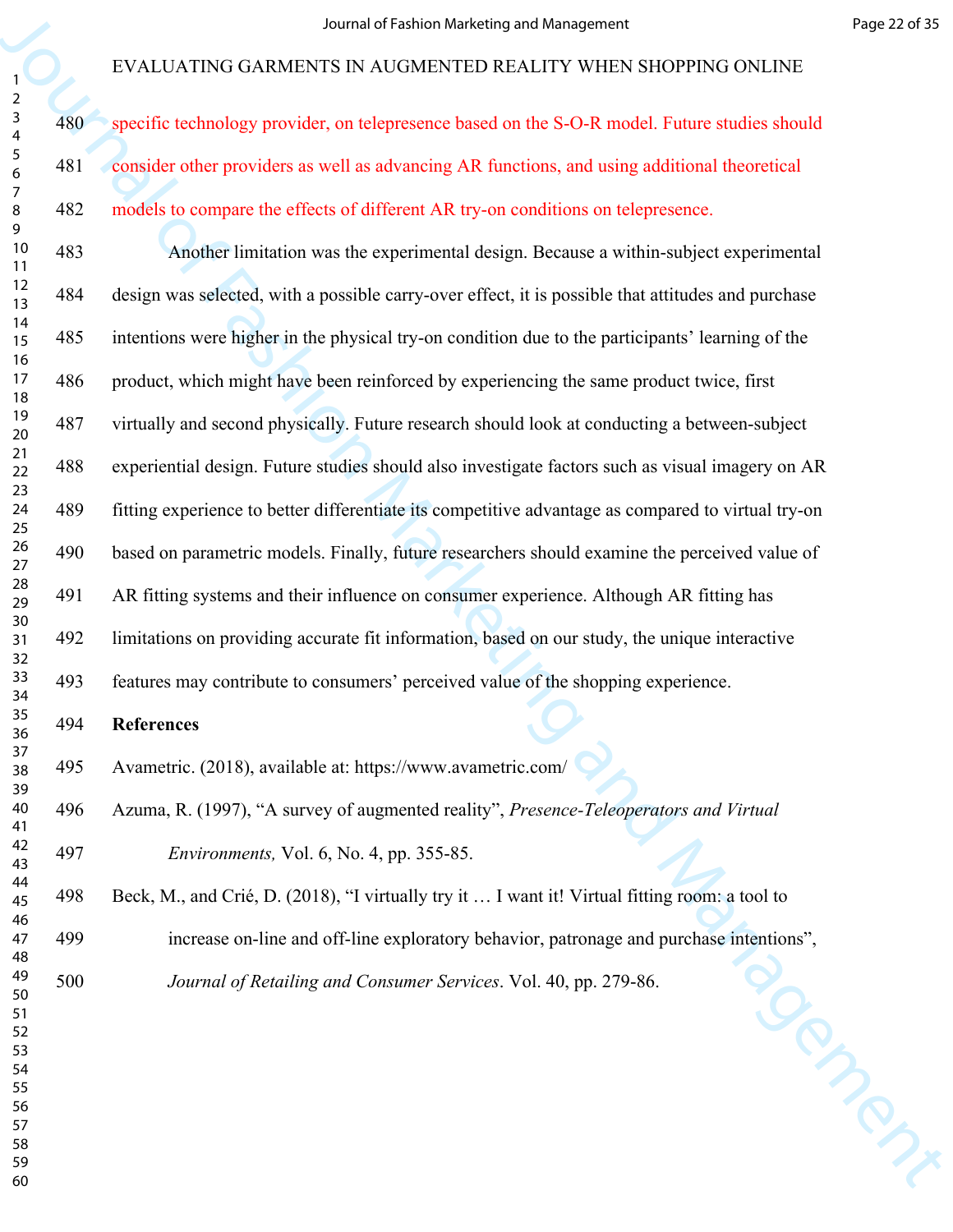|                                                           | Page 23 of 35 | Journal of Fashion Marketing and Management                                                     |
|-----------------------------------------------------------|---------------|-------------------------------------------------------------------------------------------------|
|                                                           |               | EVALUATING GARMENTS IN AUGMENTED REALITY WHEN SHOPPING ONLINE                                   |
| $\overline{a}$<br>$\mathbf{3}$<br>$\overline{\mathbf{4}}$ | 501           | Boyle, A. (2018), "Amazon's blended-reality mirror shows you wearing virtual clothes in virtual |
| $\sqrt{5}$<br>6                                           | 502           | locales", available at: https://www.geekwire.com/2018/amazon-patents-blended-reality-           |
| $\overline{7}$<br>8<br>9                                  | 503           | mirror-shows-wearing-virtual-clothes-virtual-locales/ (accessed 15 March 2019).                 |
| 10<br>11                                                  | 504           | Bruner, G. C. (1998), "Standardization and justification: do ad scales measure up?", Journal of |
| 12<br>13                                                  | 505           | Current Issues and Research in Advertising, Vol. 20 No. 1, pp. 1-18.                            |
| 14<br>15                                                  | 506           | Bulearca, M., and Tamarjan, D. (2010), "Augmented reality: a sustainable marketing tool?",      |
| 16<br>17<br>18                                            | 507           | Global Business and Management Research: An International Journal, Vol. 2 No. 2/3,              |
| 19<br>20                                                  | 508           | pp. 237-52.                                                                                     |
| 21<br>22                                                  | 509           | Carmigniani, J., Furht, B., Anisetti, M., Ceravolo, P., Damiani, E., and Ivkovic, M. (2011),    |
| 23<br>24<br>25                                            | 510           | "Augmented reality technologies, systems and applications", Multimedia Tools and                |
| $26\,$<br>27                                              | 511           | <i>Applications, Vol. 51 No. 1, pp. 341-77.</i>                                                 |
| 28<br>29                                                  | 512           | Cass, M. (2017), "Streetwear brands are tapping the creative power of AR", available at:        |
| 30<br>31<br>32                                            | 513           | https://www.jwtintelligence.com/2017/08/augmented-fashion/ (accessed 15 March 2019).            |
| 33<br>34                                                  | 514           | Chang, H., Li, Y., Chen, H., Feng, S., and Chien, T. (2013), "A dynamic fitting room based on   |
| 35<br>36                                                  | 515           | Microsoft Kinect and augmented reality technologies", In Kurosu, M. (Ed.), Human-               |
| 37<br>38<br>39                                            | 516           | Computer Interaction. Interaction Modalities and Techniques, Vol. 8007, pp. 177-85.             |
| 40<br>41                                                  | 517           | Charness, G., Gneezy, U., and Kuhn, M. (2012). "Experimental methods: Between-subject and       |
| 42<br>43                                                  | 518           | within-subject design", Journal of Economic Behavior and Organization, Vol. 81 No.1,            |
| 44<br>45<br>46                                            | 519           | pp. 1-8.                                                                                        |
| 47<br>48                                                  | 520           | Chitrakorn, K. (2018), "5 technologies transforming retail in 2018", available at:              |
| 49<br>50                                                  | 521           | https://www.businessoffashion.com/articles/fashion-tech/5-technologies-transforming-            |
| 51<br>52                                                  | 522           | retail (accessed 15 March 2019).                                                                |
| 53<br>54<br>55                                            |               |                                                                                                 |
| 56<br>57                                                  |               |                                                                                                 |
| 58<br>59                                                  |               |                                                                                                 |
| 60                                                        |               |                                                                                                 |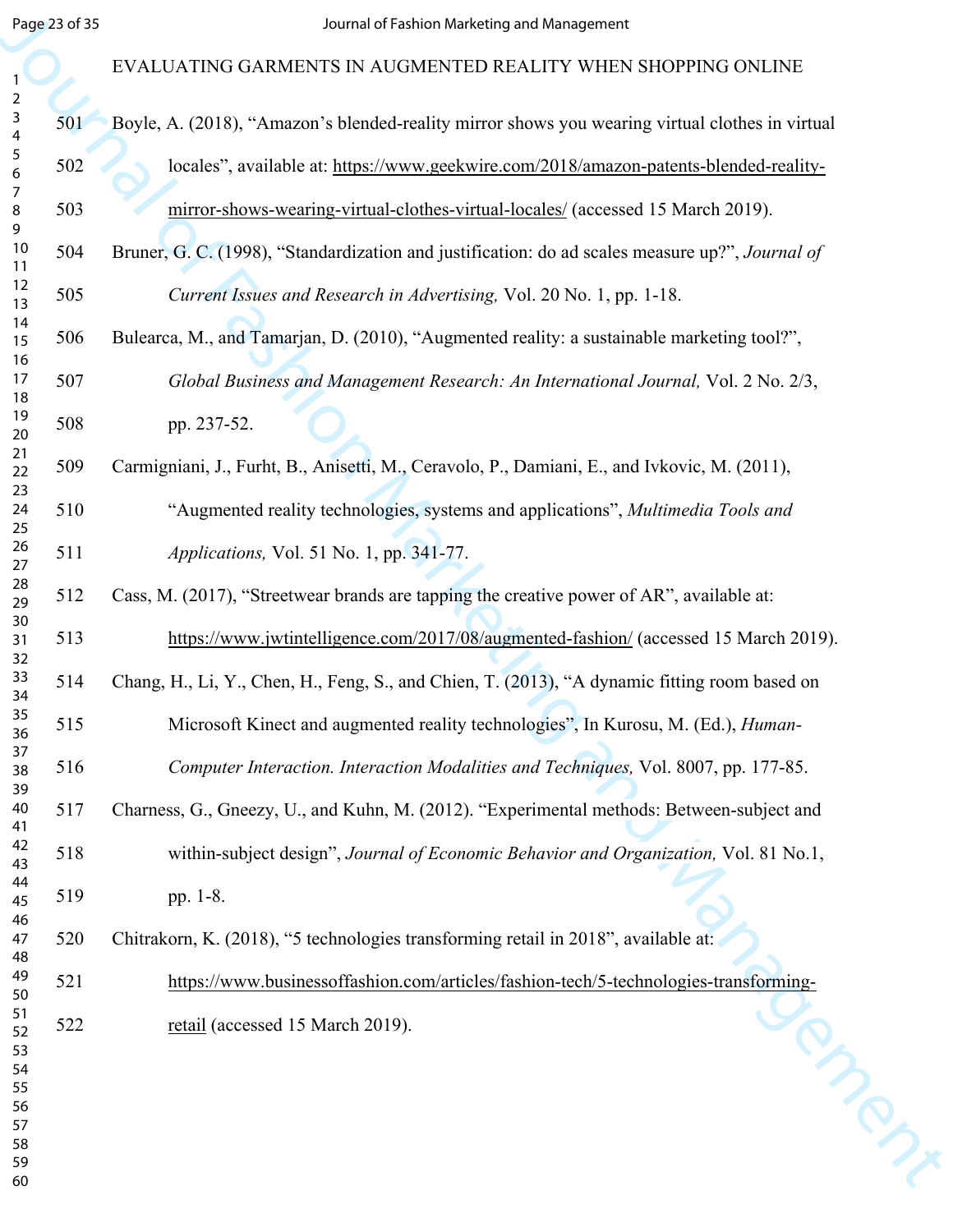|                                     |     | Journal of Fashion Marketing and Management                                                      | Page 24 of 35 |
|-------------------------------------|-----|--------------------------------------------------------------------------------------------------|---------------|
|                                     |     | EVALUATING GARMENTS IN AUGMENTED REALITY WHEN SHOPPING ONLINE                                    |               |
| $\overline{2}$<br>$\mathbf{3}$<br>4 | 523 | Debbabi, S., Baile, S., Des Garets, V., and Roehrich, G. (2013), "The impact of telepresence in  |               |
| $\sqrt{5}$<br>6                     | 524 | an online ad on forming attitudes towards the product: the relevance of the traditional          |               |
| $\overline{7}$<br>8                 | 525 | experiential approach", Recherche Et Applications En Marketing, Vol. 28 No. 2, pp. 3-            |               |
| 9<br>10<br>11                       | 526 | 24.                                                                                              |               |
| 12<br>13                            | 527 | Edvardsson, B., Enquist, B., and Johnston, R. (2005), "Cocreating customer value through         |               |
| 14<br>15                            | 528 | hyperreality in the prepurchase service experience", Journal of Service Research, Vol. 8         |               |
| 16<br>17<br>18                      | 529 | No. 2, pp. 149-61.                                                                               |               |
| 19<br>20                            | 530 | Eroglu, S. A., Machleit, K. A., and Davis, L. M. (2001). "Atmospheric qualities of online        |               |
| 21<br>22                            | 531 | retailing: A conceptual model and implications." Journal of Business Research, Vol. 54           |               |
| 23<br>24<br>25                      | 532 | No 2, pp. 177–184.                                                                               |               |
| 26<br>27                            | 533 | Eroglu, S., Machleit, K., and Davis, L. (2003). "Empirical testing of a model of online store    |               |
| 28<br>29                            | 534 | atmospherics and shopper responses." Psychology & Marketing, Vol. 20, No. 2, pp. 139–            |               |
| 30<br>31<br>32                      | 535 | 150.                                                                                             |               |
| 33<br>34                            | 536 | Fiore, A. M., and Jin, H. (2003), "Influence of image interactivity on approach responses        |               |
| 35<br>36                            | 537 | towards an online retailer", <i>Internet Research</i> , Vol. 13 No. 1, pp. 38-48.                |               |
| 37<br>38<br>39                      | 538 | Fiore, A., and Kim, J. (2007). "An integrative framework capturing experiential and utilitarian  |               |
| 40<br>41                            | 539 | shopping experience." International Journal of Retail & Distribution Management, Vol.            |               |
| 42<br>43                            | 540 | 35 No. 6, pp. 421-442.                                                                           |               |
| 44<br>45                            | 541 | Fiore, A. M., Kim, J., and Lee, H. (2005), "Effect of image interactivity technology on consumer |               |
| 46<br>47<br>48                      | 542 | responses toward the online retailer", Journal of Interactive Marketing, Vol. 19 No. 3,          |               |
| 49<br>50                            | 543 | pp. 38-53.                                                                                       |               |
| 51<br>52                            | 544 | FittingBox. (n.d.), available at: http://www.fittingbox.com/                                     |               |
| 53<br>54                            |     |                                                                                                  |               |
| 56<br>57                            |     |                                                                                                  |               |
| 58<br>59                            |     |                                                                                                  |               |
| 55<br>60                            |     |                                                                                                  | Noncial       |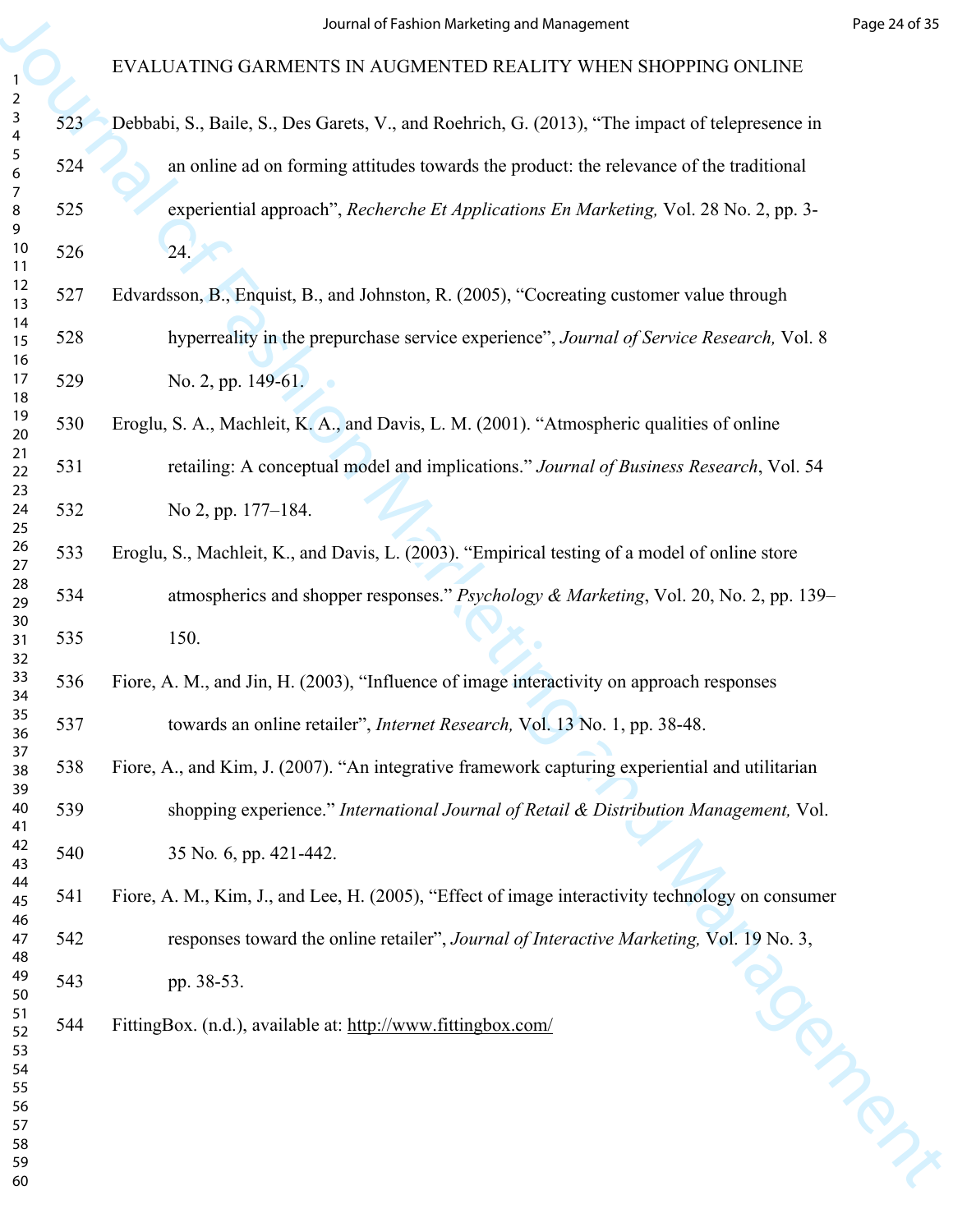# EVALUATING GARMENTS IN AUGMENTED REALITY WHEN SHOPPING ONLINE

- 545 Hansen, T., and Jensen, J. (2009), "Shopping orientation and online clothing purchases: the role 546 of gender and purchase situation", *European Journal of Marketing,* Vol. 43 No. 9/10, pp. 547 1154-70.
- 548 Holbrook, M. B., and Batra, R. (1987), "Assessing the role of emotions as mediators of 549 consumer responses to advertising", *Journal of Consumer Research,* Vol. 14, pp. 404–20.
- 550 Huang, S., Yang, Y., and Chu, C. (2011), "Human-centric design personalization of 3D glasses 551 frame in markerless augmented reality", *Advanced Engineering Informatics,* Vol. 26 No. 552 1, pp. 35-45.
- 553 Huang,T., and Liu, F. H. (2014), "Formation of augmented-reality interactive technology's
- 554 persuasive effects from the perspective of experiential value", *Internet Research,* Vol. 24 555 No. 1, pp. 82-109.
- 556 Javornik, A. (2016), "Augmented reality: research agenda for studying the impact of its media 557 characteristics on consumer behavior", *Journal of Retailing and Consumer Services*, Vol. 558 30, pp. 252-261.
- 559 Kang, J. (2014), "Augmented reality and motion capture apparel e-shopping values and usage 560 intention", *International Journal of Clothing Science and Technology,* Vol. 26 No. 6, pp. 561 486-99.
- Seguio di Statistical Context (Fabric Marketing and Management<br>
1968 EVALUATING GARMENTS IN AUGAINETED REALLY WHEN SOPPING ONLINE<br>
1968 Internet, T., and Jackbook (St. Boyanging amendation and online giathing partitio 562 Kim, H., and Damhorst, M. (2010), "The relationship of body-related self-discrepancy to body 563 dissatisfaction, apparel involvement, concerns with fit and size of garments, and purchase 564 intentions in online apparel shopping", *Clothing and Textiles Research Journal*, Vol. 28<br>No. 4, pp. 239-54. 565 No. 4, pp. 239-54.
- 

- 
- 
- 
-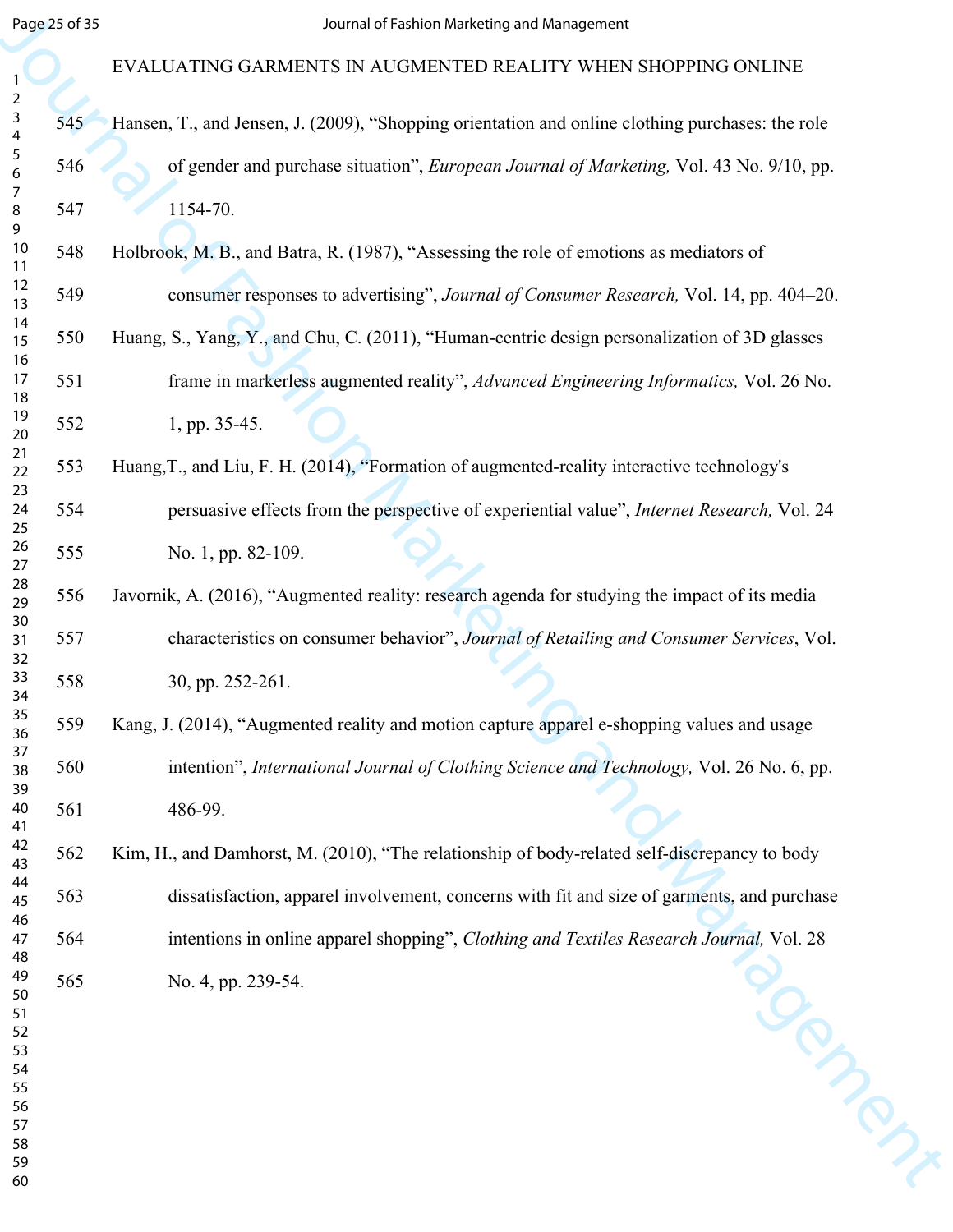# For EVALUATING GARMENTS IN AUGMENTED REAL TIT WHERE SIDE SPECIES AND FUNCTION ON LINE<br>
Section Marketing the section Management of Fashion Marketing the section Marketing Marketing Marketing Marketing Marketing Marketing EVALUATING GARMENTS IN AUGMENTED REALITY WHEN SHOPPING ONLINE 566 Kim, H. C., and Hyun, M. Y. (2016), "Predicting the use of smartphone-based Augmented 567 Reality (AR): does telepresence really help?" *Computers in Human Behavior*, Vol. 59, 568 pp. 28-38. 569 Kim, M., and Lennon, S. (2008), "The effects of visual and verbal information on attitudes and 570 purchase intentions in Internet shopping", *Psychology & Marketing,* Vol. 25 No. 2, pp. 571 146-78. 572 Kim, S., Baek, T. H., and Kim, S. H. (2017), "The effect of presence on consumers' responses to 573 virtual mirror technology", Paper presented at the 2017 International Textile and Apparel 574 Association Conference, 14-18 November 2017, St. Petersburg, FL. 575 Lee, K.-Y. (2012), "Consumer processing of virtual experience in e-commerce: a test of an 576 integrated framework", *Computers in Human Behavior*, Vol. 28 No. 6, pp. 2134-42. 577 Li, H., Daugherty, T., and Biocca, F. (2001), "Characteristics of virtual experience in electronic 578 commerce: a protocol analysis", *Journal of Interactive Marketing,* Vol. 15 No. 3, pp. 13- 579 30. 580 Li, H., Daugherty, T., and Biocca, F. (2003), "The role of virtual experience in consumer 581 learning", *Journal of Consumer Psychology,* Vol. 13 No. 4, pp. 395-407. 582 Lim, J. and Ayyagari, R. (2018). "Investigating the determinants of telepresence in the e-583 commerce setting." *Computers in Human Behavior*. Vol. 8, pp. 360-371. 584 Lu, Y., and Smith, S. (2007), "Augmented reality e-commerce assistant system: trying while 585 shopping", In Jacko, J. (Ed.), *Human-Computer Interaction. Interaction Platforms and*<br>586 Techniques, Vol. 4551, pp. 643–52. *Techniques,* Vol. 4551, pp. 643–52.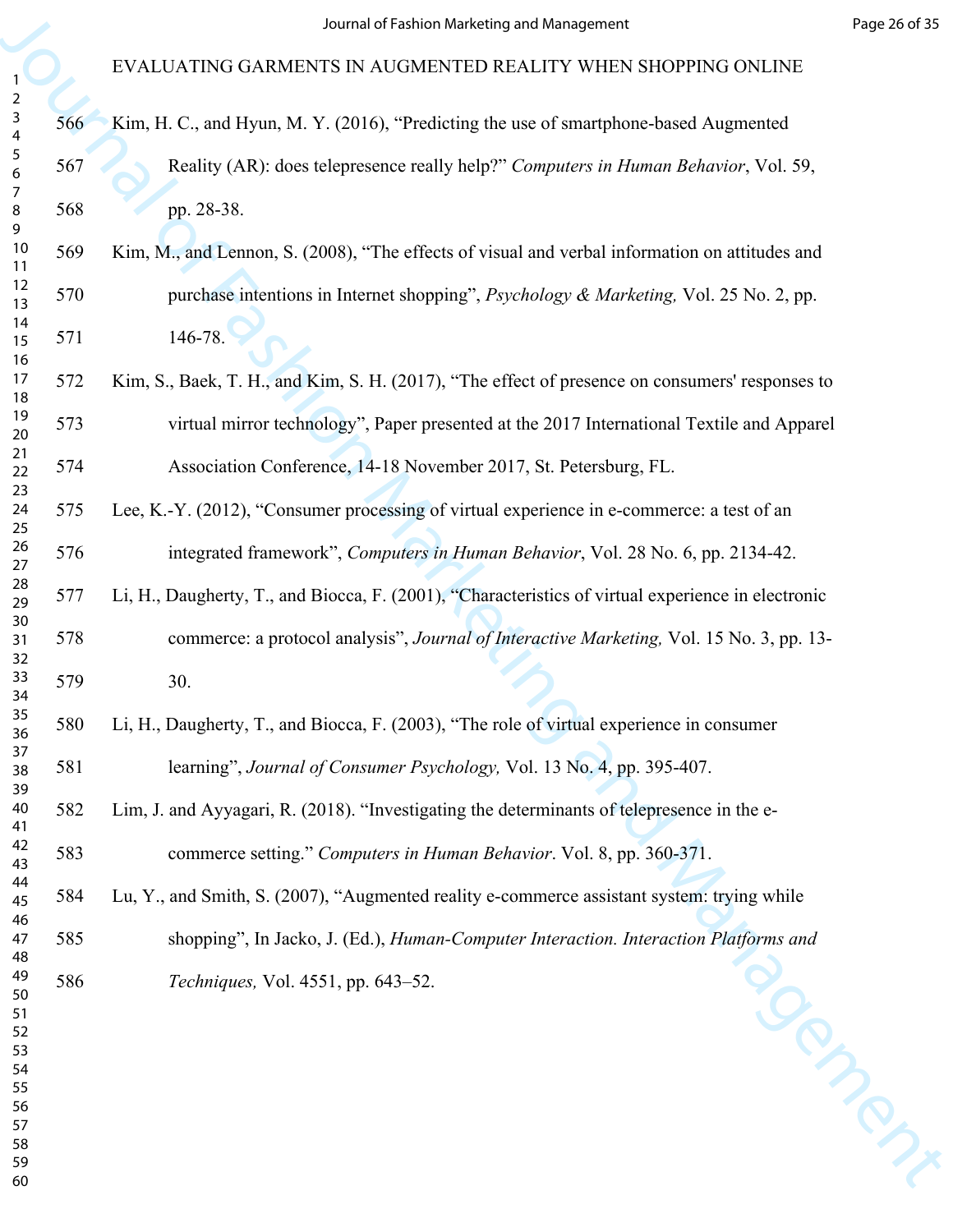|                                     | Page 27 of 35 | Journal of Fashion Marketing and Management                                                     |
|-------------------------------------|---------------|-------------------------------------------------------------------------------------------------|
|                                     |               | EVALUATING GARMENTS IN AUGMENTED REALITY WHEN SHOPPING ONLINE                                   |
| $\overline{a}$<br>$\mathbf{3}$<br>4 | 587           | MacKenzie, S. B. Lutz, R. J., and Belch, G. E. (1986), "The role of attitude toward the ad as a |
| $\sqrt{5}$<br>6                     | 588           | mediator of advertising effectiveness: a test of competing explanations", Journal of            |
| $\overline{7}$<br>8<br>9            | 589           | Marketing Research, Vol. 23 No. 5, pp. 130-43.                                                  |
| 10<br>11                            | 590           | Mehrabian, A.and Russell, J. (1974). An approach to environmental psychology. Cambridge:        |
| 12<br>13                            | 591           | M.I.T. Press.                                                                                   |
| 14<br>15                            | 592           | Magic Mirror. (n.d.), available at: http://www.magicmirror.me/                                  |
| 16<br>17<br>18                      | 593           | Memory Mirror. (n.d.), available at: http://memorymirror.com/                                   |
| 19<br>20                            | 594           | Merle, A., Senecal, S., and St-Onge, A. (2012), "Whether and how virtual try-on influences      |
| 21<br>22                            | 595           | consumer responses to an apparel web site", International Journal of Electronic                 |
| 23<br>24<br>25                      | 596           | Commerce, Vol. 16 No. 3, pp. 41-64.                                                             |
| $26\,$<br>27                        | 597           | Metail. (n.d.), available at: http://www.metail.com/                                            |
| 28<br>29                            | 598           | Mollen, A., and Wilson, H. (2010), "Engagement, telepresence and interactivity in online        |
| 30<br>31<br>32                      | 599           | consumer experience: reconciling scholastic and managerial perspectives", Journal of            |
| 33<br>34                            | 600           | <i>Business Research</i> , Vol. 63 No. 9-10, pp. 919-925.                                       |
| 35<br>36                            | 601           | Narvar. (2017), "Making Returns a Competitive Advantage", available at:                         |
| 37<br>38<br>39                      | 602           | http://see.narvar.com/rs/249-TEC-                                                               |
| 40<br>41                            | 603           | 877/images/Narvar Consumer Survey Returns June2017.pdf (accessed 15 March                       |
| 42<br>43                            | 604           | 2019).                                                                                          |
| 44<br>45<br>46                      | 605           | Overmars, S., and Poels, K. (2015), "Online product experiences: the effect of simulating       |
| 47<br>48                            | 606           | stroking gestures on product understanding and the critical role of user control",              |
| 49<br>50                            | 607           | Computers in Human Behavior, Vol. 51 No. A, pp. 272–84.                                         |
| 51<br>52                            | 608           | O'Cass, A. (2004), "Fashion clothing consumption: antecedents and consequences of fashion       |
| 53<br>54<br>55                      | 609           | clothing involvement", <i>European Journal of Marketing</i> , Vol. 38 No. 7, pp. 869–82.        |
| 56<br>57                            |               |                                                                                                 |
| 58<br>59                            |               |                                                                                                 |
| 60                                  |               |                                                                                                 |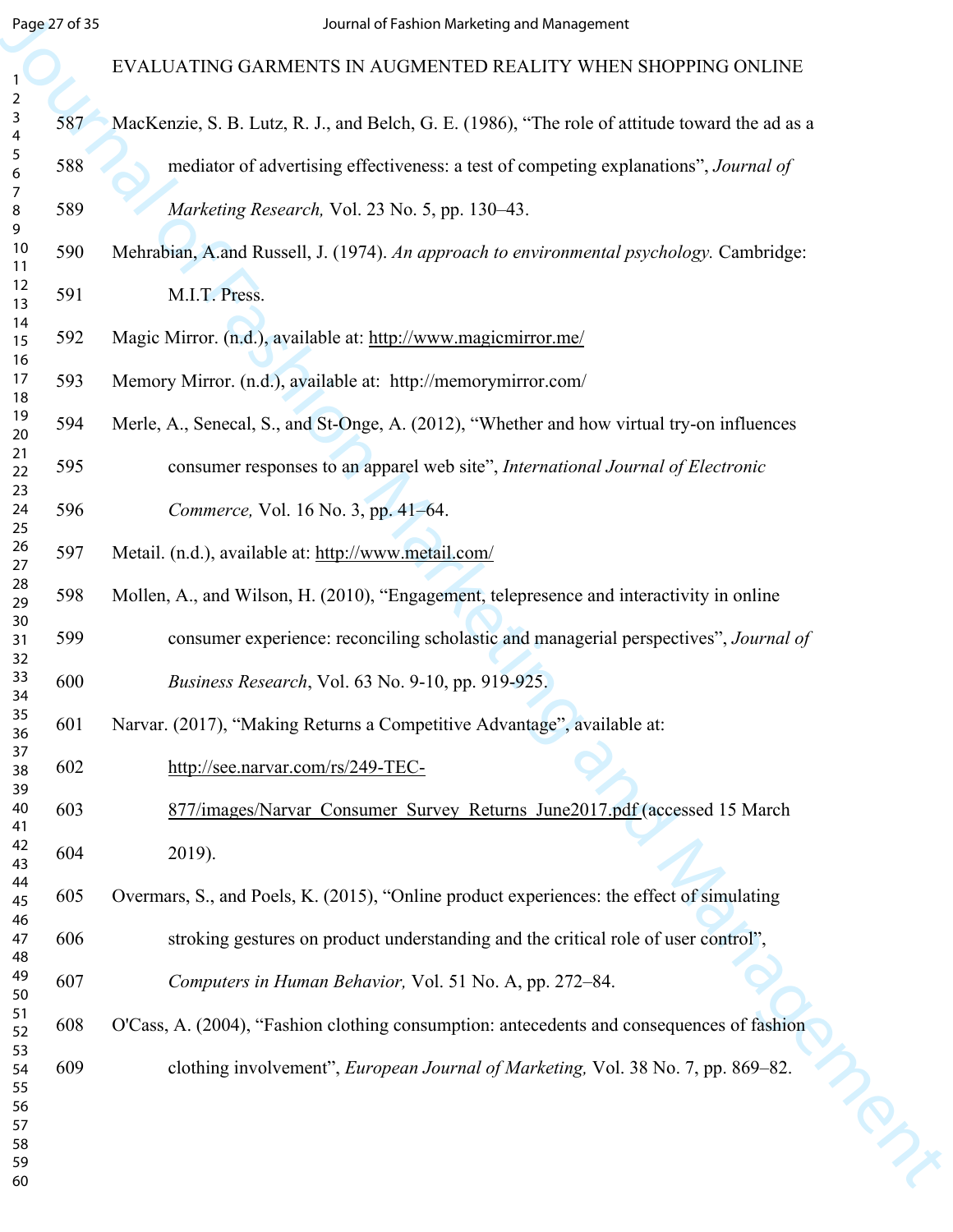|                                     |     | Journal of Fashion Marketing and Management                                                         | Page 28 of 35 |
|-------------------------------------|-----|-----------------------------------------------------------------------------------------------------|---------------|
|                                     |     | EVALUATING GARMENTS IN AUGMENTED REALITY WHEN SHOPPING ONLINE                                       |               |
| $\overline{2}$<br>$\mathsf{3}$<br>4 | 610 | Pachoulakis, I., and Kapetanakis, K. (2012), "Augmented reality platforms for virtual fitting       |               |
| $\sqrt{5}$<br>6                     | 611 | rooms", International Journal of Multimedia & Its Applications, Vol. 44, pp. 35-46.                 |               |
| 7<br>8<br>9                         | 612 | Pantano, E., Rese, A., and Baier, D. (2017), "Enhancing the online decision-making process by       |               |
| 10<br>11                            | 613 | using augmented reality: a two-country comparison of youth markets", Journal of                     |               |
| 12<br>13                            | 614 | Retailing and Consumer Services, Vol. 38, pp. 81-95.                                                |               |
| 14<br>15<br>16                      | 615 | Park, M. J. (2009), "The roles of information load and information quality in online apparel        |               |
| 17<br>18                            | 616 | shopping", Journal of the Korean Home Economics Association, Vol. 47 No. 9, pp. 101–                |               |
| 19<br>20                            | 617 | 10.                                                                                                 |               |
| 21<br>22<br>23                      | 618 | Park, M. and Yoo, J. (2020). "Effects of perceived interactivity of augmented reality on            |               |
| 24<br>25                            | 619 | consumer responses: A mental imagery perspective", Journal of Retailing and Consumer                |               |
| 26<br>27                            | 620 | Services, Vol. 52. Available from: doi: 10.1016/j.jretconser.2019.101912 [Accessed 15 <sup>th</sup> |               |
| 28<br>29<br>30                      | 621 | August 2019].                                                                                       |               |
| 31<br>32                            | 622 | Pine, B. J., and Korn, K. (2011). Infinite Possibility: Creating Customer Value on the Digital      |               |
| 33<br>34                            | 623 | Frontier, Berrett-Koehler Publishers, San Francisco, CA.                                            |               |
| 35<br>36                            | 624 | Plotkina, D. and Saurel, H. (2019). "Me or just like me? The role of virtual try-on and physical    |               |
| 37<br>38<br>39                      | 625 | appearance in apparel M-retailing." Journal of Retailing and Consumer Services, Vol. 51,            |               |
| 40<br>41                            | 626 | pp. 362-377.                                                                                        |               |
| 42<br>43                            | 627 | Prashar, S., Sai Vijay, T., and Parsad, C. (2017)."Effects of online shopping values and website    |               |
| 44<br>45                            | 628 | cues on purchase behaviour: A study using S-O-R framework." <i>Vikalpa</i> , Vol. 42 No.1,          |               |
| 46<br>47<br>48                      | 629 | pp. 1-18.                                                                                           |               |
| 49<br>50                            | 630 | Rese, A., Baier, D., Geyer-Schulz, A., and Schreiber, S. (2017), "How augmented reality apps        |               |
| 51<br>52                            | 631 | are accepted by consumers: a comparative analysis using scales and                                  |               |
| 53<br>54<br>55                      | 632 | opinions", Technological Forecasting & Social Change, Vol. 124, pp. 306-19.                         |               |
| 56<br>57                            |     |                                                                                                     |               |
| 58<br>59                            |     |                                                                                                     |               |
| 60                                  |     |                                                                                                     |               |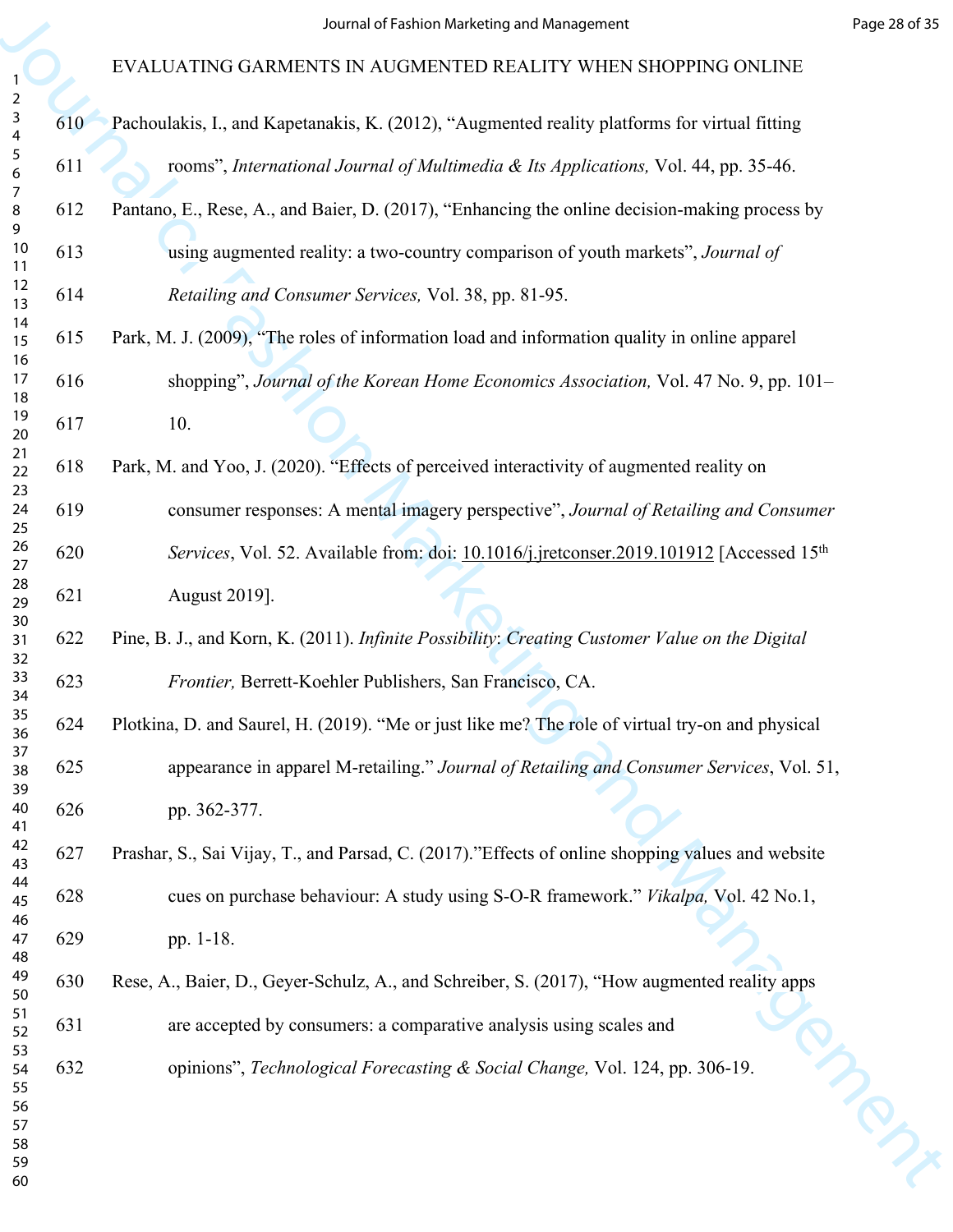#### Segue of B.<br>
EVALUATING GAR[M](http://papers.ssrn.com/sol3/papers.cfm?abstract_id=1858976)ENTS IN ANGEMENTED REALLITY WHEN SHOPPING ONLINE<br>
EVALUATING GARMENTS IN ANGEMENTED MATERIAL SUPPRODUCES INTERNATIONAL SUPPRODUCES IN SAMEL AT SAMEL CONDUCT THE SUPPRODUCES IN A CONSULTATION ON EVALUATING GARMENTS IN AUGMENTED REALITY WHEN SHOPPING ONLINE 633 Steuer, J. (1992), "Defining virtual reality: dimensions determining telepresence", *Journal of Communication,* Vol. 42 No. 4, pp. 73-93. 635 Schlosser, A. (2003), "Experiencing products in the virtual world: the role of goal and imagery in 636 influencing attitudes versus purchase intentions", *Journal of Consumer Research,* Vol. 30 637 No. 2, pp. 184-98. 638 Schwartz, A. M. (2011), "Augmenting purchase intent: an empirical study on the effects of 639 utilizing augmented reality in online shopping", Unpublished Master's thesis, University 640 of California, Riverside, CA, available at: 641 http://papers.ssrn.com/sol3/papers.cfm?abstract\_id=1858976 642 Seltman, H. J. (2015), "Within-Subjects Designs", In *Experimental Design and Analysis*, 643 available at http://www.stat.cmu.edu/~hseltman/309/Book/chapter14.pdf 644 Shih, C.-F. (1998) "Conceptualizing consumer experiences in cyberspace", *European Journal of Marketing*, Vol. 32 No. 7/8, pp. 655-663. 646 Song, H., and Ashdown, S. (2010), "An exploratory study of the validity of visual fit assessment 647 from three-dimensional scans", *Clothing and Textiles Research Journal,* Vol. 28 No. 4, 648 pp. 263-78. 649 Song, K., Fiore, A. M., and Park, J. (2007). "Telepresence and fantasy in online apparel 650 shopping experience", *Journal of Fashion Marketing and Management: An International Journal*, Vol. 11 No. 4, pp. 553-570. 652 Suh, K., and Chang, S. (2006). "User interfaces and consumer perceptions of online stores: The role of telepresence." *Behaviour & Information Technology*, Vol. 25 No. 2, pp. 99-113.<br>
triMirror. (n.d.), available at: <u>http://www.trimirror.com/en/about/</u> 654 triMirror. (n.d.), available at: http://www.trimirror.com/en/about/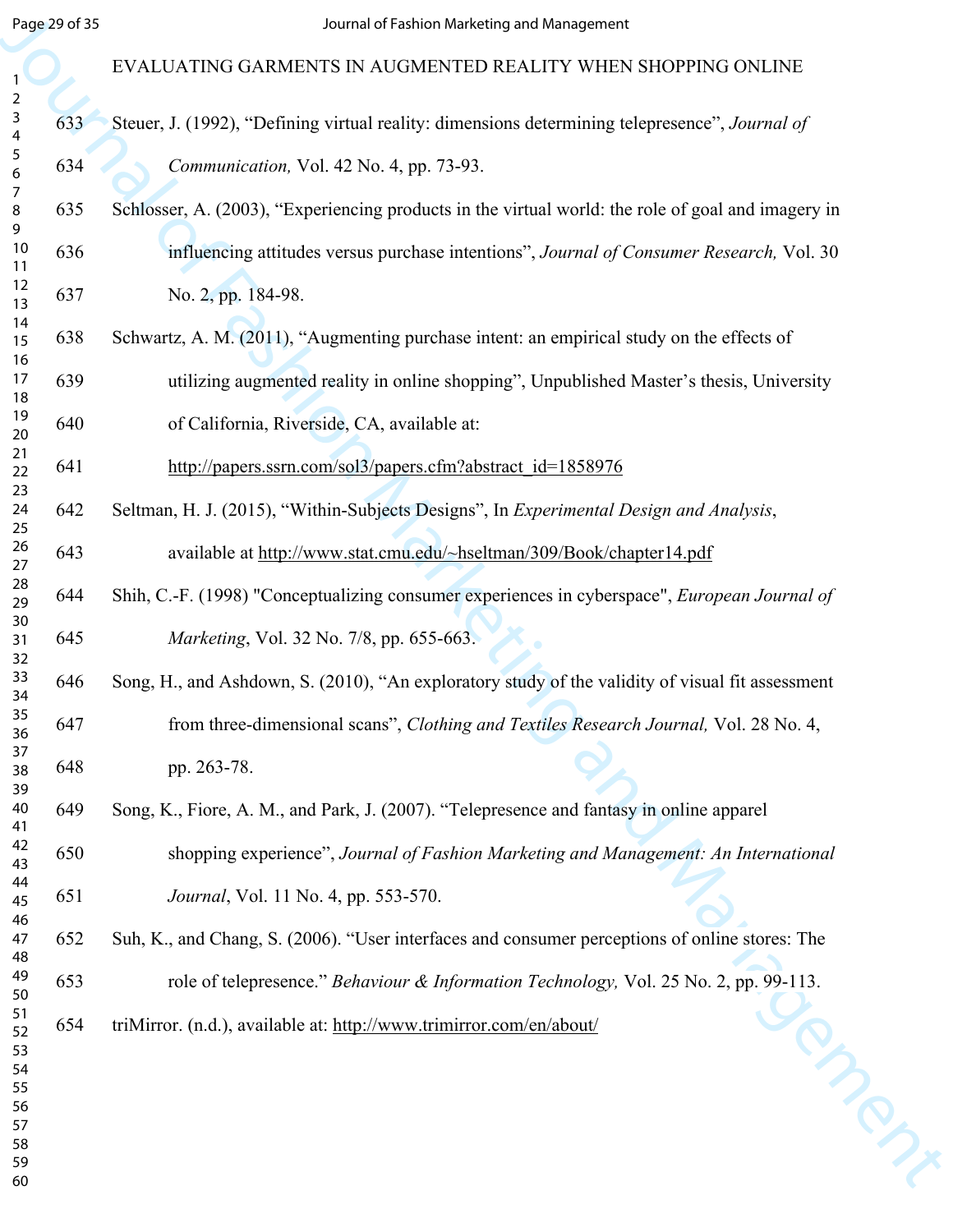|                                                           |     | Journal of Fashion Marketing and Management                                                    | Page 30 of 35 |
|-----------------------------------------------------------|-----|------------------------------------------------------------------------------------------------|---------------|
|                                                           |     | EVALUATING GARMENTS IN AUGMENTED REALITY WHEN SHOPPING ONLINE                                  |               |
| $\overline{2}$<br>$\mathbf{3}$<br>$\overline{\mathbf{4}}$ | 655 | Yim, MYC., Chu, SC. and Sauer, P.L. (2017), "Is augmented reality technology an effective tool |               |
| $\sqrt{5}$<br>6                                           | 656 | for e-commerce? An interactivity and vividness perspective", Journal of Interactive            |               |
| $\overline{7}$<br>8                                       | 657 | Marketing, Vol. 39, pp. 89-103.                                                                |               |
| 9<br>10<br>11                                             | 658 | Yu, U., Lee, H., and Damhorst, M. (2012), "Exploring multidimensions of product performance    |               |
| 12<br>13                                                  | 659 | risk in the online apparel shopping context: visual, tactile, and trial risks", Clothing and   |               |
| 14<br>15                                                  | 660 | Textiles Research Journal, Vol. 30 No. 4, pp. 251-66.                                          |               |
| 16<br>17<br>18                                            | 661 | Verhagen, T., Vonkeman, C., Feldberg, F. and Verhagen, P. (2014), "Present it like it is here: |               |
| 19<br>20                                                  | 662 | creating local presence to improve online product experiences", Computers in Human             |               |
| 21<br>22                                                  | 663 | Behavior, Vol. 39, pp. 270-80.                                                                 |               |
| 23<br>24<br>25                                            | 664 | Watson, A., Alexander, B., and Salavati, L. (2018). "The impact of experiential augmented      |               |
| $26\,$<br>27                                              | 665 | reality applications on fashion purchase intention." International Journal of Retail &         |               |
| 28<br>29                                                  | 666 | Distribution Management, Available from: doi:10.1108/IJRDM-06-2017-0117 [Accessed              |               |
| 30<br>31<br>32                                            | 667 | 15 <sup>th</sup> August 2019].                                                                 |               |
| 33<br>34                                                  | 668 | Witmer, B., and Singer, M. (1998), "Measuring presence in virtual environments: a presence     |               |
| 35<br>36                                                  | 669 | questionnaire", Presence: Teleoperators and Virtual Environments, Vol. 7 No. 3, pp.            |               |
| 37<br>38<br>39                                            | 670 | 225-40.                                                                                        |               |
| 40<br>41                                                  | 671 | Wu, J., Won J., Hae, K.J., Damminga, C., Kim, H-Y., and Johnson, K. (2013). "Fashion product   |               |
| 42<br>43                                                  | 672 | display: An experiment with Mockshop investigating colour, visual texture, and style           |               |
| 44<br>45                                                  | 673 | coordination." International Journal of Retail & Distribution Management, Vol. 41 No.          |               |
| 46<br>47<br>48                                            | 674 | 10, pp. 765-789.                                                                               |               |
| 49<br>50                                                  | 675 | Workman, J. (2010), "Fashion consumer groups, gender, and need for touch", Clothing and        |               |
| 51<br>52                                                  | 676 | Textiles Research Journal, Vol. 28 No. 2, pp. 126-39.                                          |               |
| 53<br>54<br>55                                            | 677 | Zugara. (n.d.), available at: http://www.zugara.com                                            |               |
| 56<br>57                                                  |     |                                                                                                |               |
| 58<br>59                                                  |     |                                                                                                |               |
| 60                                                        |     |                                                                                                |               |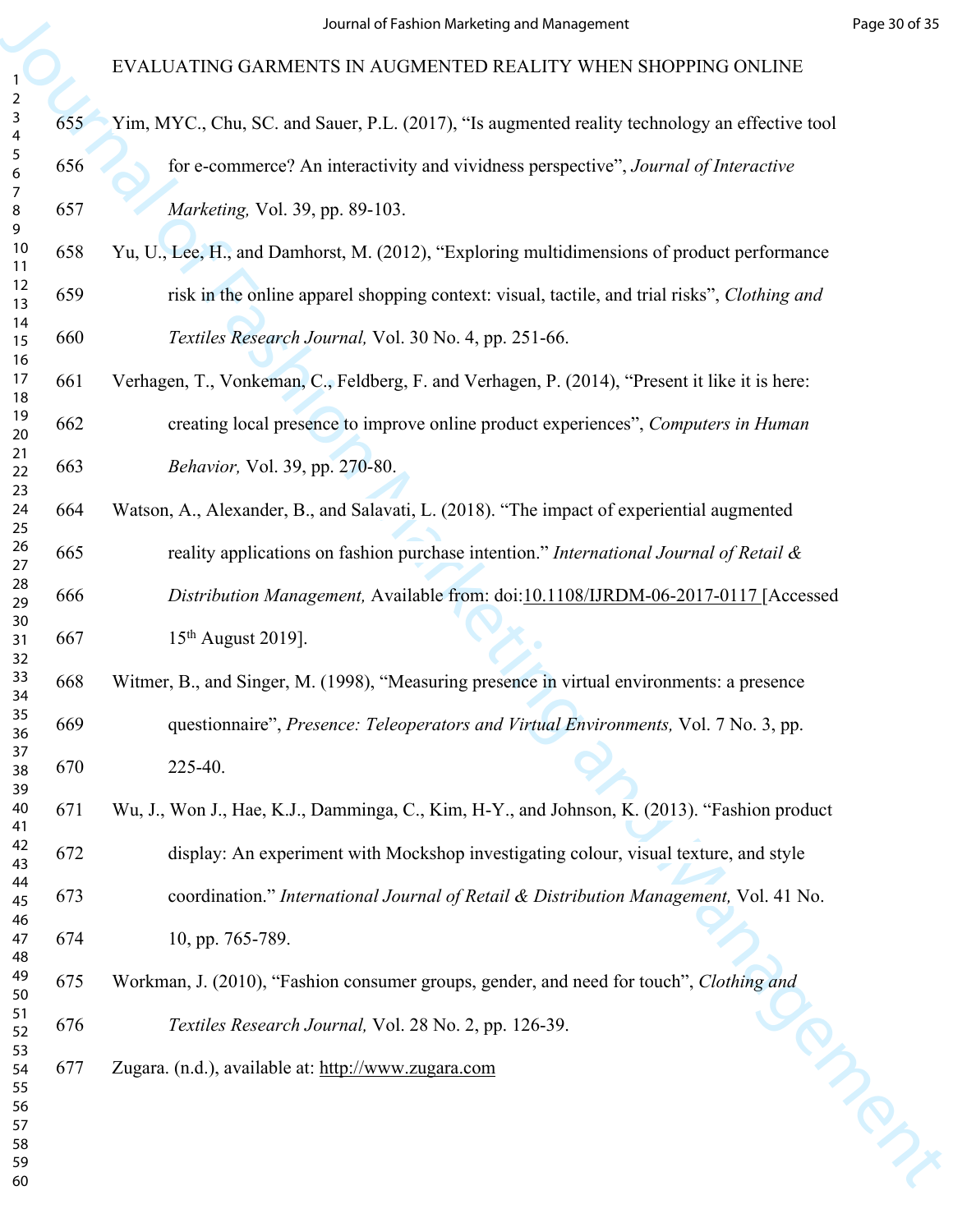

*Figure 1.* Representation of the AR interface showing the controls and the dress stimulus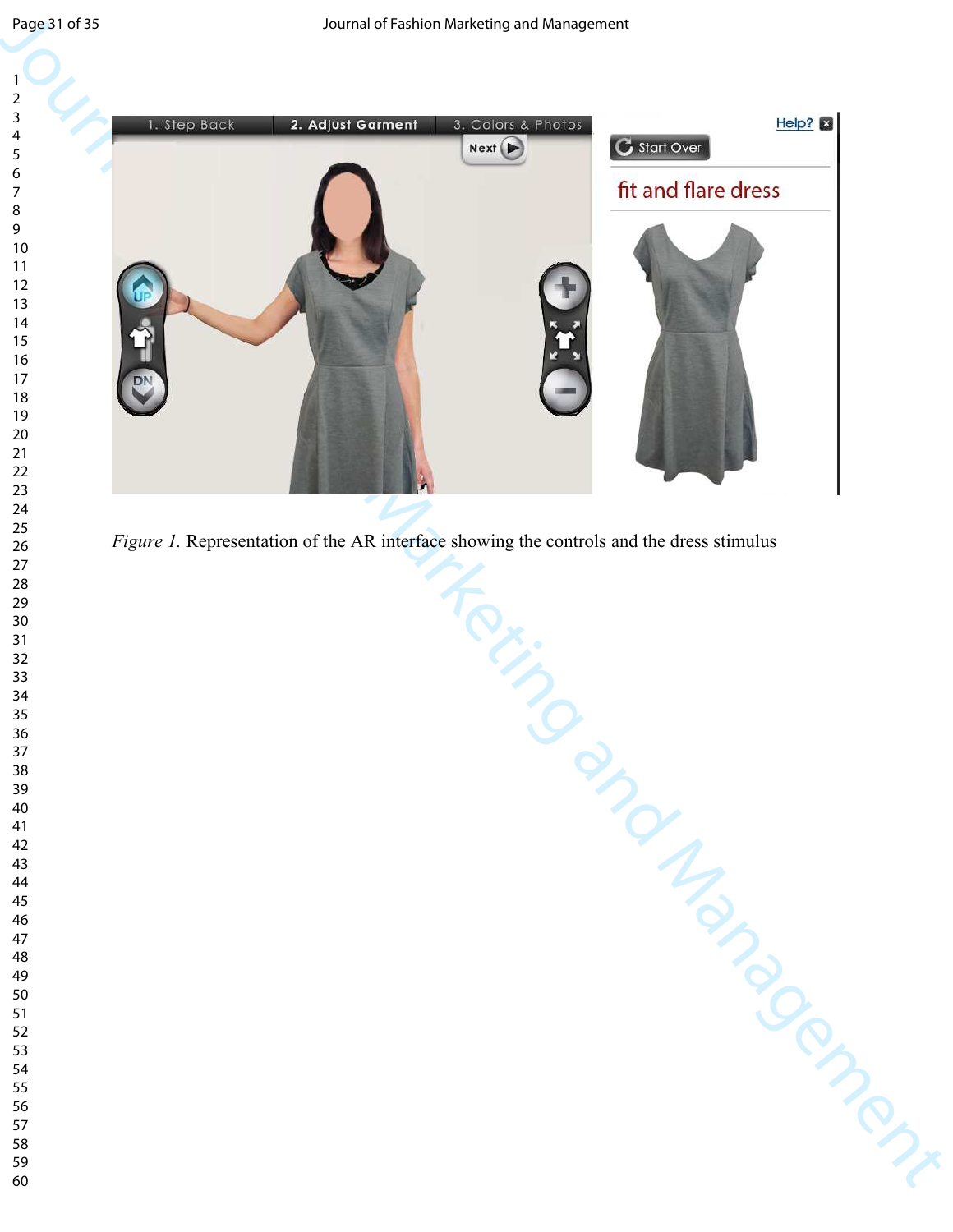#### *The Descriptive Statistics of Survey Instruments*

| AR dress<br>Real dress<br>M(SD)<br>M(SD)<br>$\alpha$<br>$\mathbf n$<br>$\mathbf n$<br>$\alpha$<br>87<br>5.10(1.39)<br>Style<br>N/A<br>87<br>5.70(1.37)<br>Fabric<br>86<br>3.73(1.90)<br>N/A<br>86<br>5.74(1.24)<br>Color<br>4.79(1.50)<br>5.20(1.59)<br>N/A<br>86<br>N/A<br>86<br>Coordination with other items<br>5.22(1.50)<br>86<br>N/A<br>5.70(1.23)<br>N/A<br>86<br>Details<br>87<br>4.37(1.41)<br>N/A<br>87<br>5.33(1.38)<br>N/A<br>Touch and feel<br>87<br>2.55(1.84)<br>N/A<br>87<br>5.89(1.09)<br>N/A<br>Weight of garment<br>85<br>2.81(1.91)<br>6.02(.99)<br>N/A<br>N/A<br>85<br>Overall Fit<br>86<br>4.20(1.71)<br>N/A<br>86<br>5.36(1.59)<br>N/A<br>Comfort<br>85<br>3.38(2.01)<br>N/A<br>85<br>5.91(1.14)<br>N/A<br>86<br>4.63(1.66)<br>Appearance on the body<br>N/A<br>86<br>5.09(1.71)<br>N/A<br>3.70(1.25)<br>.88<br>N/A<br>86<br>5.60(1.14)<br>86<br>5.25(1.00)<br>86<br>.94<br>.96<br>86<br>4.27(1.70)<br>.96<br>86<br>4.74(1.71)<br>.96 | The Descriptive Statistics of Survey Instruments<br>Constructs<br>Product performance<br>Telepresence<br>Attitude towards the dress<br>Purchase Intention<br><i>Notes.</i> M = mean, SD = standard deviation, $\alpha$ = Cronbach's alpha<br>7-point Likert-type scales were used to measure the constructs/items |                   |  |  |  |  |
|--------------------------------------------------------------------------------------------------------------------------------------------------------------------------------------------------------------------------------------------------------------------------------------------------------------------------------------------------------------------------------------------------------------------------------------------------------------------------------------------------------------------------------------------------------------------------------------------------------------------------------------------------------------------------------------------------------------------------------------------------------------------------------------------------------------------------------------------------------------------------------------------------------------------------------------------------------------|-------------------------------------------------------------------------------------------------------------------------------------------------------------------------------------------------------------------------------------------------------------------------------------------------------------------|-------------------|--|--|--|--|
|                                                                                                                                                                                                                                                                                                                                                                                                                                                                                                                                                                                                                                                                                                                                                                                                                                                                                                                                                              |                                                                                                                                                                                                                                                                                                                   |                   |  |  |  |  |
| N/A<br>N/A                                                                                                                                                                                                                                                                                                                                                                                                                                                                                                                                                                                                                                                                                                                                                                                                                                                                                                                                                   |                                                                                                                                                                                                                                                                                                                   |                   |  |  |  |  |
|                                                                                                                                                                                                                                                                                                                                                                                                                                                                                                                                                                                                                                                                                                                                                                                                                                                                                                                                                              |                                                                                                                                                                                                                                                                                                                   | <b>MANDRONNER</b> |  |  |  |  |
|                                                                                                                                                                                                                                                                                                                                                                                                                                                                                                                                                                                                                                                                                                                                                                                                                                                                                                                                                              |                                                                                                                                                                                                                                                                                                                   |                   |  |  |  |  |
|                                                                                                                                                                                                                                                                                                                                                                                                                                                                                                                                                                                                                                                                                                                                                                                                                                                                                                                                                              |                                                                                                                                                                                                                                                                                                                   |                   |  |  |  |  |
|                                                                                                                                                                                                                                                                                                                                                                                                                                                                                                                                                                                                                                                                                                                                                                                                                                                                                                                                                              |                                                                                                                                                                                                                                                                                                                   |                   |  |  |  |  |
|                                                                                                                                                                                                                                                                                                                                                                                                                                                                                                                                                                                                                                                                                                                                                                                                                                                                                                                                                              |                                                                                                                                                                                                                                                                                                                   |                   |  |  |  |  |
|                                                                                                                                                                                                                                                                                                                                                                                                                                                                                                                                                                                                                                                                                                                                                                                                                                                                                                                                                              |                                                                                                                                                                                                                                                                                                                   |                   |  |  |  |  |
|                                                                                                                                                                                                                                                                                                                                                                                                                                                                                                                                                                                                                                                                                                                                                                                                                                                                                                                                                              |                                                                                                                                                                                                                                                                                                                   |                   |  |  |  |  |
|                                                                                                                                                                                                                                                                                                                                                                                                                                                                                                                                                                                                                                                                                                                                                                                                                                                                                                                                                              |                                                                                                                                                                                                                                                                                                                   |                   |  |  |  |  |
|                                                                                                                                                                                                                                                                                                                                                                                                                                                                                                                                                                                                                                                                                                                                                                                                                                                                                                                                                              |                                                                                                                                                                                                                                                                                                                   |                   |  |  |  |  |
|                                                                                                                                                                                                                                                                                                                                                                                                                                                                                                                                                                                                                                                                                                                                                                                                                                                                                                                                                              |                                                                                                                                                                                                                                                                                                                   |                   |  |  |  |  |
|                                                                                                                                                                                                                                                                                                                                                                                                                                                                                                                                                                                                                                                                                                                                                                                                                                                                                                                                                              |                                                                                                                                                                                                                                                                                                                   |                   |  |  |  |  |
|                                                                                                                                                                                                                                                                                                                                                                                                                                                                                                                                                                                                                                                                                                                                                                                                                                                                                                                                                              |                                                                                                                                                                                                                                                                                                                   |                   |  |  |  |  |
|                                                                                                                                                                                                                                                                                                                                                                                                                                                                                                                                                                                                                                                                                                                                                                                                                                                                                                                                                              |                                                                                                                                                                                                                                                                                                                   |                   |  |  |  |  |
|                                                                                                                                                                                                                                                                                                                                                                                                                                                                                                                                                                                                                                                                                                                                                                                                                                                                                                                                                              |                                                                                                                                                                                                                                                                                                                   |                   |  |  |  |  |
|                                                                                                                                                                                                                                                                                                                                                                                                                                                                                                                                                                                                                                                                                                                                                                                                                                                                                                                                                              |                                                                                                                                                                                                                                                                                                                   |                   |  |  |  |  |
|                                                                                                                                                                                                                                                                                                                                                                                                                                                                                                                                                                                                                                                                                                                                                                                                                                                                                                                                                              |                                                                                                                                                                                                                                                                                                                   |                   |  |  |  |  |
|                                                                                                                                                                                                                                                                                                                                                                                                                                                                                                                                                                                                                                                                                                                                                                                                                                                                                                                                                              |                                                                                                                                                                                                                                                                                                                   |                   |  |  |  |  |
|                                                                                                                                                                                                                                                                                                                                                                                                                                                                                                                                                                                                                                                                                                                                                                                                                                                                                                                                                              |                                                                                                                                                                                                                                                                                                                   |                   |  |  |  |  |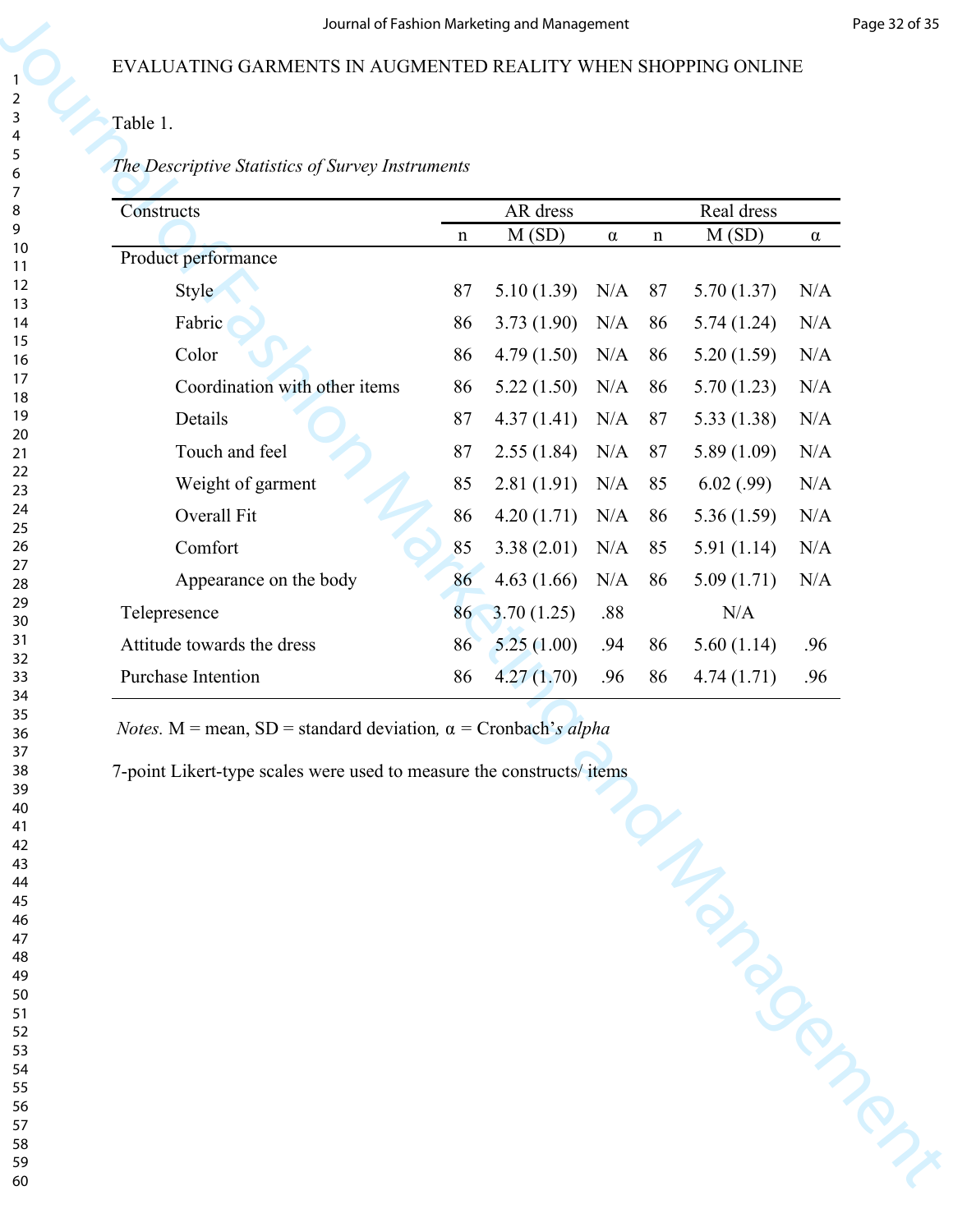#### EVALUATING GARMENTS IN AUGMENTED REALITY WHEN SHOPPING ONLINE

# Table 2.

# *Distribution of AR (virtual try-on) and Real (physical try-on) Dress Sizes*

| EVALUATING GARMENTS IN AUGMENTED REALITY WHEN SHOPPING ONLINE              |                        |                        |                                   | Journal of Fashion Marketing and Management |                                |                  |                  |
|----------------------------------------------------------------------------|------------------------|------------------------|-----------------------------------|---------------------------------------------|--------------------------------|------------------|------------------|
|                                                                            |                        |                        |                                   |                                             |                                |                  |                  |
| Table 2.                                                                   |                        |                        |                                   |                                             |                                |                  |                  |
| Distribution of AR (virtual try-on) and Real (physical try-on) Dress Sizes |                        |                        |                                   |                                             |                                |                  |                  |
|                                                                            |                        |                        |                                   |                                             | Which dress size fit you best? |                  |                  |
|                                                                            |                        | $\mathbf{X}\mathbf{S}$ | ${\bf S}$                         | $\mathbf M$                                 | $\mathbf{L}$                   | $\mbox{XL}$      | $\mathbf{XXL}$   |
|                                                                            | $\mathbf{X}\mathbf{S}$ | $11\,$                 | $\boldsymbol{0}$                  | $\boldsymbol{0}$                            | $\boldsymbol{0}$               | $\boldsymbol{0}$ | $\boldsymbol{0}$ |
| What size do you                                                           | ${\bf S}$              | $\sqrt{2}$             | $27\,$                            | $\boldsymbol{0}$                            | $\boldsymbol{0}$               | $\boldsymbol{0}$ | $\boldsymbol{0}$ |
| think you should wear                                                      | $\mathbf M$            | $\boldsymbol{0}$       | $\overline{4}$                    | 24                                          | $\overline{4}$                 | $\boldsymbol{0}$ | $\boldsymbol{0}$ |
| for this dress?                                                            | $\Gamma$               | $\boldsymbol{0}$       | $\boldsymbol{0}$                  | $\overline{2}$                              | 5                              | $\boldsymbol{0}$ | $\boldsymbol{0}$ |
|                                                                            | XL                     | $\boldsymbol{0}$       | $\boldsymbol{0}$                  | $\boldsymbol{0}$                            | $\boldsymbol{0}$               | $\overline{3}$   | 1                |
|                                                                            | $\mathbf{XXL}$         | $\mathbf{0}$           | $\boldsymbol{0}$                  | $\boldsymbol{0}$                            | $\boldsymbol{0}$               | $\boldsymbol{0}$ | $\overline{3}$   |
|                                                                            |                        |                        | <b>Contract Contract Contract</b> |                                             |                                |                  |                  |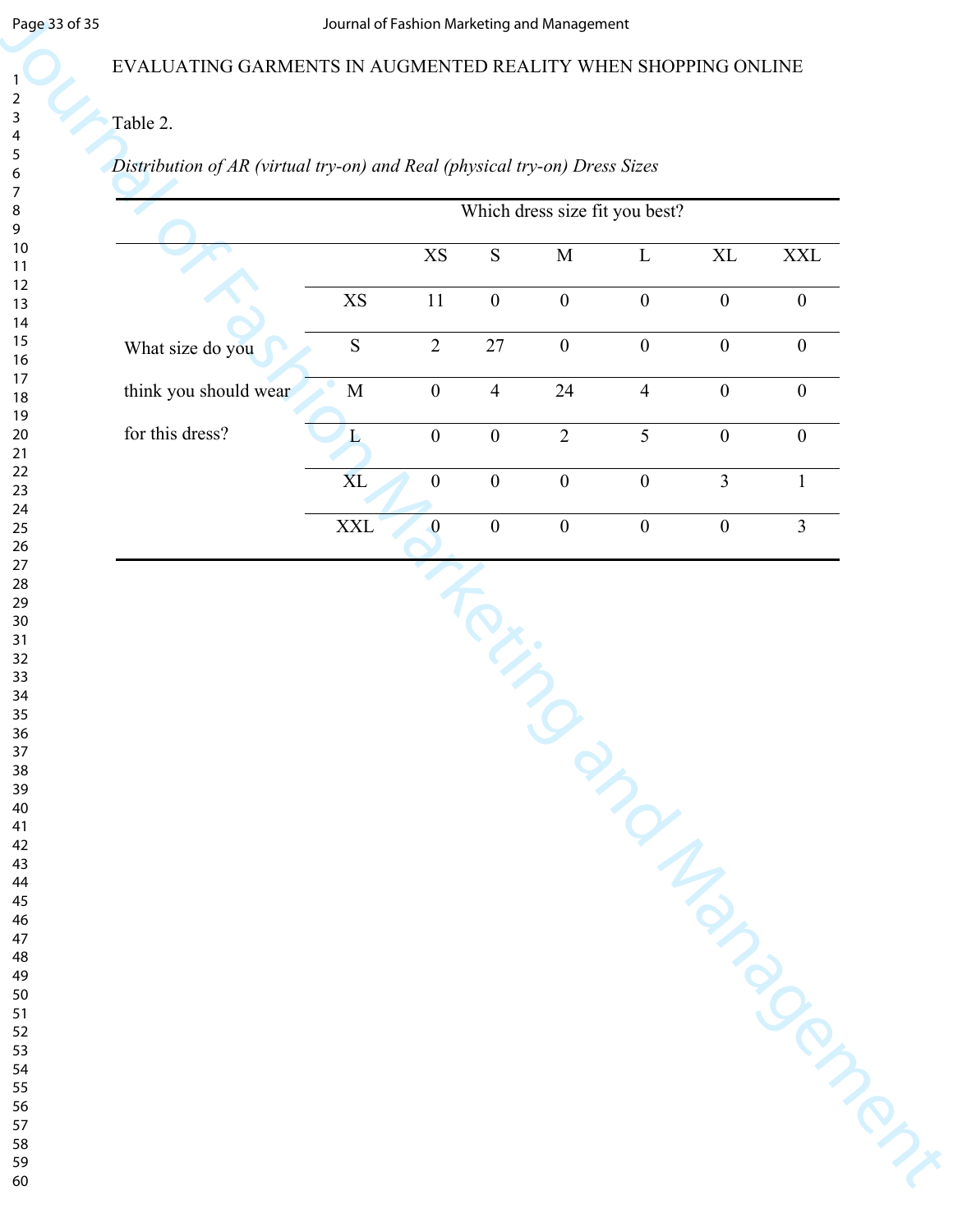# Table 3.

| Table 3.                                                                                            |            |            |                |    |                  |                          |
|-----------------------------------------------------------------------------------------------------|------------|------------|----------------|----|------------------|--------------------------|
| Fit Comparisons at Thirteen Areas                                                                   |            |            |                |    |                  |                          |
| Fit location                                                                                        | Real       | AR         | $\Delta M(SD)$ | df | $\boldsymbol{t}$ | AR dress                 |
|                                                                                                     | dress fit  | dress fit  |                |    |                  | fitsthan                 |
|                                                                                                     | M(SD)      | M(SD)      |                |    |                  | real dress               |
| Neck                                                                                                | 2.44(.54)  | 2.48(.65)  | $-.04(.60)$    | 85 | $-.54$           | $\overline{\phantom{a}}$ |
| <b>Bust</b>                                                                                         | 2.76(.68)  | 2.48(.85)  | .28(1.00)      | 84 | $2.58*$          | Looser                   |
| Waist                                                                                               | 3.02(.65)  | 3.41(1.00) | $-.39(.97)$    | 86 | $-3.76***$       | Tighter                  |
| Abdomen                                                                                             | 3.14(.60)  | 3.40(.78)  | $-.26(.88)$    | 83 | $-2.73**$        | Tighter                  |
| Hip                                                                                                 | 2.98(.34)  | 3.41(.77)  | $-.43(.83)$    | 85 | $-4.79***$       | Tighter                  |
| Armhole                                                                                             | 3.34(.61)  | 3.11(.89)  | .23(1.05)      | 83 | 1.86             |                          |
| Shoulder width                                                                                      | 2.95(.61)  | 2.73(.86)  | .22(.93)       | 86 | $2.18*$          | Wider                    |
| Sleeve opening                                                                                      | 3.25(.51)  | 3.06(.76)  | .19(0.88)      | 85 | 1.97             |                          |
| Volume/fullness in                                                                                  | 3.06(.47)  | 3.06(.56)  | .00(.68)       | 86 | .00.             |                          |
| skirt                                                                                               |            |            |                |    |                  |                          |
| Sleeve length                                                                                       | 3.27(.50)  | 2.98(.76)  | .29(.85)       | 85 | $3.16**$         | Longer                   |
| Torso length                                                                                        | 3.20(.63)  | 2.94(.85)  | .26(.92)       | 86 | 2.68**           | Longer                   |
| Skirt length                                                                                        | 3.17(0.77) | 2.80(.73)  | .37(.94)       | 86 | $3.64***$        | Longer                   |
| Overall dress length                                                                                | 3.14(.64)  | 2.72(.67)  | .42(.76)       | 84 | $5.13***$        | Longer                   |
| <i>Notes.</i> $\Delta M$ = Real dress fit-AR dress fit.                                             |            |            |                |    |                  |                          |
| A 5-point scale, anchored at too loose/long/wide (1), excellent fit (3), and too tight/short/narrow |            |            |                |    |                  |                          |
| (5), was used to measure the items.                                                                 |            |            |                |    |                  | Manuscript               |
| * $p < .05$ . ** $p < .01$ . *** $p < .001$ .                                                       |            |            |                |    |                  |                          |
|                                                                                                     |            |            |                |    |                  |                          |
|                                                                                                     |            |            |                |    |                  |                          |
|                                                                                                     |            |            |                |    |                  |                          |
|                                                                                                     |            |            |                |    |                  |                          |
|                                                                                                     |            |            |                |    |                  |                          |
|                                                                                                     |            |            |                |    |                  |                          |
|                                                                                                     |            |            |                |    |                  |                          |